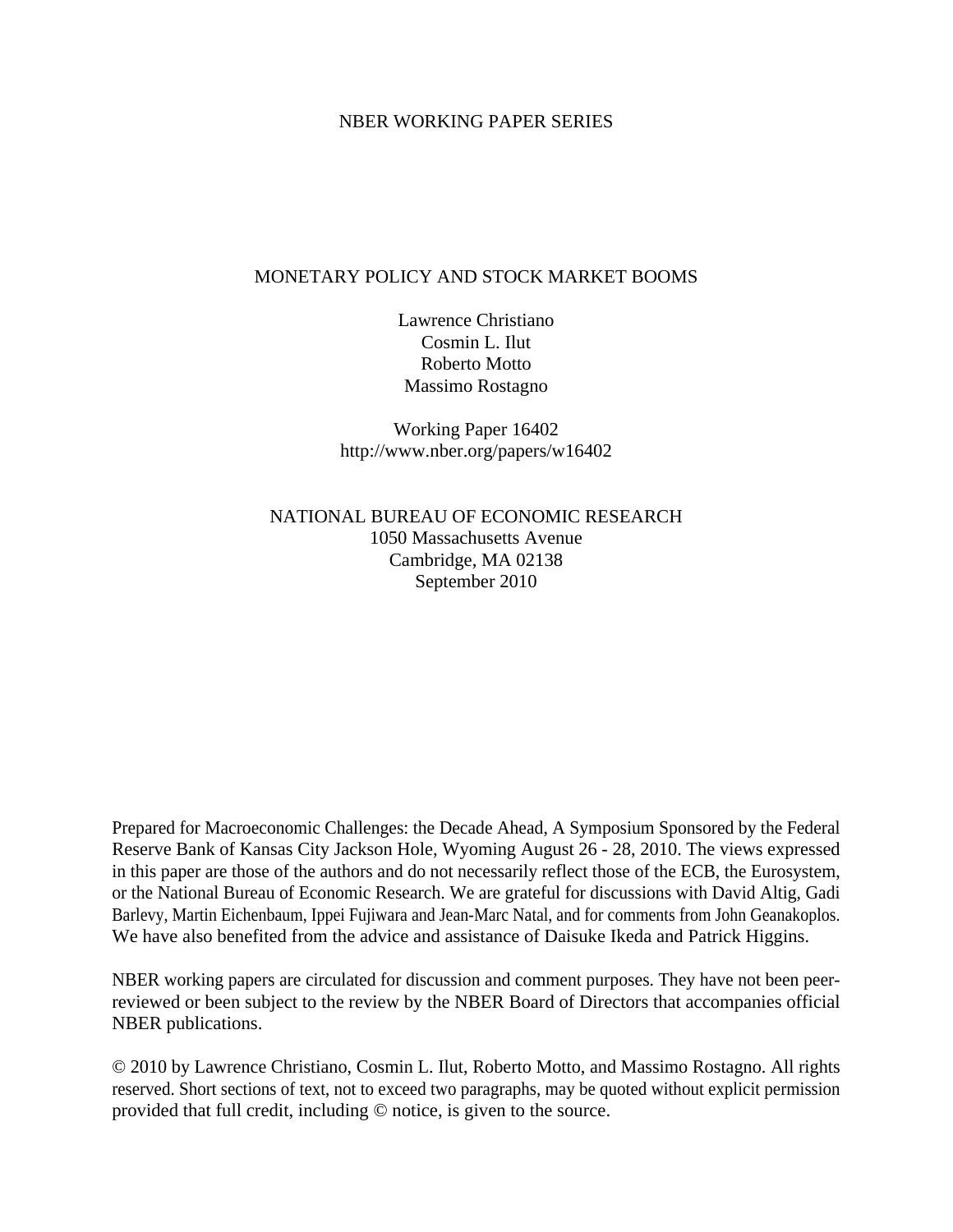Monetary Policy and Stock Market Booms Lawrence Christiano, Cosmin L. Ilut, Roberto Motto, and Massimo Rostagno NBER Working Paper No. 16402 Ugr vgo dgt  $4232$ JEL No. E42,E58

### **ABSTRACT**

Historical data and model simulations support the following conclusion. Inflation is low during stock market booms, so that an interest rate rule that is too narrowly focused on inflation destabilizes asset markets and the broader economy. Adjustments to the interest rate rule can remove this source of welfarereducing'lpuxdkky{0Hqt'gzco r ng.'cmqy kpi ''cp'lonf gr gpf gpv'tqng'hqt''etgf kv'i tqy yi ''\*dg{qpf 'ku'tqng'lp constructing'the inflation forecast) would reduce the volatility of output and asset prices.

Lawrence Christiano Department of Economics Northwestern University 2003 Sheridan Road Evanston, IL 60208 and NBER l-christiano@northwestern.edu

Cosmin L. Ilut Duke University 213 Social Sciences Bldg., Box 90097 Durham, NC, 27708 cosmin.ilut@duke.edu

Roberto Motto European Central Bank Postfach 16 03 19 D-60066 Frankfurt am Main GERMANY roberto.motto@ecb.int

Massimo Rostagno European Central Bank Postfach 16-03-19 D-60066 Frankfurt am Main **GERMANY** Massimo.Rostagno@ecb.int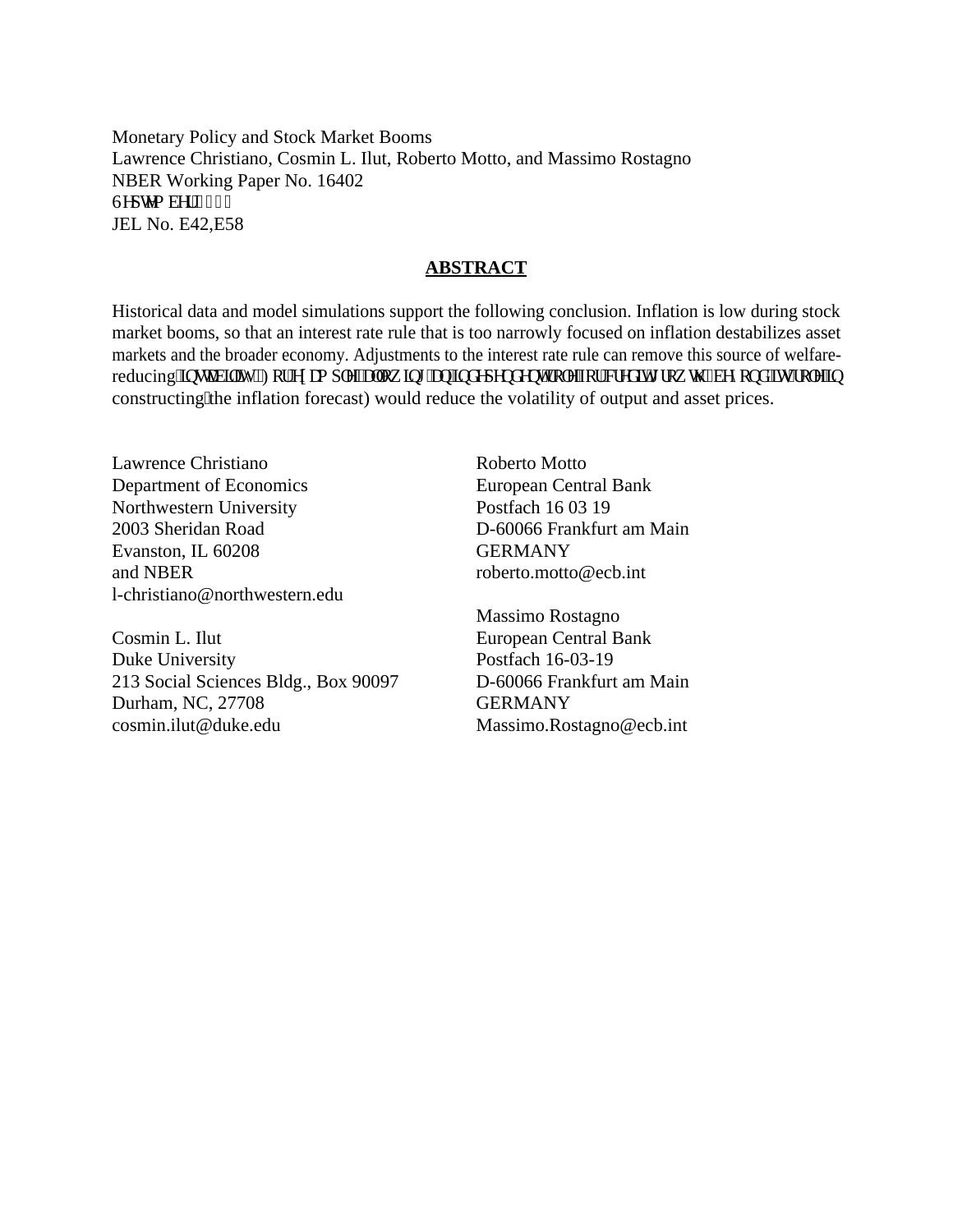# 1. Introduction and Summary

The interaction between monetary policy and asset price volatility has been a matter of increased concern since the collapse of stock market booms in 2000 and 2007. Are booms like these suboptimal? Is monetary policy partially responsible for stock market booms? Should monetary policy actively seek to stabilize stock market booms? These classic questions have been put back on the table by the experience of the past two decades.

# 1.1. The conventional wisdom

There is, we believe, a conventional wisdom on the answers to these questions. Booms arise for reasons largely unrelated to the conduct of monetary policy. Some booms are indeed excessive. But, it is unwise to identify which booms are excessive and to actively resist them using interest rate policy. The conventional wisdom is that, in any case, a strategy of raising the policy interest rate when the inflation forecast is high and reducing it when the inflation forecast is low should help to dampen excessive volatility. The notion is that booms which are excessive involve a rise in stock prices above levels justified by fundamentals. Such a boom represents a surge in demand because there is nothing currently on the supply side of the economy to justify it. In a demand boom, however, one expects ináation to be high. The policy of inflation forecast targeting using an interest rate rule 'leans against the boom' at precisely the right time. This conventional wisdom was given an intellectually coherent foundation in two very influential papers (Bernanke and Gertler (1999,2001)).

# 1.2. Data

We explore an alternative perspective on the relationship between monetary policy and booms. We are motivated to consider this alternative by the historical record of United States (US) stock market booms as well as by the Japanese stock market boom of the 1980s. We find that inflation was relatively low in each of the 18 US stock market boom episodes that occurred in the past two centuries.<sup>1</sup> The Japanese case is particularly striking, with inflation slowing sharply during the boom from its pre-boom level. The notion that stock market booms are not periods of high inflation, and that they are if anything periods of low inflation is not new to this paper. The recent work of Adalid and Detken (2007), Bordo and Wheelock (2004, 2007) and White (2009) also draws attention to this observation. Here, we stress the implications for monetary policy. The historical record suggests that, at least at an informal level, a monetary policy which implements inflation forecast targeting using an interest rate rule would actually destabilize asset markets. The lower-than-average inflation of the boom would induce a fall in the interest rate and thus amplify the rise in stock prices in the boom.

A noticeable feature of stock market booms is that, with the exception of only 2 of the 18 booms in our US data set, credit growth is always stronger during a boom than outside a boom. On average, credit growth is twice as high in booms than it is in non-boom periods. Casual reasoning suggests that volatility would be reduced if credit growth were tightened as booms get underway. In practice, this tightening in response to credit growth would not

 ${}^{1}\mathrm{We}$  exclude the Civil War and WWI and II from our dataset.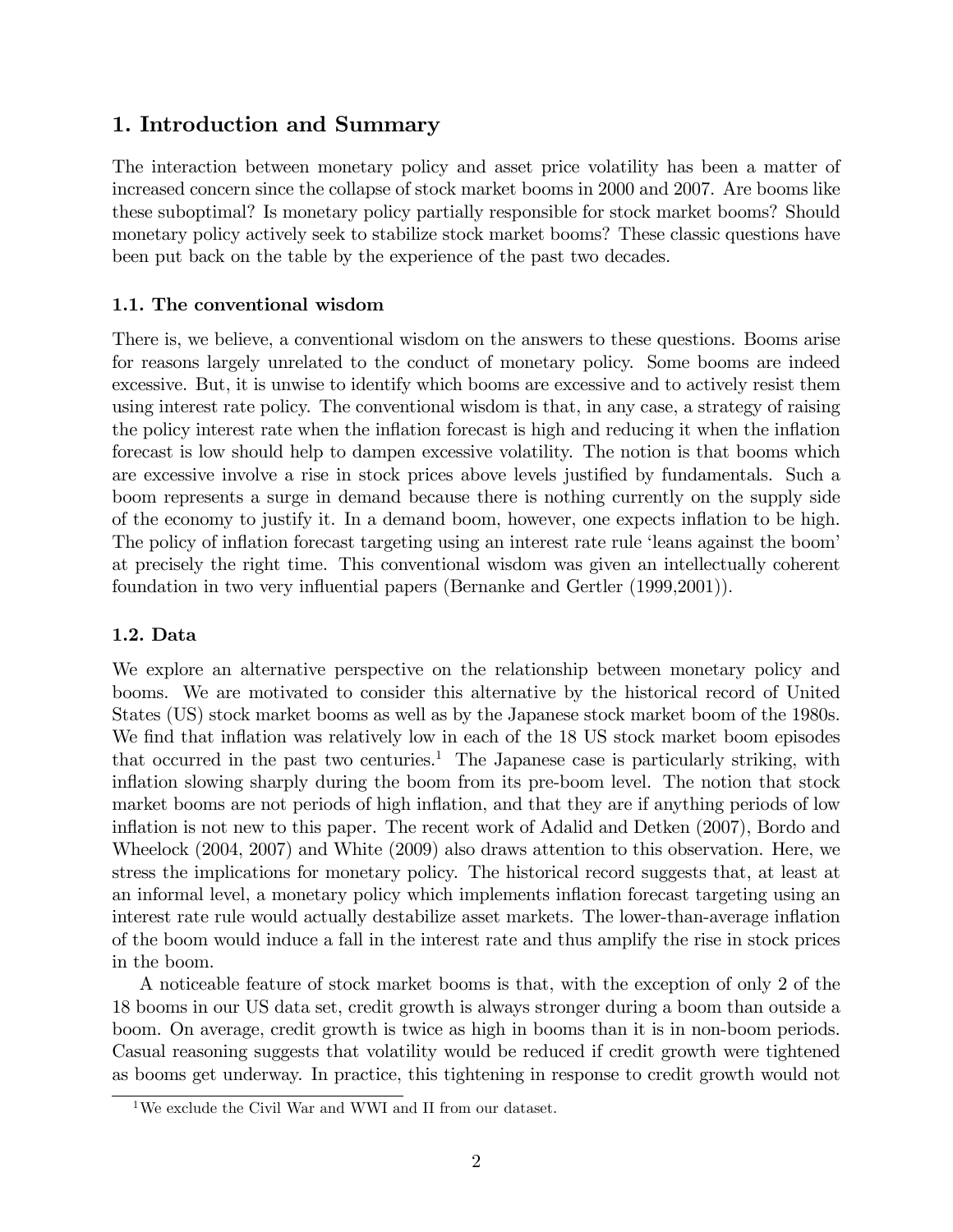be justifiable based on the inflation outlook alone because booms are not in fact periods of elevated inflation. The idea that credit growth should be assigned an independent role in monetary policy has been advocated in several papers. We have advocated this position in work that we build on here (Christiano, Ilut, Motto and Rostagno (2008)).<sup>2</sup>

According to the conventional wisdom, it is only the 'excessive' booms that are inflationary. Assuming at least some of the booms considered in this paper are excessive, our results contradict the conventional wisdom that inflation accelerates during such booms. Indeed, the results raise the possibility that monetary policy is in part responsible for at least some booms, by responding to the fall in inflation with interest rate cuts.

### 1.3. Interpreting the data with a New Keynesian model

Our empirical results raise an important question. How could it be that a stock market boom based purely on expectations about the future, which is therefore driven purely by demand, not raise inflation? At first glance, the apparent finding that inflation is low during such booms may appear simply odd. Without a coherent framework to make sense out of it, one is reluctant to make an apparent anomaly the foundation for constructing a monetary policy strategy. This is why we turn to model simulations.

We show that the standard New Keynesian model provides an intellectual foundation for the notion that inflation is relatively weak in a boom. This is so, even in a boom that is only based on optimistic (possibly ill-founded) expectations about the future, and not on real current developments. Our simulations provide support for the notion that a monetary policy which focuses heavily on inflation can exacerbate booms. No doubt there exist improvements to banking supervision and credit market regulations that can moderate asset price volatility.<sup>3</sup> However, it seems inefficient to use supervision and regulation to remove volatility injected by monetary policy. That source of volatility could instead be removed by an adjustment to monetary policy.

We begin with the simplest possible New Keynesian model, the one analyzed in Clarida, Gali and Gertler (1999) and Woodford (2003). Because this model does not have capital in it, we cannot use it to think about a stock market boom. Still, we can use the model to think about booms driven only by optimism about the future, why inflation might be low at such a time, and how an inflation forecast targeting interest rate rule might be destabilizing under these circumstances.<sup>4</sup> This analysis gets at the core of the issue - how inflation could be low in a demand-driven boom - and creates the basic intuitive foundation for understanding the later results based on models that do incorporate asset prices.

<sup>&</sup>lt;sup>2</sup>See also Christiano, Motto and Rostagno (2007). The position is often labelled 'the BIS view' (see, Eichengreen (2009), White (2009) and the references therein). For an application of the Christiano, Ilut, Motto and Rostagno (2008) analysis to the Japanese economy, see Christiano and Fujiwara (2006). In related work, Cecchetti, Genberg, Lipsky and Wadhwani (2000) argue that monetary policy should also react to movements in the stock market.

<sup>3</sup>We are sympathetic to the idea (see, for example, Hirtle, Schuermann, and Stiroh (2009)) that a macroprudential perspective ought to be brought to bear on the supervision and regulation of financial firms. See, for example, Barlevy (2008), Evans (2010) and Geanakoplos (2009).

<sup>&</sup>lt;sup>4</sup>In developing the intuition for our model results, we stress the case where the interest rate rule is a function of expected future inflation. However, we show that the results are robust to the assumption that the interest rate rule is a function of current, actual inflation.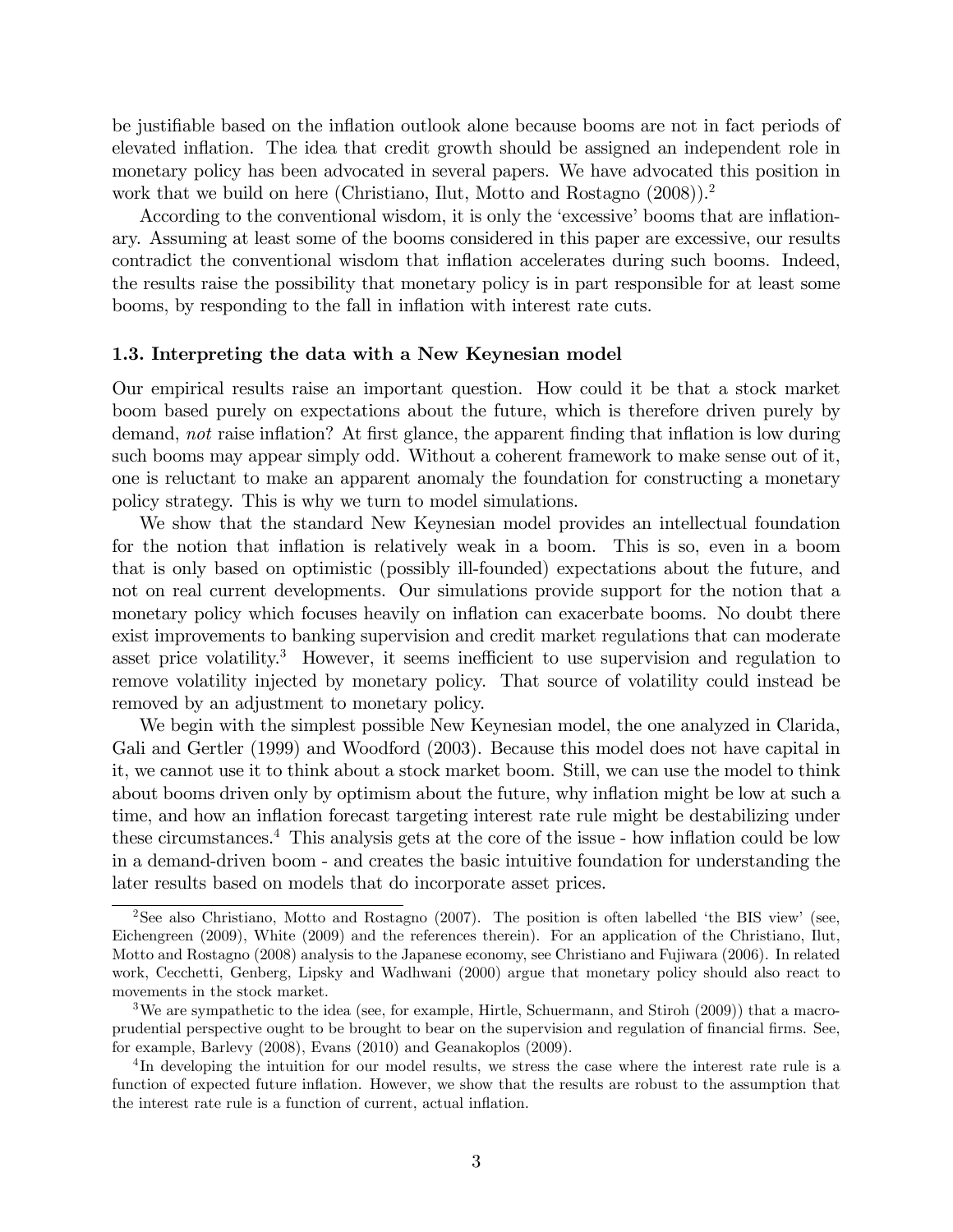We assume that people receive a signal which leads them to expect that a cost-saving technology will become available in the future. In the model, prices are set as a function of current marginal costs as well as future marginal costs. The expectation that marginal costs in the future will be lower dampens the current rise in prices. The inflation forecast targeting interest rate rule leads the monetary authority to cut the interest rate, stimulating the demand for goods. Output expands to meet the additional demand, raising current marginal costs. The expected future reduction in marginal cost exceeds the current rise, so that prices actually fall during the boom.<sup>5</sup>

That prices are set in part as a function of future marginal costs is essential to our analysis. In the model, forward looking price setting reflects the presence of price adjustment frictions. However, it is easy to think of other reasons why price setters might be forward looking. For example, firms may be motivated to seek greater market share in order to be in a better position in the future to profit from anticipated new future technologies. The drive for greater market share may lead to a pattern of price cutting. This particular strategy for responding to anticipations of improved technology is one that has, for example, been stressed by Jeff Bezos, the CEO of  $\rm A$ mazon.<sup>6</sup>

### 1.4. Why an inflation forecast targeting interest rate rule may destabilize a boom

The boom that occurs in the wake of a signal about future technology in our model simulation is excessive in a social welfare sense. Its magnitude reflects the suboptimality of the inflation forecast targeting interest rate rule. The monetary policy that maximizes social welfare responds to the optimistic expectations by raising the real interest rate sharply (we refer to the socially optimal interest rate as 'the natural rate of interest'). The reason for the sharp rise in the natural rate of interest is simple. The expectation of higher future consumption opportunities creates the temptation to increase consumption right away. But, such an increase is inefficient because the basis for it - improved technology - is not yet in place. In a world where markets operate smoothly the efficient outcome - a delay in the urge to consume is automatically brought about by a rise in the real interest rate. In such a world, the natural and actual rates of interest coincide. In the world of our model, the smooth operation of markets is hampered by price and wage frictions and the monetary authority's control over the nominal rate of interest gives it control over the real interest rate. This control can be used for good or ill: the monetary authority has the power to make the real rate of interest close to or far from the natural rate of interest. The monetary authority using an inflation forecast targeting interest rate rule responds to the signal about future productivity in exactly the wrong way. The monetary authority observes downward pressure on ináation in the wake of the signal, and responds by reducing the interest rate. The difference between the high interest rate that is optimal and the low interest rate that actually occurs represents a substantial and socially suboptimal monetary stimulus. The boom that occurs in the wake of a signal of improved future technology is largely a phenomenon of loose monetary policy,

<sup>&</sup>lt;sup>5</sup>Barsky and Sims (2010) provide vector autoregression evidence using postwar US data which suggests that a news shock much like the one considered here drives stock prices and economic activity up, and ináation down. We view this as support for our news-shock interpretation of a stock market booms.

 ${}^{6}$  For example, according to one biography, "...from the beginning, Bezos sought to increase market share as quickly as possible, at the expense of profits" (see http://www.achievement.org/autodoc/page/bez0bio-1).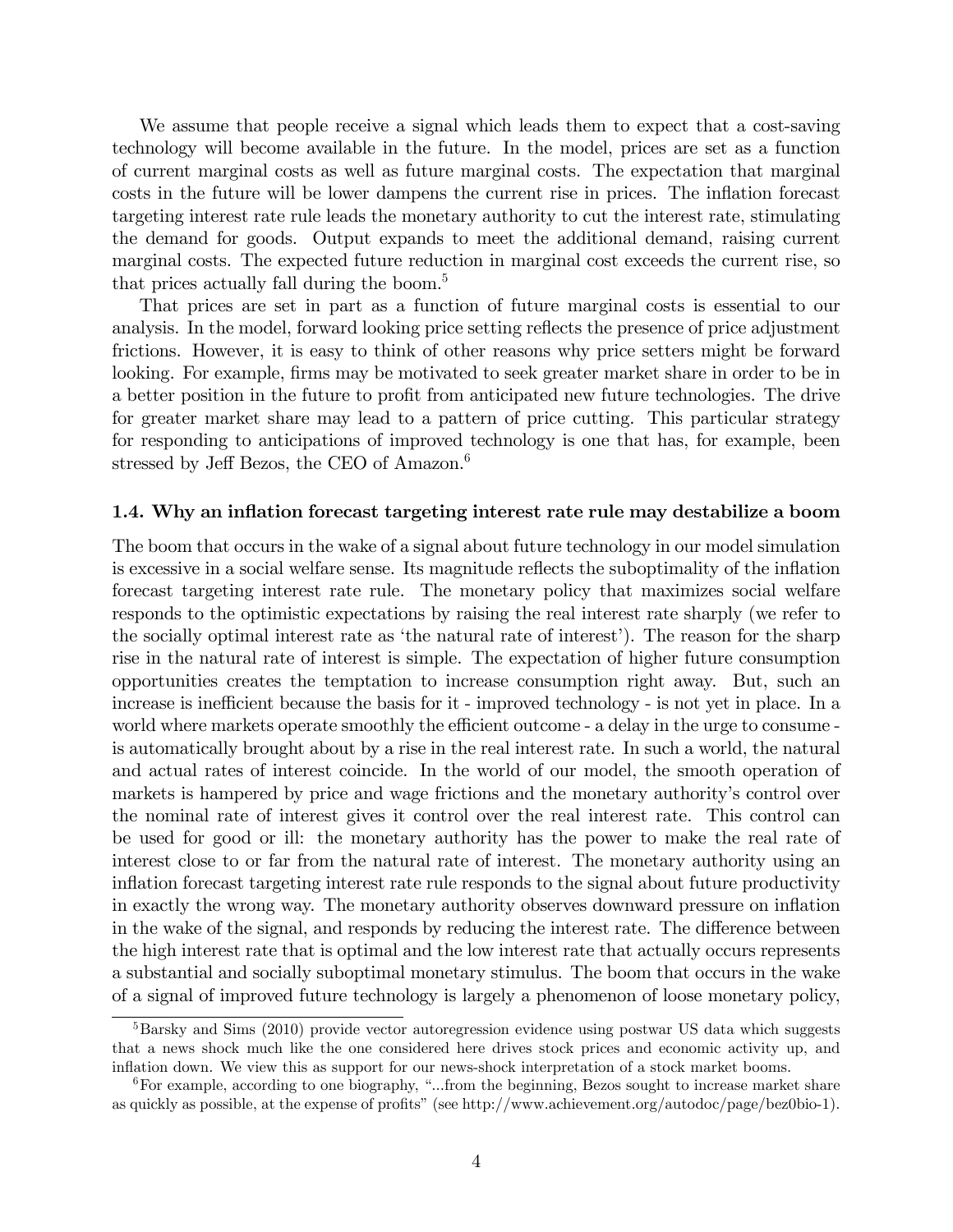in our model.

One way to characterize the problem with the inflation forecast targeting interest rate rule is that the rule does not assign any weight to the natural rate of interest or to any variable that is well correlated with it. Traditionally, the absence of the natural rate of interest from interest rate rules is motivated on two grounds. First, in practice this variable is hard to measure because it depends on hard-to-determine details about the structure of the economy. Second, in much of the model analysis that appears in the existing literature, the natural rate of interest áuctuates relatively little and so approximating it by a constant does not represent a very severe mistake. Regarding the Örst consideration, we argue that credit growth may be a good proxy for the natural rate.

Consider the second motivation for ignoring the natural rate of interest in an interest rate rule. Until recently, builders of models have assumed that shocks to the demographic factors which influence labor supply, to government spending and to the technology for producing goods and services occur without advance warning. We confirm that the natural rate of interest fluctuates relatively little in response to shocks that occur without warning. However, recently there has been increased attention to the possibility that people receive advance signals about shocks.<sup>7</sup> Consider the case of shocks to government spending and to technology. The major government spending shocks are associated with wars. When that kind spending jumps - the troops are on the move and the bullets are flying - it does so after a lengthy period of increased tensions and political maneuvering. These events prior to actual increases in war spending represent the early signals about government spending.<sup>8</sup> Disturbances in technology work in the same way. Signals that the information technology revolution would transform virtually everything about how business is done existed decades ago.<sup>9</sup> We show below that the natural rate of interest fluctuates a lot more in response to a signal about a future shock than it does to a shock that occurs without any advance warning.<sup>10</sup> That is, when we take seriously that many disturbances occur with advance warning, the assumption of a constant natural rate of interest in an interest rate rule is no longer tenable.

So, the problem with the inflation forecast interest rate targeting rule is that it reduces the interest rate in a boom triggered by optimistic expectations, while the efficient monetary policy would increase the interest rate.<sup>11</sup> Paradoxically, we first develop this finding below

 $11$  Here, we are implicitly assuming that price frictions play a more important role than wage frictions. If there were only wage frictions, then optimal monetary policy would simply not reduce the interest rate. We

<sup>&</sup>lt;sup>7</sup>Recent work has been stimulated by the papers of Beaudry and Portier  $(2004, 2006)$ .

<sup>&</sup>lt;sup>8</sup>Valerie Ramey (2009, forthcoming) has done important recent work fleshing out the idea that government spending shocks are heralded by early signals.

<sup>9</sup>See Michelle Alexopoulos (2007) for a discussion of how the publishing industry broadcasts signals about future technology changes.

 $10$ The intuition for this finding is simple. The natural rate of interest corresponds roughly to the expected growth rate of consumption from the present to the future. In New Keynesian models fit to the data, one estimates that shocks are highly persistent. For example, an unexpected jump in technology today creates the expectation of a roughly equal jump in technology in the future. The absence of substantial internal persistence in models then implies a similar pattern for consumption. This means that the expected growth rate of consumption - and, hence, the natural rate - is relatively insensitive to the shocks incorporated in standard econometric analyses. But note how very different a shock to expectations about the future is. Nothing happens in the present. Something only happens in the future. Such a shock has the potential to have a big impact on the intertemporal slope of consumption.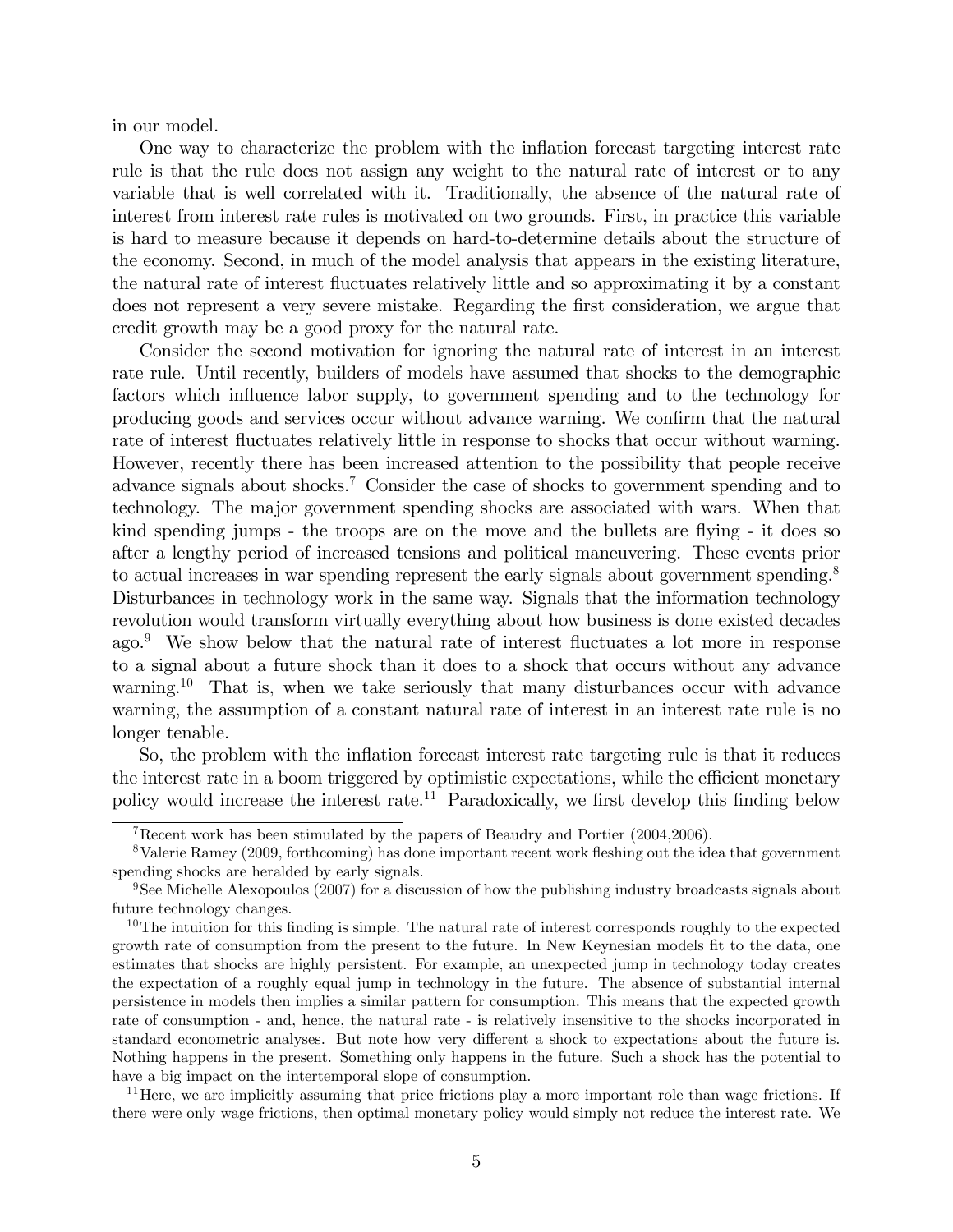in a model with only price frictions, in which the optimal monetary policy (i.e., the policy that sets the interest rate equal to the natural rate) completely stabilizes inflation. That is, our analysis does not necessarily challenge the wisdom of inflation targeting per se, only the effectiveness of doing so with an inflation forecast interest rate targeting rule that is principally driven by the inflation forecast.<sup>12</sup>

### 1.5. Why adding credit growth to the interest rate rule may help

Up to this point, the analysis has focused on models that are sufficiently simple that they can be analyzed with pen and paper. We then verify the robustness of the analysis by redoing it in a medium-sized New Keynesian DSGE model that incorporates capital and various frictions necessary for it to fit business cycle data well. In this model, optimism about the future triggers a fall in ináation and a rise in output, the stock market, consumption, investment and employment. The boom is primarily an artifact of the empirically estimated interest rate policy rule, in which the forecast of inflation is assigned an important role. Under the optimal monetary policy the boom would involve only a modest rise in output and this would be accomplished by a sharp rise in the rate of interest.

We use the medium-sized model to investigate the possibility, suggested by the historical data record, that assigning a role - beyond its role in forecasting inflation - to credit growth may help to stabilize booms. First, however, we must modify the model to incorporate an economically interesting role for credit. We do so by introducing financial frictions along the lines suggested in the celebrated contribution by Bernanke, Gertler and Gilchrist (1999) (BGG). We obtain the same results in this model that we found in our simple model and in the model with capital. The inflation forecast interest rate targeting rule causes the economy to over-react to the optimism about the future, though ináation during the boom is low. The natural rate of interest rises sharply in the model. When we assign a separate role for credit growth in the interest rate rule, then the response of the economy is more nearly optimal. We interpret this as signifying that credit growth is a reasonable proxy for the natural rate of interest.

### 1.6. Organization of the Paper

The paper is organized as follows. The first section below describes the data. The following section describes the analysis of our simple model. Our analysis features a baseline parameterization, but also examines the robustness of the argument to perturbations. We consider, for example, interest rate rules which look at inflation forecasts as well as at current inflation. We also consider the case where price stickiness arises because of frictions in the setting of wages rather than because of frictions in price setting per se. This is an important perturbation to consider because empirical analyses typically find that it is crucial to include wage stickiness if one is to fit the data well. The next section considers the analysis of the

elaborate on these observations in the following subsection.

 $12$ Again, we implicitly assume that the key frictions are price frictions. The case for price stabilization weakens if there are significant wage frictions. With only wage frictions, it is desirable to stabilize wages, not prices (Erceg, Henderson and Levin (2000)).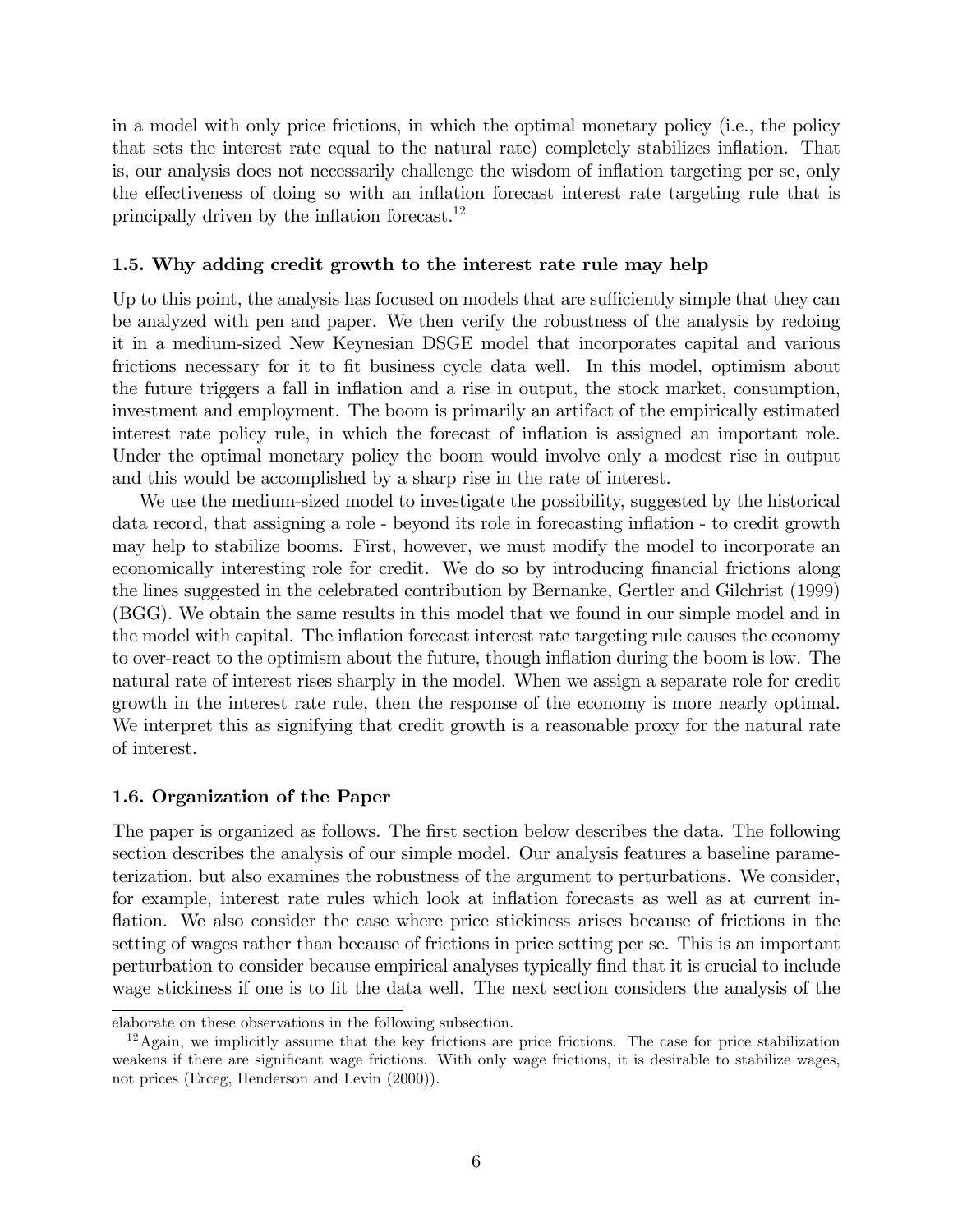expanded model with credit and asset markets. We offer concluding remarks at the end. Technical details are relegated to an appendix.

# 2. Inflation and Credit Growth in Stock Market Booms: The Evidence

This section displays data on stock market boom-bust episodes. We find that in all cases, inflation is relatively low during the boom phase in these episodes. Real credit growth was relatively high in all but two episodes. We also examine data on the Japanese stock market boom in the 1980s. As in all US stock market booms, this Japanese boom is associated with a drop in inflation. Presumably, the boom was fueled in part by the accommodative Japanese monetary policy of the time, which cut short term interest rates substantially. We show that if the Bank of Japan had followed a standard interest rate rule that assigns weight to inflation and also the output gap, then its interest rate would have been cut even more sharply. The Japanese experience of the 1980s presents perhaps the most compelling empirical case for the proposition that an interest rate rule which focuses on the forecast of inflation exacerbates stock market volatility. $13$ 

We split our US dataset into two parts. The first part covers twelve episodes in the 19th and early 20th centuries and the second considers four episodes beginning with the Great Depression. We divide out dataset in this way because we have annual observations for the first part and quarterly observations for the second part. In addition, data availability considerations requires that our concepts of credit differ slightly between the two periods.

Consider the first part of our data, which are displayed in Figure 1. The stock market index is the log of Schwert's (1990) index of common stock, after deflating by the consumer price index.<sup>14</sup> The real output measure is the logarithm of real Gross National Product.<sup>15</sup> Our measure of real credit is the quantity of bank loans, scaled by the consumer price index.<sup>16</sup> We define a stock market boom-bust episode as follows. We start with twelve

<sup>&</sup>lt;sup>13</sup>This is a theme also developed by Shirakawa (2010), Governor of the Bank of Japan.

 $14$ Schwert (1990)'s annual index of common stock prices is available for the period 1802-1999 as series Cj797 in the Millenium Online Edition of Historical Statistics of the United States. The consumer price index is series Cc1 in the same source.

<sup>&</sup>lt;sup>15</sup>These are series Ca9 in Historical Statistics of the United States, Millennial Edition Online. We also considered the annual industrial production index constructed in Davis (2004), which spans the period 1790 to 1915. Using this variable instead of GDP has very little impact on the results. The mean logarithmic growth rate of industrial production in the non-boom, non-civil war part of the period 1802-1914 is 4.0 percent. The corresponding mean growth rate in each of our 9 stock market boom periods is 1:2; 7:2; 6:8; 5:3; 11:8; 4:3; 8:5; 4:9 and 0:2 percent, respectively. These results are very similar to those reported for GDP in Table 2.

<sup>&</sup>lt;sup>16</sup>Our measure of credit splices together three time series. For the years, 1819-1834 we add series C $148$ (loans and discounts, state banks) and Cj189 (loans and discounts, second bank of the United States) from Historical Statistics of the United States, Millennial Edition Online. For the period 1834 to 1896 we use ëtotal loans of all banksí, series X582 in Chapter X (ëBankingí), page 1019 of Bicentennial Edition: Historical Statistics of the United States, Colonial Times to 1970, part 2 (HSUS) . For the period 1896 to 1914, we use series X582 in the table on page 1020 in HSUS. Though the latter two series have the same name, the coverage of the first series is incomplete, by comparison with that of the second series (see page 1011 of HSUS for details). To explain how we spliced the data, let  $x_t$  denote the first data series,  $y_t$  the second and  $z_t$  the third. Let  $t = t_1$  and  $t = t_2$  denote the (unique) date when the first two and the second two series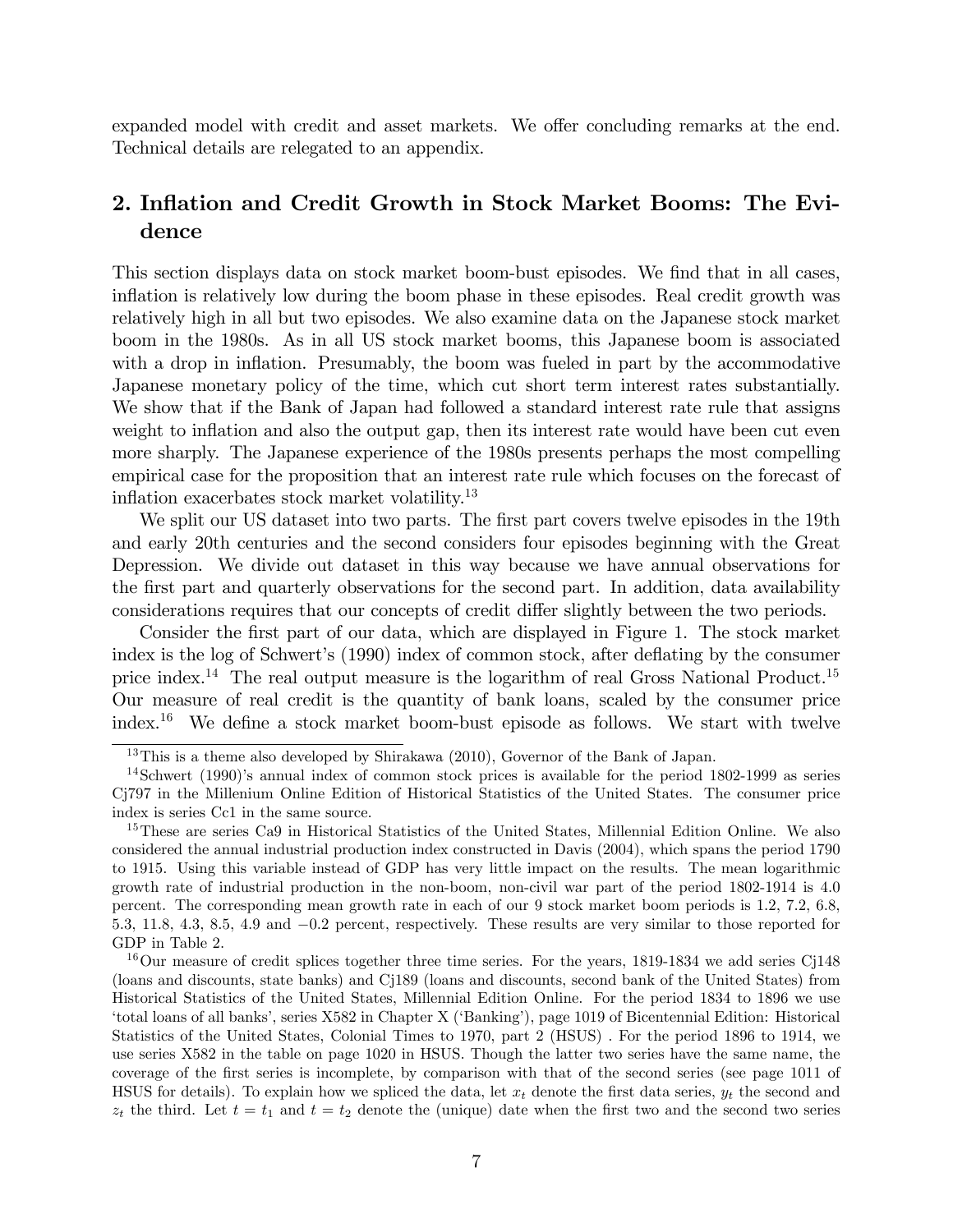financial panics in the 19th century and the pre-World War I portion of the 20th century.<sup>17</sup> These are indicated by a solid circle in Figure 1 and they are listed in Table 3. Although each panic is associated with a drop in the stock market, Figure 1 indicates that in all but three cases the stock market had already begun to drop before. We define the peak associated with a particular financial panic as the year before the panic when the stock market reached a local maximum. We define the trough before the peak as the year when the stock market reached a local minimum. The period bracketed by the trough and the peak associated with a financial panic is indicated in Figure 1 by a shaded area. In addition, we block from our analysis the period of the civil war, which is indicated by its own shaded area.

We can see from Figure 1 that in virtually every stock market boom, the price level actually declined. Moreover, in no case did the price level rise more than its average in the non-boom, non-civil war periods. In addition, we see that stock market booms are typical periods of accelerated credit growth. Table 1 quantifies the findings in Figure 1. According to that table, consumer price (CPI) inflation averaged -2.5 per cent during stock market booms, substantially less than the 0.7 percent inflation that occurred on average over nonboom periods. In addition, credit grew twice as fast, on average, during a stock market boom as during other periods. Table 1 shows just how volatile the stock market was over this period. It grew at a 10 percent pace during boom periods and shrank at a 6.3 rate in non-booms. Table 2 provides a breakdown of the data across individual boom periods. The table documents the fact, evident in Figure 1, that there is little variation in the general pattern. Ináation is lower in every stock market boom than its average value outside of booms. In the case of credit, there is only one episode in which credit growth was slower in a stock market boom than its average outside of booms. That is the boom associated with the 1884 panic.

We now turn to the data for the post World War I period.<sup>18</sup> The data are displayed in

<sup>17</sup>We identified these as follows. Using Google in Windows Internet Explorer (32 bit or 64 bit versions), we typed 'panic of 18' and Google completed the phrase with 10 panics. To select the episodes in the pre-World War I portion of the 20th century, we performed the same Windows Explorer exercise. We used all the panics identified in this way except the panic of 1901 which was too small to show up as a drop in the stock market in our annual data set.

<sup>18</sup>Our data on the CPI and the real value of the S&P composite price index were taken from Robert Shiller's web page. Data on pre-world war II US real, quarterly seasonally adjusted GNP were taken from the online data appendix to Bordo and Wheelock (2004). The latter data were spliced with analogous GNP data for the post world war II period taken from the Federal Reserve Bank of St. Louis' online data base. For the period after 1946, we measured credit with the flow of funds data, "credit market instruments", taken from Haver Analytics (mnemonic, AL14TCR5). For the period, 1946-1951, these data are stocks pertaining to the fourth quarter of each year. We used log-linear interpolation to estimate observations for the first, second and third quarters in the period, 1946-1951. For the period before 1945 are credit market data are observations on corporate debt, which corresponds to variable cj876, taken from Historical Statistics of the United States Millennial Edition Online. The pre-1945 data were log-linearly interpolated and spliced with

overlap, respectively. We let  $a = y_{t_1}/x_{t_1}$  and set  $\tilde{x}_t = ax_t$ . We let  $b = z_{t_2}/y_{t_2}$  and set  $\hat{x}_t = b\tilde{x}_t$ ,  $\hat{y}_t = by_t$ . Our data series is then,  $(\hat{x}_t, \hat{y}_t, z_t)$ . Our measure of credit differs from the one used in Bordo and Wheelock (2004) (see http://research.stlouisfed.org/publications/review/04/11/0411dwd.xls). First, in constructing  $y_t$ , they compute the sum of series X582 (i.e, the only series we use) plus series X583 ('total investments of all banks'). We did not include series X583 because, according to page 1011 in HSUS, X583 is composed primarily of Government debt, while we seek a measure of nonfinancial business borrowing. In any case, our results are not sensitive to the inclusion of X583. We also differ from Bordo and Wheelock in that we use data from before 1834.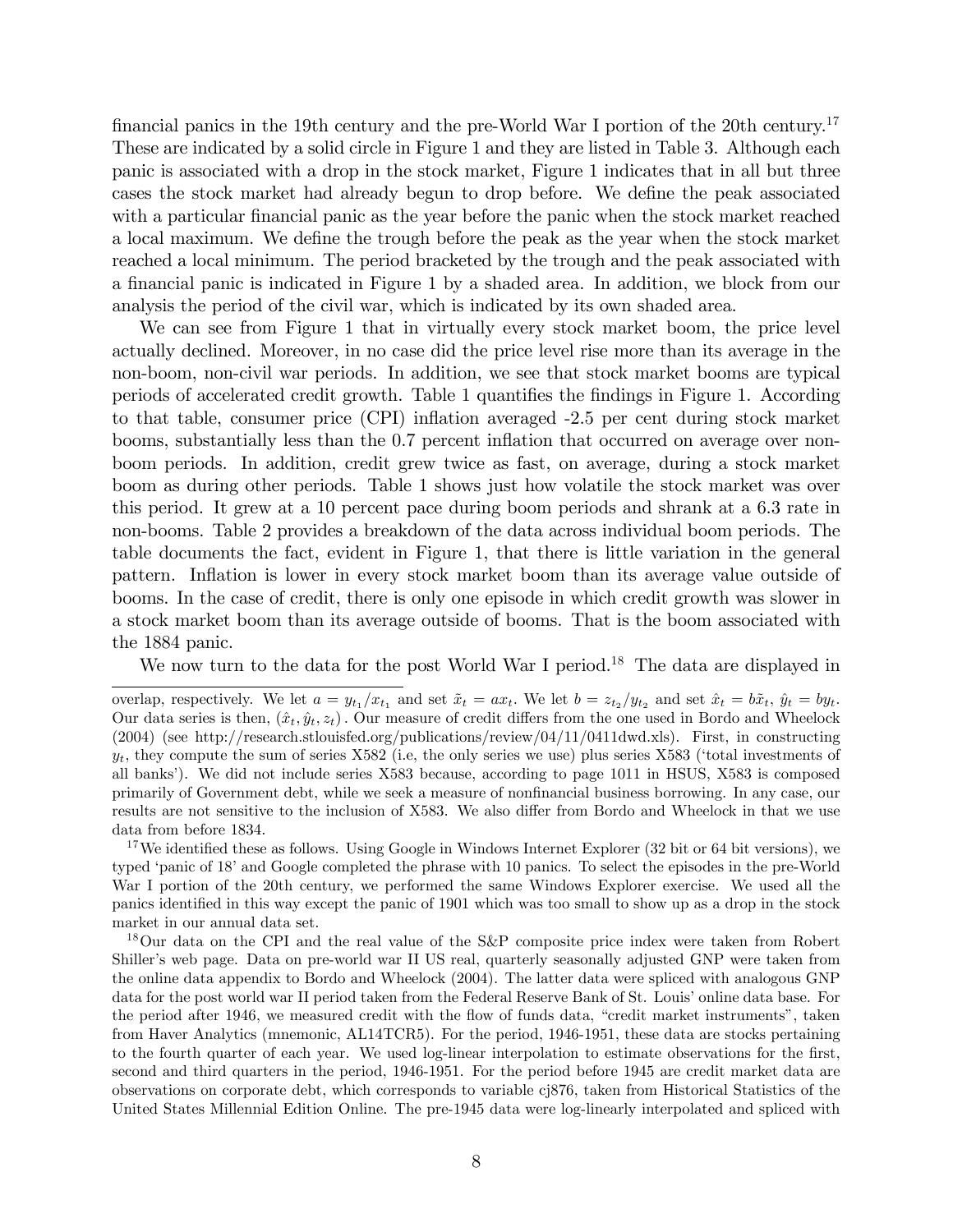Figure 2. We exclude the World War II period from our analysis, and this period is indicated by the shaded area. The other shaded areas indicate six stock market booms in the 20th and early 21st century. As in the earlier data set, each boom episode is a time of non-accelerating inflation. In several cases, inflation actually slowed noticeably from the earlier period. Note too, that stock market booms are a time of a noticeable increase in the growth rate of credit. These results in Figure 2 are quantified in tables 3 and 4. According to Table 3, CPI inflation in stock market booms is half its value in other (non-World War II) times. Credit growth, as in the 19th century, is twice as rapid in boom times as in other times. According to the results in Table 4, inflation in each of the six boom episodes considered is below its average in non-boom times. With one exception, credit growth is at least twice as fast in booms as in other periods. The exception was the boom that peaked in 1937. This started in the trough of the Great Depression.

Figure 3 displays a real index of Japanese stock prices, as well as the Japanese CPI.<sup>19</sup> The trough and peak of the 1980s boom corresponds to 1982Q3 and 1989Q4, respectively. The time of the boom is highlighted in both Figures 3 and 4. What is notable about Figure 3 is that CPI inflation is significantly positive before the start of the 1980s stock market boom, and it then slows significantly as the boom proceeds. Inflation even falls below zero a few times in the second half of the 1980s. We ask what a monetary authority that follows a standard inflation targeting interest rate rule would have done in the 1980s. In particular, we posit the following policy rule for setting Japanese call money rate,  $R_t$ :

$$
R_t = 0.7R_{t-1} + (1 - 0.7)[R + 1.5(\pi_t - \pi) + 0.5gap_t],
$$
\n(2.1)

where t denotes quarters,  $gap_t$  denotes the output gap and  $\pi_t$  denotes the actual, year-overyear rate of inflation. For R and  $\pi$  we used the sample average of the call money rate and the ináation rate in the period immediately preceding the boom, 1979Q1-1982Q3. Also, we used the gap estimates produced by the International Monetary Fund in the process of preparing the 'World Economic Outlook'.<sup>20</sup> The results are displayed in Figure  $4^{21}$  The starred line displays the actual call money rate, while the solid line displays the values of  $R_t$  that solve (2.1) over the period 1979Q1-1989Q4. Note that the Bank of Japan loosened policy very significantly during the boom, bringing the interest rate down on the order of 300 basis points. That action by the Bank of Japan is thought by many to have been a mistake, and to have contributed to a stock market boom that in retrospect appears to have definitely been 'excessive' (see, e.g., Shirakawa (2010)). But, note that if the Bank of Japan had implemented the policy rule, (2.1), they would have reduced the interest rate an additional 200 basis points over what they actually did do. One has to suppose that this would only have further destabilized an already volatile market. We hasten to add a caveat

the post 1945 data. The credit data were converted into real terms by dividing by the CPI.

<sup>&</sup>lt;sup>19</sup>Both series were obtained from the IMF's International Financial Statistics data set. The share prices correspond to series code 15862...ZF... and the CPI corresponds to series code 15864...ZF.... : The real share prices displayed in Figure 3 have been converted to real terms by dividing by the CPI.

<sup>20</sup>The call money rate was obtained from International Financial Statistics. The International Monetary Fundís gap data were found at http://www.imf.org/external/pubs/ft/weo/2010/01/weodata/weoselser.aspx?c=158&t=1.

<sup>&</sup>lt;sup>21</sup>The results are qualitatively similar for a range of values of the coefficients on inflation and the gap, and the smoothing parameter.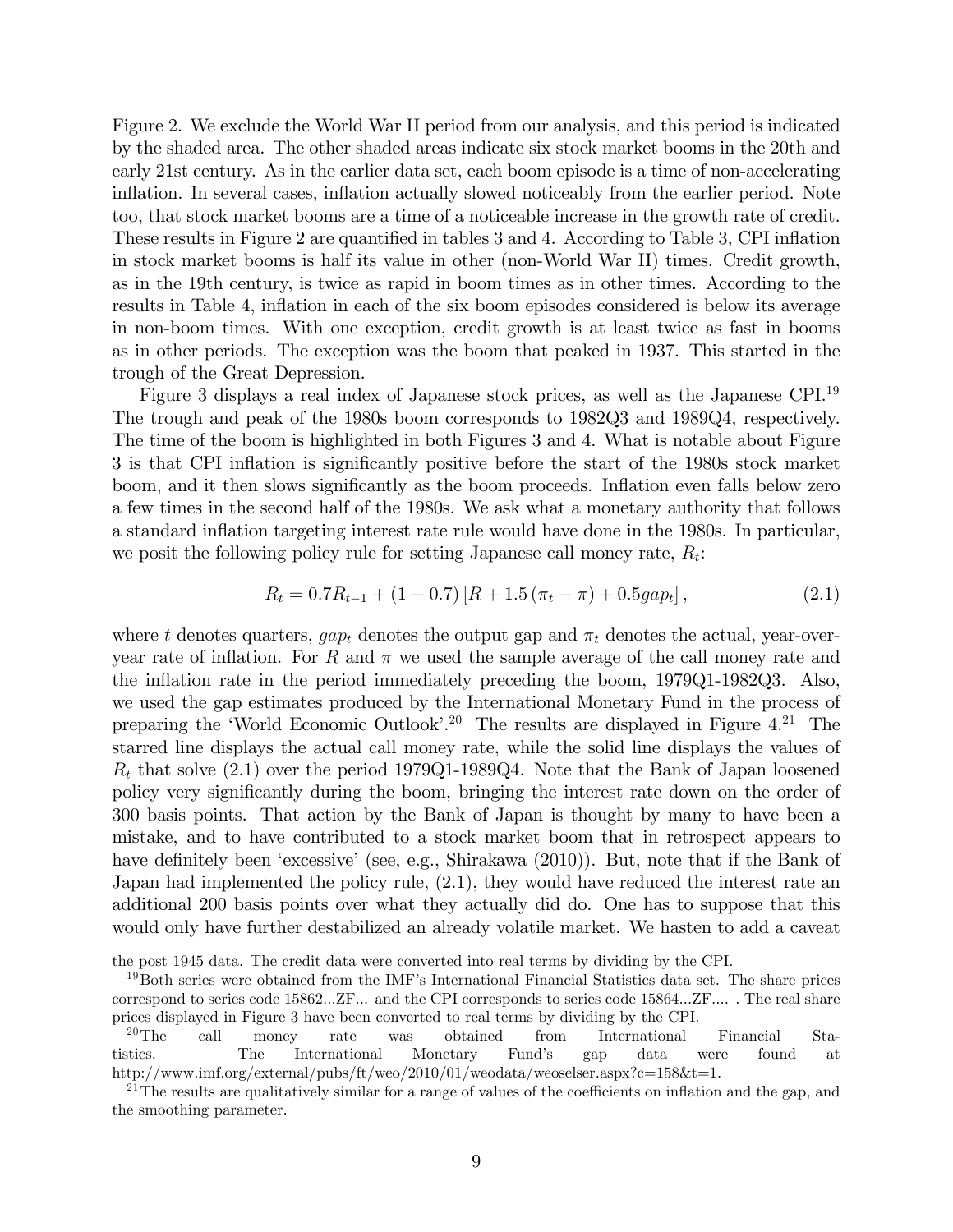because we are conjecturing what would have happened under the counterfactual monetary policy rule, (2.1). Such a counterfactual experiment would have a host of general equilibrium consequences that might have changed the realized data in profound ways. This is why we now leave the informal analysis of data and turn to the analysis of models next.

# 3. A Simple Model For Interpreting the Evidence

We begin our analysis in a model that is simple enough that the core results can be obtained analytically, without the distraction of all the frictions required to fit aggregate data well. The model is a version of the workhorse model used in Clarida, Gali and Gertler (1999) (CGG) and Woodford (2003).

We posit that the driving disturbance is a 'news shock', a disturbance to information about next period's innovation in technology.<sup>22</sup> News that technology will improve in the future creates the expectation that future inflation will be low and this leads an inflation forecast targeting monetary authority to reduce the nominal rate of interest. This policy creates an immediate expansion in the economy. Although the expansion is associated with higher current marginal cost, inflation nevertheless drops in response to the lower future expected marginal costs.

We obtain our results in this section under two specifications for why there are frictions in prices. In one scenario ('pure sticky prices'), there are frictions directly in the setting of prices. In this scenario, wages are set áexibly in a competitive labor market. In the second scenario ('pure sticky wages'), prices are set flexibly, but are influenced by frictions in the setting of wages. Our model of wage frictions is the one proposed in Erceg, Henderson and Levin  $(2000)$  (EHL). The inefficient boom with low inflation occurs in both scenarios, though it does so across a wider range of parameter values under sticky wages.

The action of the monetary authority in reducing the nominal rate of interest in response to a news shock is exactly the wrong one in this model. Under the efficient monetary policy, the nominal rate of interest should not be decreased. Indeed, under pure sticky prices the nominal rate of interest should be increased substantially in response to a news shock. In the model, it is efficient for employment to be constant in each period, and for consumption to track the current realization of technology. The news shock triggers an expectation of higher future consumption, and the efficient rate of interest rises in order to offset the intertemporal substitution effects associated with an expectation of higher future consumption.

Household preferences in the model are:

$$
E_t \sum_{l=0}^{\infty} \beta^l \left[ \log(C_{t+l}) - \frac{L_{t+l}^{1+\sigma_L}}{1+\sigma_L} \right],
$$

where  $C_t$  denotes consumption and  $L_t$  denotes employment. The household budget constraint is:

$$
P_t C_t + B_{t+1} \le W_t L_t + R_{t-1} B_t + T_t,
$$

 $22$ The empirical model of the next section includes news about periods further into the future than just one period. We work with one-period-ahead news in this section because our objective is to keep things sufficiently simple that the basic ideas are apparent.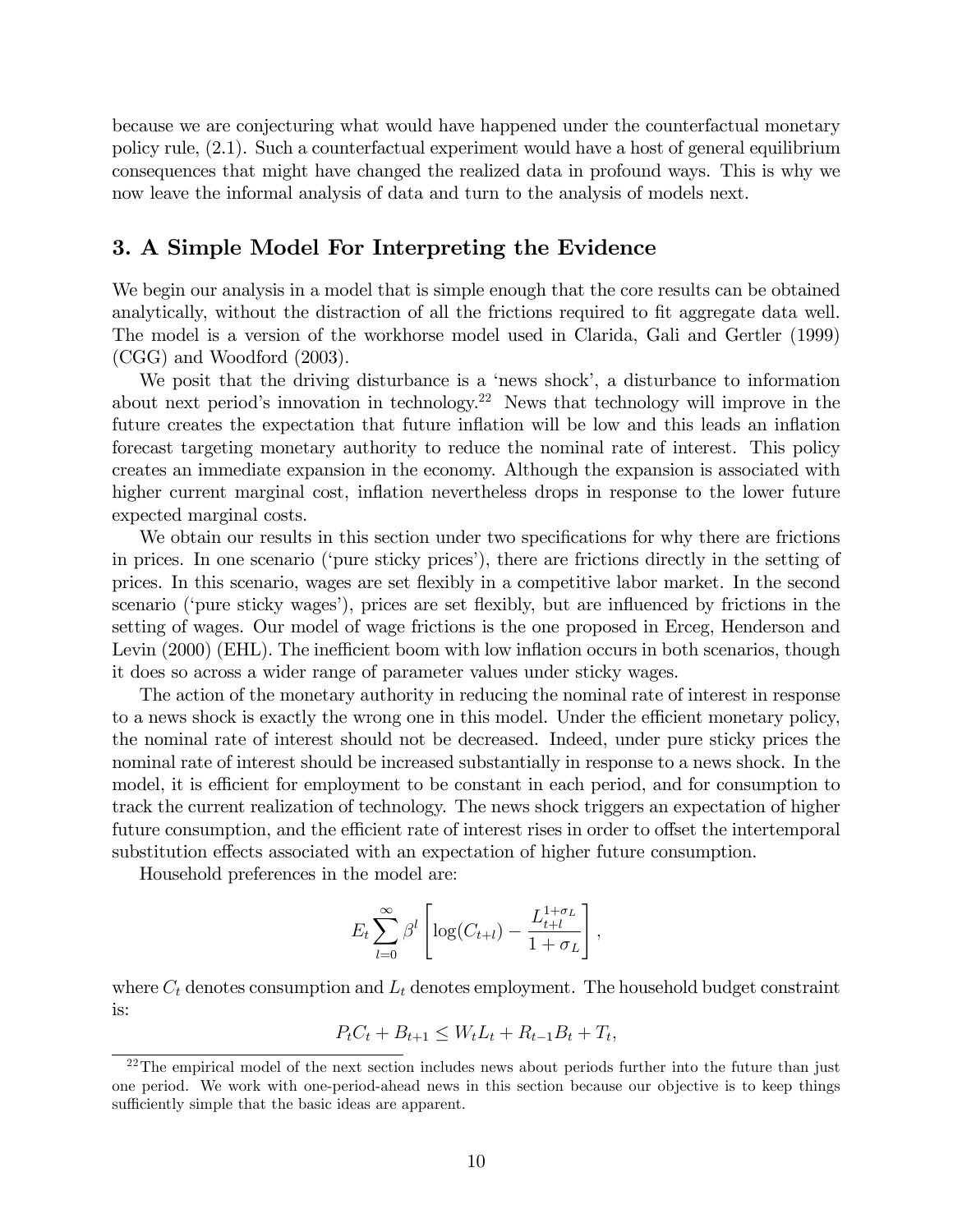where  $T_t$  denotes lump sum income from profits and government transfers,  $R_t$  denotes the nominal rate of interest and  $P_t$ ,  $W_t$  denote the price level and wage rate, respectively.

Final goods,  $Y_t$ , are produced as a linear homogeneous function of  $Y_{it}$ ,  $i \in (0,1)$  using the following Dixit-Stiglitz aggregator:

$$
Y_t = \left[ \int_0^1 Y_t \overline{X_t} \, dt \right]^{X_f}.
$$

A representative, competitive final good producer buys the  $i<sup>th</sup>$  intermediate input at price,  $P_{it}$ . The  $i^{th}$  input is produced by a monopolist, with production function

$$
Y_{it} = \exp\left(a_t\right) L_{it}.
$$

Here,  $L_{it}$  denotes labor employed by the  $i^{th}$  intermediate good producer. The  $i^{th}$  producer is committed to sell whatever demand there is from the final good producers at the producer's price,  $P_{it}$ . The producer receives a tax subsidy on wages in the amount,  $(1 - \nu) W_t$ , where  $\nu$  is set to extinguish the monopoly distortion in steady state. The subsidy is financed by lump sum taxes on households.

In the pure sticky price version of the model, wages are set flexibly in competitive markets and prices are set by the intermediate good monopolists, subject to Calvo-style frictions. In particular, with probability  $\xi_p$  the  $i^{th}$  producer,  $i \in (0, 1)$ , must keep its price unchanged to its value in the previous period and with the complementary probability the producer can set its price optimally. In the pure sticky wage version of the model, intermediate good producers set prices flexibly, as a fixed markup over marginal cost. Following EHL, we adopt a slight change in the specification of household utility in which households are monopolists in the supply differentiated labor services indexed by  $j, j \in (0, 1)$ , and they set wages subject to Calvo-style frictions. With probability  $\xi_w$  the wage of the  $j^{th}$  type of specialized labor service cannot be changed from its value in the previous period. With the complementary probability the wage rate of the  $j<sup>th</sup>$  specialized labor service is set optimally.

We consider these two extreme specifications of price/wage setting frictions, because their simplicity allows us to derive results analytically. We consider the case with both sticky wages and prices, as well as other features useful for fitting aggregate data well, in the next section.

In our baseline analysis, we adopt the following law of motion for  $a_t$ :

$$
a_t = \rho a_{t-1} + u_t, \ u_t \equiv \xi_t^0 + \xi_{t-1}^1. \tag{3.1}
$$

Here,  $u_t$  represents the white noise one-step-ahead error in forecasting  $a_t$  based on its own past. We posit that this error is the sum of two mean-zero, white noise terms,  $\xi_t^0$  and  $\xi_t^1$ .  $\frac{1}{t-1},$ where

$$
E\xi_t^0 a_{t-s} = E\xi_{t-1}^1 a_{t-s} = 0, \ s > 0.
$$

The subscript on  $\xi_t^j$  $t<sub>t</sub>$  indicates the date when this variable is revealed to agents in the model,  $j = 0, 1$ . Thus, at time t agents become aware of  $\xi_i^0$  and  $\xi_t^1$ <sup>1</sup>. Here,  $\xi_t^0$  $t_t$  represents the last piece of information received by agents about  $u_t$  and  $\xi_t^1$  $t<sub>t</sub>$  represents the first piece of information about  $u_{t+1}$ . We refer to  $\xi_t^1$  as 'news'.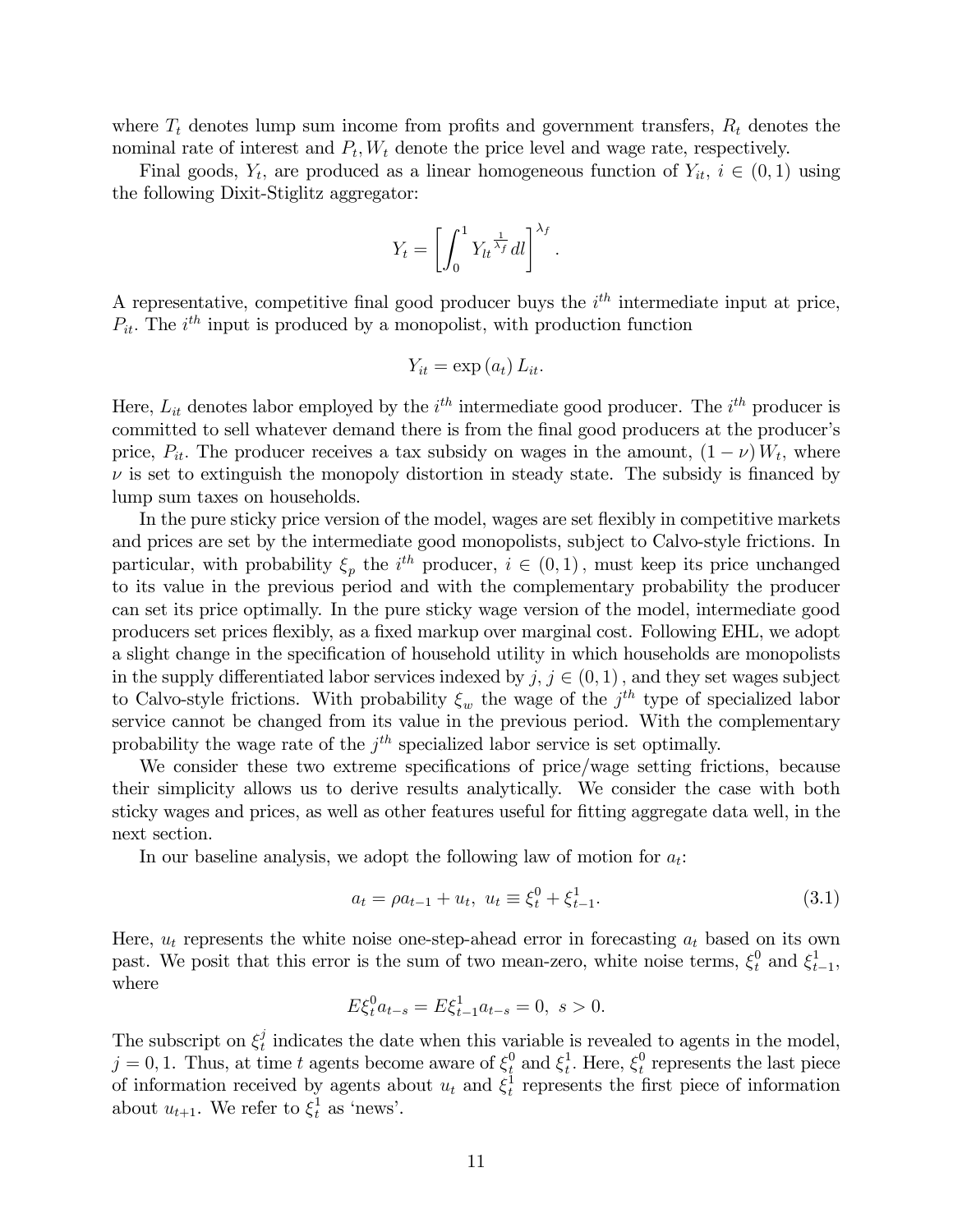As is now standard, we express the household's log-linearized intertemporal Euler equation in deviation from what it is in the first-best equilibrium - in which the inflation rate is always zero and the interest rate is  $R_t^*$  - as follows:

$$
\hat{x}_t = -E_t \left[ \hat{R}_t - \hat{\pi}_{t+1} - R_t^* \right] + E_t \hat{x}_{t+1}.
$$
\n(3.2)

Here,  $\hat{x}_t$  denotes the output gap, the percent deviation between the actual and efficient levels of output. Also,  $\hat{R}_t$  and  $\hat{\pi}_t$  denote the percent deviation of the gross nominal interest rate and of the gross inflation rate, respectively, from their values in steady state. Similarly,  $R_t^*$ denotes the percent deviation of the gross nominal interest rate in the efficient equilibrium from its steady state.

As noted above, employment is constant in the efficient equilibrium and consumption is proportional to  $\exp(a_t)$ . In addition, inflation is zero. These properties, together with the assumption of unit intertemporal elasticity of substitution imply that, after linearization,  $R_t^*$ corresponds to the expected change in  $a_t$ :<sup>23</sup>

$$
R_t^* = E_t a_{t+1} - a_t = (\rho - 1) a_t + \xi_t^1.
$$
\n(3.3)

The shock to current productivity,  $\xi_t^0$  $t<sub>t</sub>$ , enters via  $a<sub>t</sub>$  with a coefficient of  $\rho - 1$ . In standard empirical applications which do not incorporate news shocks, the values of autoregressive coefficients like  $\rho$  are estimated to be large (in a neighborhood of 0.9), and as a result  $R_t^*$ is not very volatile. At the same time, note how the signal shock,  $\xi_t^1$  $t<sub>t</sub>$ , appears with a unit coefficient in  $R_t^*$ . Evidently, the introduction of news shocks may increase the volatility of  $R_t^*$ by an order of magnitude. The intuition is simple. A persistent shock that arrives without advance warning creates little incentive for intertemporal substitution. Such a shock creates only a small need to change the interest rate. By contrast, a signal that a persistent shock will occur in the future creates a strong intertemporal substitution motive which requires a correspondingly strong interest rate response.

The simplest representation of an interest rate rule that focuses on inflation is the following:

$$
\hat{R}_t = a_\pi E_t \hat{\pi}_{t+1}.
$$
\n(3.4)

This specification of the monetary policy rule, together with a particular labor market subsidy explained in Appendix A are structured so that the steady state of the efficient and actual equilibria coincide.

Completing the model requires an additional equation, a Phillips curve. We discuss the Phillips curve corresponding to pure sticky prices and pure sticky wages, respectively, in the following two sections. The derivation of the equilibrium conditions is tedious, but well known. For completeness, we include them in the appendix.

 $^{23}$ It can be shown that the 'efficient' equilibrium is the Ramsey optimal equilibrium, in the case that there is no initial price dispersion.The Ramsey equilibrium considers just the private sector optimality and market clearing conditions, and leaves out a specification of the monetary poicy rule. In addition, there is a subsidy on the employment of labor, designed to address the distortions associated with monopoly power. The endogenous variables, including the tax subsidy are now underdetermined, as there are two more variables than equations. The Ramsey optimal equilibrium is the configuration of variables that satisfies the private sector equilibrium conditions and maximizes social welfare.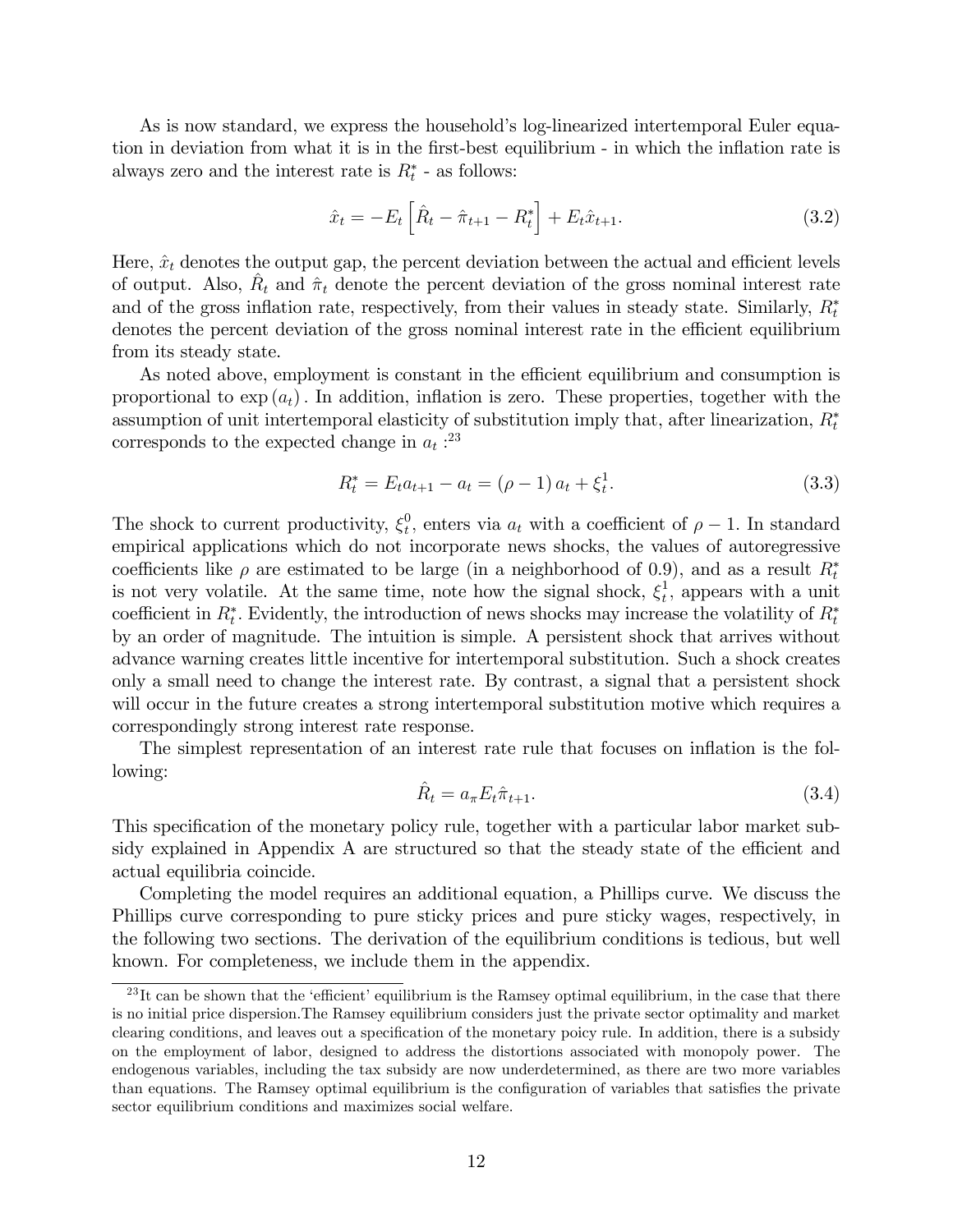#### 3.1. Pure Sticky Prices

The equilibrium condition associated with price-setting is, after linearization:

$$
\hat{\pi}_t = \gamma \hat{x}_t + \beta E_t \hat{\pi}_{t+1}.
$$
\n(3.5)

The slope of the Phillips curve with respect to the output gap,  $\gamma$ , is related to structural parameters as follows:

$$
\gamma = \frac{\left(1 - \xi_p\right)\left(1 - \beta \xi_p\right)}{\xi_p} \left(1 + \sigma_L\right),\tag{3.6}
$$

where  $\xi_p$  is the probability that a firm cannot change its price. Also,  $1 + \sigma_L$  represents the elasticity of firm marginal cost with respect to the output gap.

The price Phillips curve, (3.5), and IS relation, (3.2), after substituting out for  $\hat{R}_t$  and  $R_t^*$ , represent two equations in two unknowns,  $\hat{\pi}_t$  and  $\hat{x}_t$ . We posit the following solution,

$$
\hat{\pi}_t = \eta_\pi a_t + \phi_\pi \xi_t^1 \tag{3.7}
$$

$$
\hat{x}_t = \eta_x a_t + \phi_x \xi_t^1,\tag{3.8}
$$

where  $\eta_{\pi}$ ,  $\phi_{\pi}$ ,  $\eta_{x}$ ,  $\phi_{x}$  are undetermined coefficients. The appendix uses straightforward, though tedious, algebra to solve for these objects. In the case of the response to  $a_t$  (hence,  $\xi_t^0$  $\binom{0}{t}$ :

$$
\eta_x = -\frac{\psi(1-\rho\beta)(1-\rho)}{\gamma}, \ \eta_\pi = \frac{\gamma}{1-\rho\beta}\eta_x.
$$

Here,

$$
\psi = \frac{\gamma}{(1 - \rho \beta)(1 - \rho) + (a_{\pi} - 1)\gamma \rho} > 0.
$$

It is evident that:

**Proposition 3.1.**  $\eta_x, \eta_{\pi} < 0$  for all admissible parameter values.

Simple substitution implies the following solution for the interest rate:

$$
\hat{R}_t = a_{\pi} \psi (\rho - 1) \rho a_t + a_{\pi} \psi (\rho - 1) \xi_t^1, \tag{3.9}
$$

It is interesting to compare the actual interest rate response,  $\hat{R}_t$  in (3.9), with the efficient interest rate response,  $R_t^*$  in (3.3). We can see that if  $a_{\pi}$  is sufficiently large, then  $a_{\pi} \psi (\rho - 1) \rho \rightarrow \rho - 1$  and the interest rate response to  $a_t$  (and, hence, to  $\xi_t^0$  $t$ <sup>0</sup>) is efficient. For more moderate values of  $a_{\pi}$  the interest rate at least has the right sign response to  $a_t$ , though the magnitude of that response is inefficiently weak. By contrast, the response of  $R_t$  $\mathrm{to}\; \xi^1_t$  $\frac{1}{t}$  is perverse. As noted above, the efficient interest rate displays a strong and positive response to  $\xi_t^1$ <sup>1</sup><sub>t</sub>, while  $R_t$  remains unchanged for  $\rho = 1$  and actually declines for  $\rho < 1$ . To understand the perverse response of the interest rate to a news shock, we need to first discuss the reduced form parameters,  $\eta_x, \eta_\pi, \phi_\pi, \phi_x$ .

Consider  $\eta_x$ ,  $\eta_{\pi}$ . Proposition 3.1 implies that  $\xi_t^0$  drives both the output gap and inflation down. The intuition for this result is straightforward. Given the assumed time series representation for  $a_t$ , a positive shock to  $\xi_t^0$  $t_t^0$  raises  $a_t$  and creates the expectation that  $a_t$  will be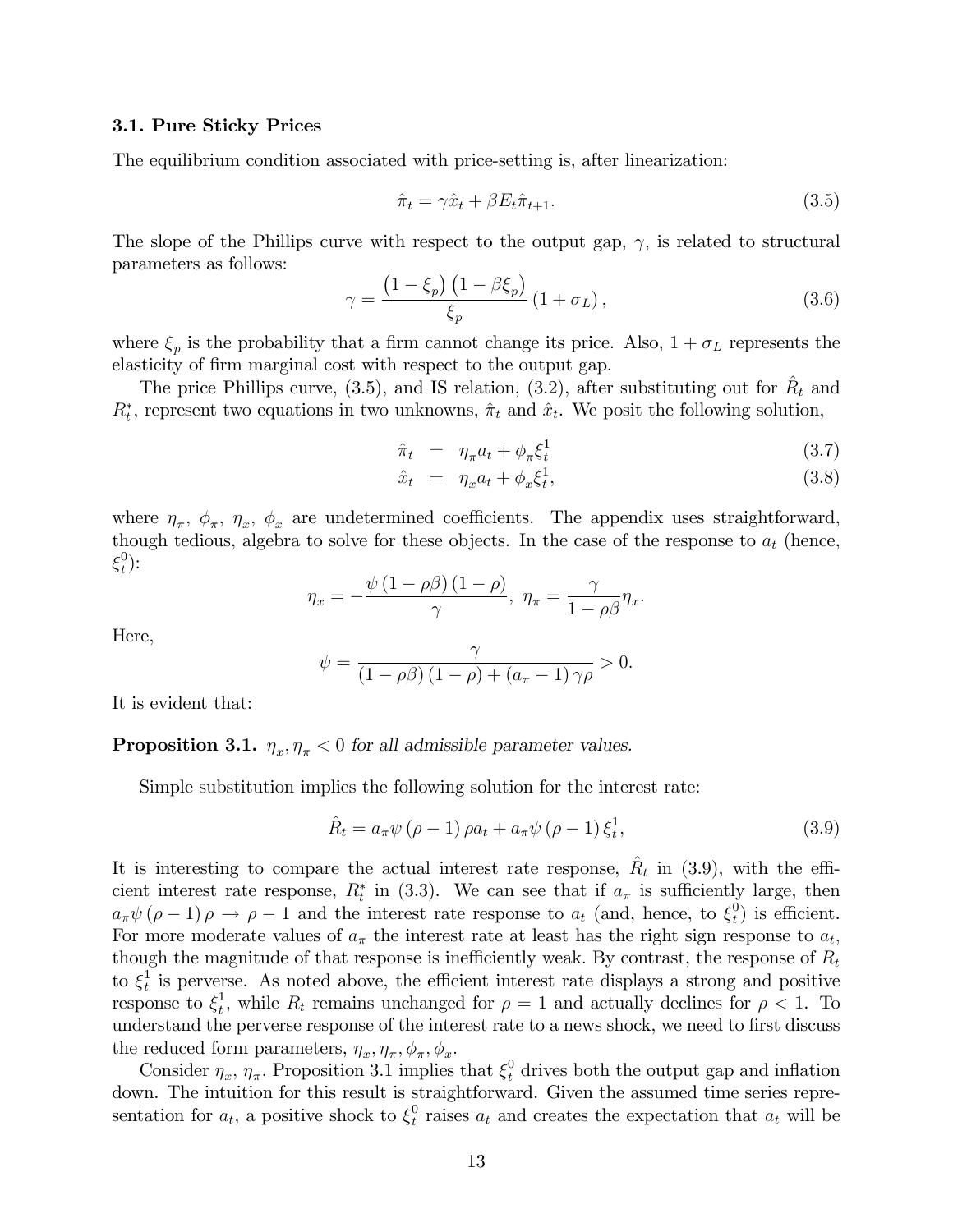smaller in later periods. Relative to the efficient intertemporal consumption path in which  $c_t = a_t$ , households wish to reallocate consumption into the future. The monetary policy rule offsets the relative weakness in period t demand by reducing the interest rate,  $R_t$ , but the response is not strong enough. As a result, period  $t$  spending expands by less than the rise in  $a_t$ , accounting for the fall in the output gap in period t. The fall in the output gap implies weak labor demand and, hence, low labor costs. The reduction in costs accounts for the drop in inflation.

The fact,  $\eta_{\pi}$  < 0, explains why  $R_t$  drops in response to  $\xi_t^1$  $t<sub>t</sub>$ . The news shock creates the expectation that technology will be launched on a temporary high in the next period, creating the expectation that ináation in the next period will be low. This is evident by evaluating  $(3.7)$  in  $t + 1$  and taking the period t conditional expectation:

$$
E_t \hat{\pi}_{t+1} = \eta_{\pi} \left( \rho a_t + \xi_t^1 \right).
$$

Because a positive disturbance to  $\xi_t^1$  $_{t}^{1}$  reduces anticipated inflation, and because our assumed monetary policy rule reacts to the inflation forecast, it follows that  $R_t$  drops in response to a positive innovation in  $\xi_t^1$  $\frac{1}{t}$ .

The remaining reduced form parameters,  $\phi_{\pi}$  and  $\phi_{x}$ , control the response of inflation and the output gap to a news shock,  $\xi_t^1$  $_{t}^{1}$ . Appendix A establishes that these parameters are given by:

$$
\phi_x = \psi (a_{\pi} - 1), \ \phi_{\pi} = \psi [-\beta (1 - \rho) + (a_{\pi} - 1) \gamma]. \tag{3.10}
$$

From the first expression, we see that  $\phi_x > 0$ , so that the output gap always jumps with a positive signal about future productivity,  $\xi_t^1$  $_t^1$ . The consumption smoothing motive and the rise in expected future consumption create a desire to increase current spending. In the efficient equilibrium the interest rate,  $R_t^*$ , increases sharply in order to keep spending equal to the unchanged current value of  $a_t$ . But, as discussed earlier,  $R_t$  either does not respond at all in the limiting case,  $\rho = 1$ , or it actually falls.

Turning to  $\phi_{\pi}$ , the impact of  $\xi_t^1$  on  $\hat{\pi}_t$  operates by way of its effects on current and future marginal cost. These effects can best be seen by solving the Phillips curve forward and making use of (3.8) and the law of motion for  $a_t^{24}$ :

$$
\hat{\pi}_t = \gamma \left[ \hat{x}_t + \beta E_t \hat{x}_{t+1} + \beta^2 E_t \hat{x}_{t+2} + \beta^3 E_t \hat{x}_{t+3} + \ldots \right]
$$
\n
$$
= \gamma \eta_\pi \frac{1}{1 - \beta \rho} a_t + \gamma \phi_x \xi_t^1 + \gamma \frac{\beta \eta_\pi}{1 - \beta \rho} \xi_t^1
$$
\n(3.11)

The first term involving  $\xi_t^1$  $_{t}^{1}, \gamma \phi_{x}$ , pertains to the impact of a news shock on date t marginal cost. This term is definitely positive because a positive period  $t$  news shock raises the period t output gap (recall,  $\phi_x > 0$ ). Thus, the impact of the news shock on  $\hat{\pi}_t$  is positive if we only take into account period t marginal cost (i.e., if  $\beta = 0$ ). Note that the second term involving  $\xi_t^1$ <sup>1</sup>/<sub>2</sub> is definitely negative (recall,  $\eta_{\pi}$  < 0). This term reflects that a positive realization of  $\xi^1_t$ <sup>1</sup><sub>t</sub> signals a fall in future marginal costs. Thus, the net effect on current inflation of  $\xi_t^1$  $\frac{1}{t}$  is ambiguous and so we must turn to a numerical example.

$$
E_t a_{t+j} = \rho^j a_t + \rho^{j-1} \xi_t^1.
$$

<sup>&</sup>lt;sup>24</sup>The law of motion for  $a_t$  implies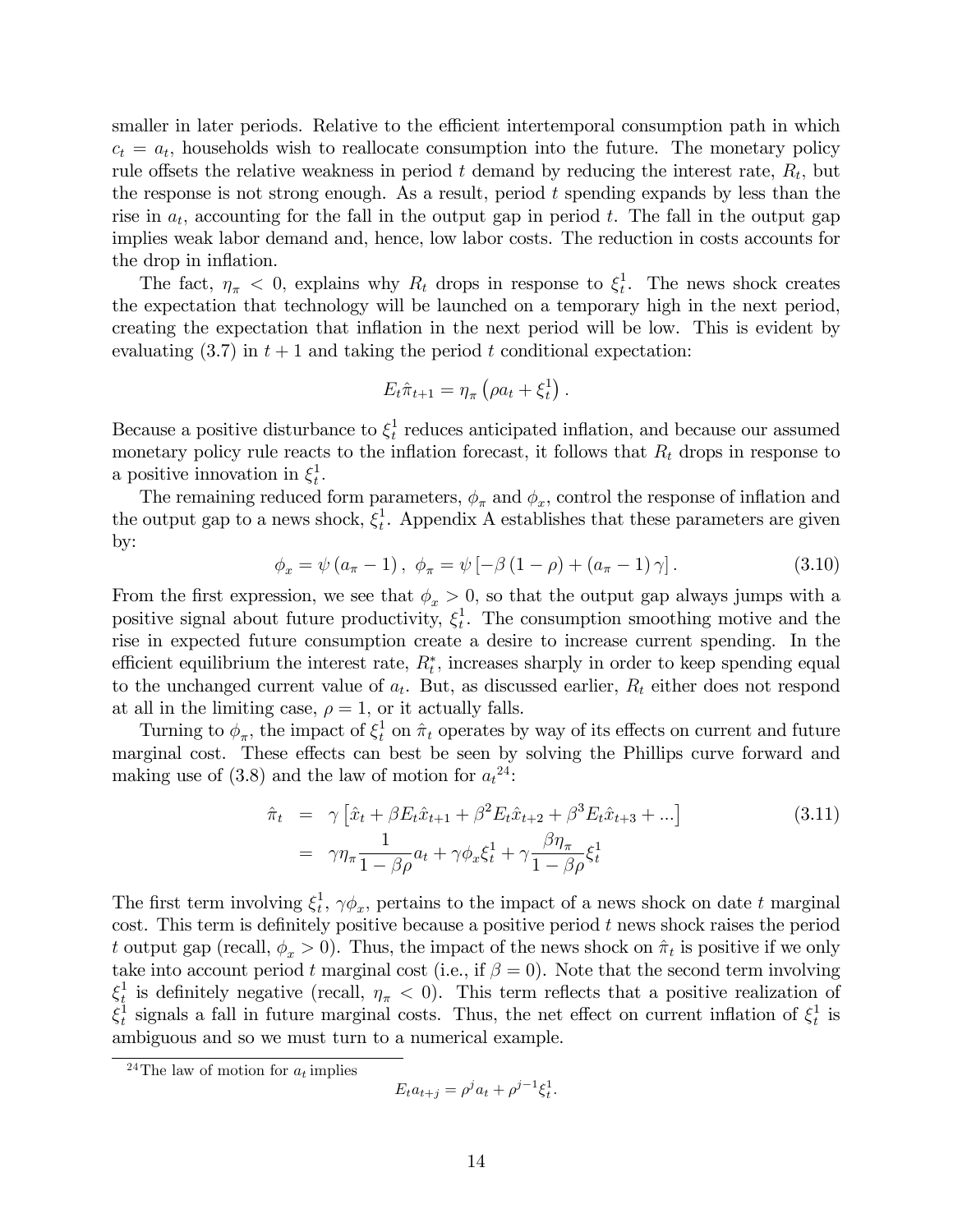The intuition sketched in this section suggests that the sign of the period  $t$  inflation and output response to  $\xi_t^1$  $\frac{1}{t}$  is likely to be sensitive to the assumptions about the time series representation of  $a_t$ . Suppose, for example, that  $a_{t+1} > a_t$  after a positive shock to  $\xi_t^0$  $\int_t^0$ . In this case, the shock to  $\xi_t^0$  $\eta_t^0$  is likely to trigger a surge in the demand for goods, making  $\eta_x$  and  $\eta_{\pi}$ positive.<sup>25</sup> This in turn suggests that in the period of a jump in  $\xi_t^1$  $\frac{1}{t}$ , firms would anticipate a rise in marginal cost not only in the current period but in future periods as well, so that  $\pi_t$  would increase. We explore the robustness of our results to the assumptions about  $a_t$  in the numerical experiments below.

#### 3.2. Pure Sticky Wages

We now consider the case in which prices are flexible, but there are frictions in the setting of wages, as spelled out in EHL. They derive the following equilibrium condition:

$$
\hat{\pi}_{w,t} = \frac{\left(1 - \xi_w\right)\left(1 - \beta \xi_w\right)}{\xi_w \left(1 + \sigma_L \frac{\lambda_w}{\lambda_w - 1}\right)} \left[\left(1 + \sigma_L\right)\hat{x}_t - \widehat{\bar{w}}_t\right] + \beta \hat{\pi}_{w,t+1},\tag{3.12}
$$

where  $\pi_{w,t}$  denotes the gross growth rate of the nominal wage rate and  $\bar{w}_t$  denotes the real wage, divided by technology,  $\exp(a_t)$ . As before, a hat over a variable indicates percent deviation from steady state. For completeness, (3.12) is derived in the appendix. The intuition for  $(3.12)$  is straightforward. The first object in the square brackets is the real marginal cost of work scaled by the technology shock, expressed in percent deviation from steady state.<sup>26</sup> It is perhaps not surprising that when this object is higher than the scaled real wage, nominal wage growth is high. The growth rate of the scaled real wage,  $\bar{w}_t$ , the price level, the nominal wage rate and the state of technology are related by the following identity:

$$
\widehat{\bar{w}}_t = \widehat{\bar{w}}_{t-1} + \widehat{\pi}_{w,t} - \widehat{\pi}_t - (a_t - a_{t-1})
$$
\n(3.13)

With flexible prices,  $(3.5)$  drops from the system. In addition, the fact that price setters set prices as a fixed markup over marginal cost implies  $\hat{\vec{w}}_t = 0$  for all t. Imposing this condition and rearranging, we find, using  $(3.3)$ :

$$
E_t \hat{\pi}_{w,t+1} = E_t \hat{\pi}_{t+1} + R_t^*.
$$
\n(3.14)

Rewriting (3.12) taking  $\hat{\overline{w}}_t = 0$  into account, we obtain:

$$
\hat{\pi}_{w,t} = \gamma_w \hat{x}_t + \beta \hat{\pi}_{w,t+1},\tag{3.15}
$$

$$
(1 + \sigma_L) \,\hat{x}_t = \hat{c}_t + \sigma_L \hat{H}_t,
$$

<sup>&</sup>lt;sup>25</sup>For an extensive discussion of the relationship between the time series representation of  $a_t$  and the sign of the contemporaneous inflation and output response to  $\xi_t^0$ , see Christiano, Trabandt and Walentin (forthcoming).

<sup>&</sup>lt;sup>26</sup>Let  $c_t$  denote consumption, scaled by  $\exp(a_t)$  and let  $H_t$  denote hours worked. The appendix shows that  $\hat{c}_t = \hat{H}_t = \hat{x}_t$ . Then,

which is the log-linear expansion of the (scaled) marginal rate of substitution between consumption and leisure when utility is logarithmic in consumption, and constant elasticity in labor.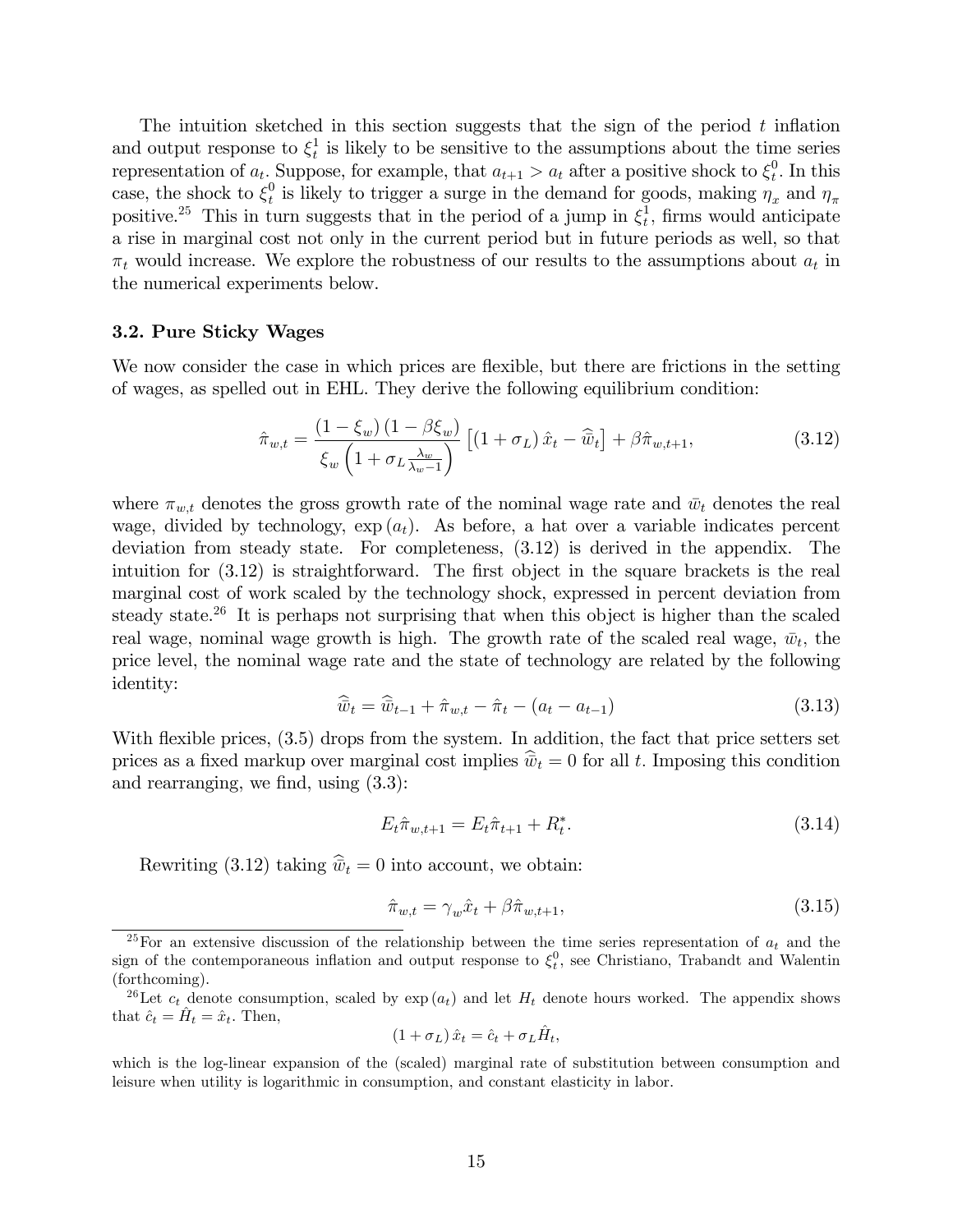where

$$
\gamma_w = \frac{\left(1 - \xi_w\right)\left(1 - \beta \xi_w\right)}{\xi_w \left(1 + \sigma_L \frac{\lambda_w}{\lambda_w - 1}\right)} \left(1 + \sigma_L\right). \tag{3.16}
$$

We see an important distinction here between sticky wages and sticky prices. For a given degree of stickiness in wages and prices, i.e.,  $\xi_p = \xi_w$ , slope of the wage Phillips curve, (3.15), is smaller than the slope of the price Phillips curve, (3.5). The intuition for this is simple. Because of constant returns to scale, firms in this economy have constant marginal costs. The marginal cost of supplying labor, by contrast, is increasing in labor and is steeper for larger  $\sigma_L$ . The price set by a monopolist with a steep marginal cost curve reacts less to a cost shock than does the price set by a monopolist with flat marginal cost. This effect on the monopolist's price response is magnified when demand is highly elastic and explains the presence of the elasticity of demand for labor in (3.16),  $\lambda_w/(\lambda_w - 1)$ .<sup>2728</sup>

Using  $(3.14)$  to replace price inflation with wage inflation in the policy rule and the IS equation (see  $(3.4)$  and  $(3.2)$ ),

$$
\hat{R}_t = a_{\pi} E_t \left[ \hat{\pi}_{w, t+1} - R_t^* \right] \tag{3.17}
$$

$$
\hat{x}_t = -E_t \left( \hat{R}_t - \hat{\pi}_{w, t+1} \right) + E_t \hat{x}_{t+1}.
$$
\n(3.18)

The three equilibrium conditions associated with the pure sticky wage model are the wage Phillips curve, (3.15), the policy rule, (3.17), and the IS equation, (3.18). This system can be solved for  $\hat{x}_t$ ,  $\hat{\pi}_{w,t}$ , and  $\hat{R}_t$ . The implications for price inflation can then be deduced using  $(3.13)$  and  $\overline{\dot{w}}_t = 0$ .

The solution of the system can be represented as follows:

$$
\hat{\pi}_{w,t} = \eta_{\pi}^w a_t + \phi_{\pi}^w \xi_t^1, \ \hat{x}_t = \eta_x^w a_t + \phi_x^w \xi_t^1,\tag{3.19}
$$

as in (3.10), with

$$
\hat{\pi}_t = \hat{\pi}_{w,t} - (a_t - a_{t-1}), \qquad (3.20)
$$

according to (3.13). By this last expression, the impact of  $\xi_t^1$  on  $\hat{\pi}_t$  is simply  $\phi_{\pi}^w$  $\frac{w}{\pi}$ .

Section A.2 in the appendix establishes:

$$
\eta_{\pi}^{w} = \frac{\gamma_{w}}{1 - \beta \rho} \eta_{x}^{w}, \quad \eta_{x}^{w} = \frac{-a_{\pi} (1 - \rho) (1 - \beta \rho)}{(1 - \rho) (1 - \beta \rho) + (a_{\pi} - 1) \rho \gamma_{w}} = -a_{\pi} \frac{\psi_{w}}{\gamma_{w}} (1 - \rho) (1 - \beta \rho).
$$

Evidently, the analog of proposition 3.1 holds for sticky wages:

# **Proposition 3.2.**  $\eta_{\pi}^w$ ,  $\eta_x^w < 0$  for all admissible parameter values.

 $27$ These results can be verified by considering the usual static monopoly diagram with price on the vertical axis and quantity on the horizontal, depicting demand, marginal revenue and marginal cost. Then, examine the effects of a given upward shift in marginal cost under two scenarios: one in which the marginal cost curve is flat and another in which the marginal cost curve is steep.

<sup>&</sup>lt;sup>28</sup>The impact of increasing marginal costs on the slope of the price Phillips curve has received a lot of attention in the literature on firm-specific capital. To our knowledge, the effect was first noted in Sbordonne (2002), and also discussed in Altig, Christiano, Eichenbaum and Linde (2005), and de Walque, Smets, and Wouters, (2005).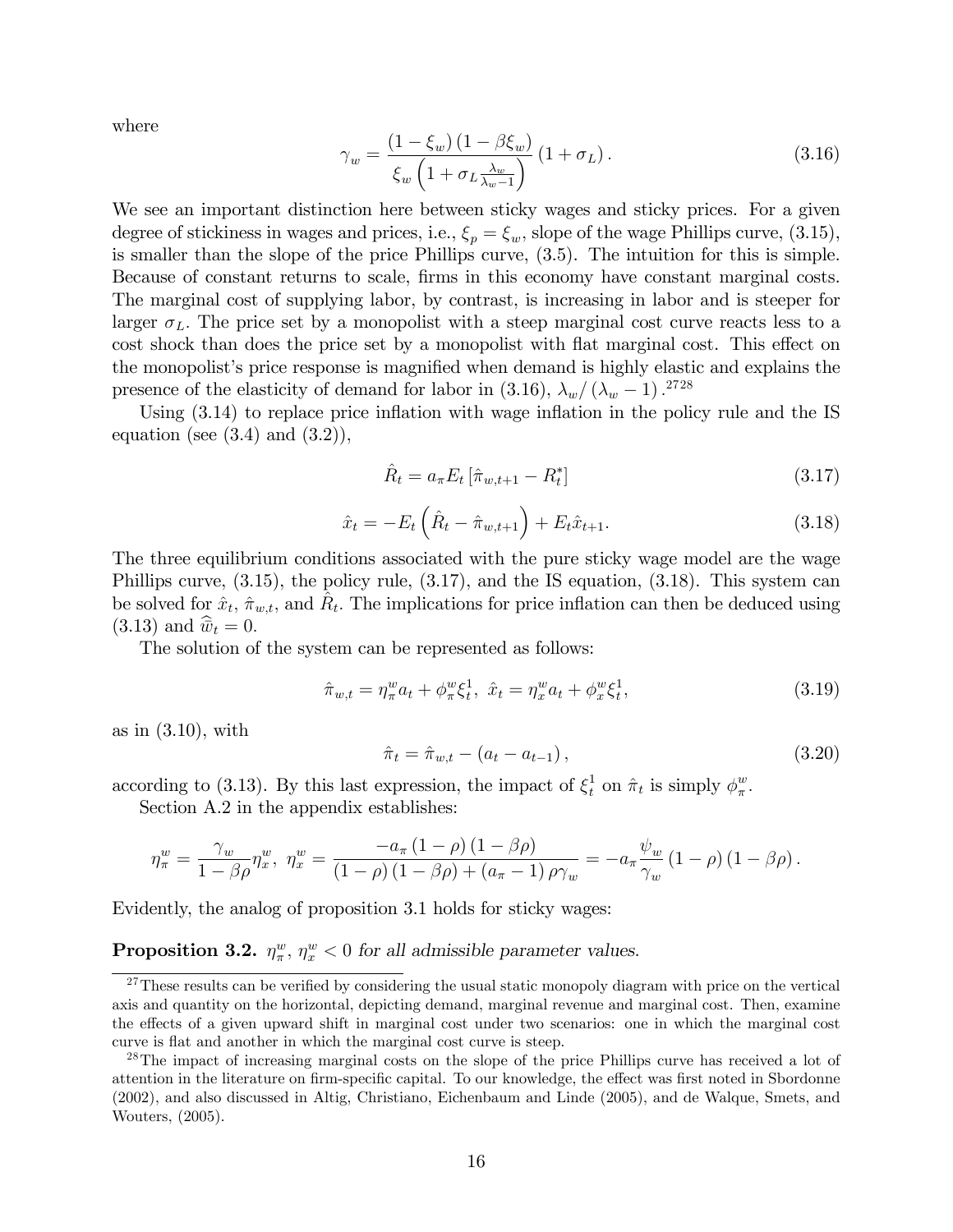In addition, the appendix establishes:

$$
\phi_x^w = a_{\pi} (a_{\pi} - 1) \psi_w, \ \phi_{\pi}^w = a_{\pi} \psi_w \left[ -\beta (1 - \rho) + (a_{\pi} - 1) \gamma_w \right], \tag{3.21}
$$

where

$$
\psi_w = \frac{\gamma_w}{(1 - \rho \beta) (1 - \rho) + (a_{\pi} - 1) \gamma_w \rho}.
$$

According to (3.21), the sign of  $\phi_x^w$  $x<sup>w</sup>$  is definitely negative. To see why, consider a scenario in which the period t state of technology,  $a_t$ , is fixed and a signal arrives that  $a_{t+1}$  will jump. That this can be expected to create expected deflation can be seen by considering the extreme case in which the nominal wage rate is literally fixed. In this case, constancy of  $\bar{w}_t$  and  $\bar{w}_{t+1}$  requires that an x-percent increase in technology be accompanied by an x-percent decrease in the contemporaneous price level. This implies that the current price level remains fixed after a one percent shock to  $\xi_t^1$  $t<sub>t</sub>$ , while the period  $t+1$  price level falls by one percent, *i.e.*,  $\pi_{t+1} < 0$ . This anticipated deflation, under a price inflation targeting rule with  $a_{\pi} > 1$ , is met in a fall in  $R_t$  sufficiently large so that the real interest rate also falls. This expansionary monetary reaction raises the period t output gap by stimulating period t spending. The wealth effect associated with the anticipated future rise in technology also helps to drive up spending.

By (3.20), the impact on period t price inflation,  $\pi_t$ , of a signal,  $\xi_t^1$  $t<sub>t</sub>$ , about future technology corresponds to  $\phi_{\pi}^w$  $w_{\pi}^w$ . As in the case of sticky prices, the sign of  $\phi_{\pi}^w$  $\frac{w}{\pi}$  is ambiguous (see  $(3.21)$ ). Present considerations alone (i.e.,  $\beta = 0$ ) make it positive. This is because the monetary expansion described in the previous paragraph increases the current marginal cost of working and this places upward pressure on  $\pi_{w,t}$  according to the wage Phillips curve (3.15). Considerations of the future alone make  $\phi_{\pi}^{w}$  negative. Intuitively, wage inflation in the next period,  $\pi_{w,t+1}$ , can be expected to fall with the anticipated jump in  $a_{t+1}$  because of the negative sign of  $\eta_{\pi}^{w}$  (see Proposition 3.2). The nature of the Calvo-style wage frictions suggest that  $\pi_{w,t}$  should fall in anticipation of the fall in  $\pi_{w,t+1}$  (see (3.15)). To determine the sign of  $\phi_{\pi}^w$  $\frac{w}{\pi}$  for interesting values of the parameters requires numerical simulation.

Departing momentarily from our main theme, we note that in the pure sticky wage model, a monetary policy that relates the nominal rate of interest to price inflation does not optimize social welfare. As emphasized by EHL, the efficient allocations can be supported by a rule which replaces price ináation in the interest rate targeting rule with wage ináation. To see this, note that in this case the equilibrium conditions formed by the wage-targeting interest rate rule, (3.15) and (3.18) do not include the natural rate of interest. As a result the variables,  $\hat{x}_t$ ,  $\hat{R}_t$  and  $\hat{\pi}_{w,t}$ , determined by those equations evolve independently of the technology shock. In particular, the first best outcomes,

$$
\hat{x}_t = \hat{\pi}_{w,t} = 0,
$$

and  $\hat{R}_t = 0$  satisfy the equilibrium conditions with wage targeting. According to (3.20), the rate of price inflation,  $\hat{\pi}_t$ , is the negative of technology growth under a wage targeting monetary policy. Because the nominal wage rate is constant under this monetary policy, while the real wage must fluctuate with technology, it follows that optimal policy does not stabilize the high frequency movements in inflation in the pure sticky wage case.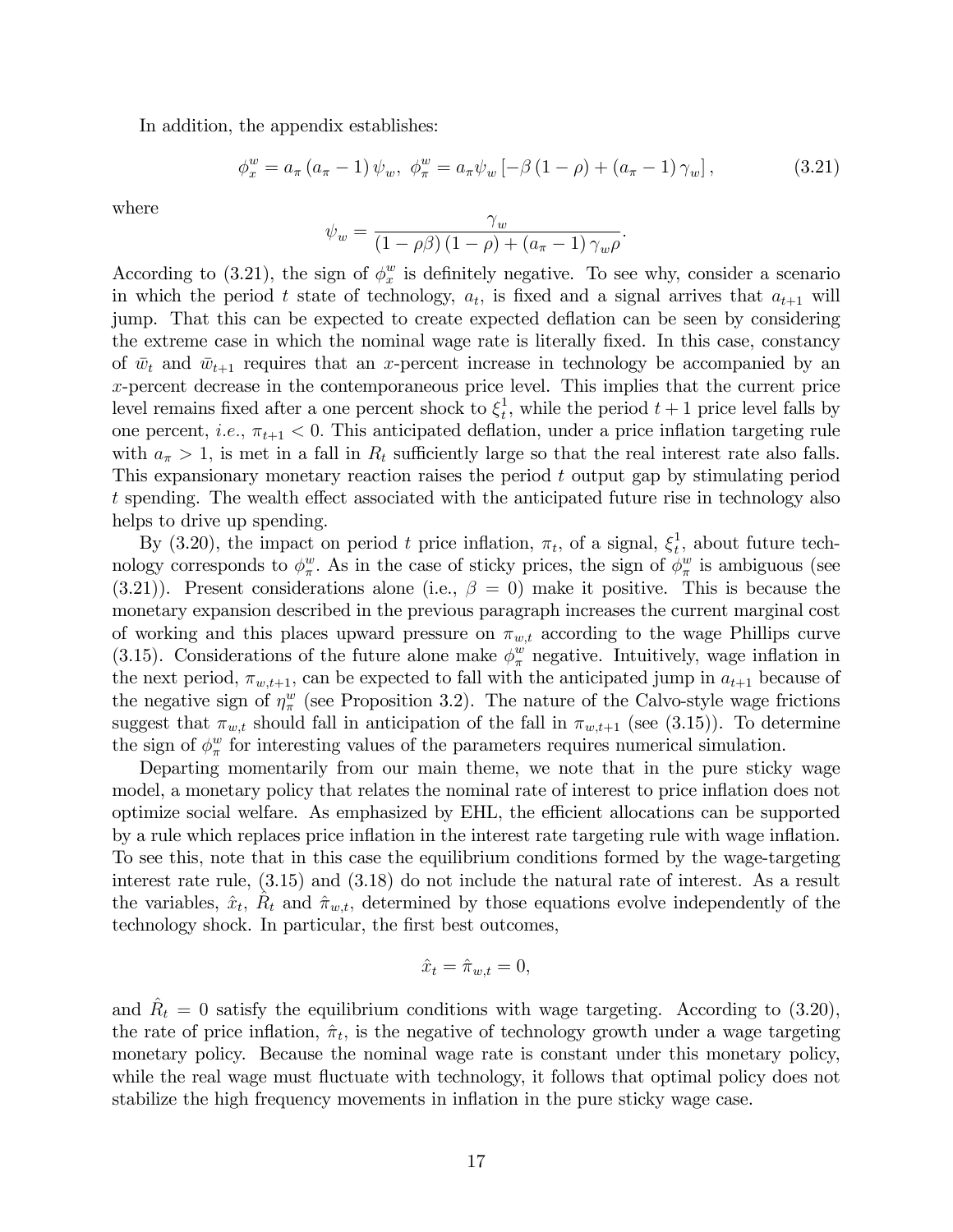#### 3.3. Numerical Results

In this section, we report numerical simulations of the period  $t$  impact on inflation and output of a signal,  $\xi_t^1$  $_{t}^{1}$ , that technology will expand by one percent in the next period. To investigate robustness of the analysis, we embed the time series representation of  $a_t$  in  $(3.1)$ in the following more general representation:

$$
a_{t} = (\rho + \lambda) a_{t-1} - \rho \lambda + u_{t}, \ u_{t} \equiv \xi_{t}^{0} + \xi_{t-1}^{1}, \ |\rho|, |\lambda| \le 1.
$$
 (3.22)

The representation in (3.1) corresponds to (3.22) with  $\lambda = 0$ . When  $\rho + \lambda > 1$ , then (3.22) implies  $a_t$  follows a 'hum-shape' pattern after an innovation to  $a_t$ . As indicated in our discussion of sticky prices, with  $\lambda$  sufficiently large the model is expected to predict a rise in inflation in the wake of a positive signal,  $\xi_t^1$  $_t^1$ . Numerical results are reported in Table 5, and the value of  $\lambda$  is indicated in the first column. Results for the forward looking rule, (3.4), are reported in Panel A of the table. As a further check on robustness, we also report results for the case where the interest rate responds to the contemporaneous rate of inflation, rather than to its expected value in the next period. Results for this case are presented in Panel B.

We adopt the following baseline parameterization of the model:

$$
\beta = 1.03^{-1/4}, \ a_{\pi} = 1.50, \ \xi_w = \xi_p = 0.75, \ \lambda_1 = 0.9, \ \lambda_2 = 0, \ \sigma_L = 1, \ \lambda_w = 1.20.
$$

In the pure sticky price version of the model,  $\xi_w = 0$  and  $\xi_p = 0.75$ , while in the pure sticky wage version,  $\xi_w = 0.75$  and  $\xi_p = 0$ .

Consider first the results for sticky prices in Panel A. Note that in the case stressed in the text,  $\lambda = 0$ , inflation falls 2.8 basis points in the period that  $\xi_t^1$  $_t^1$  jumps by 0.01, or 1 percent. At the same time, employment jumps by nearly one percent and the nominal rate of interest falls by 29 basis points. Under the efficient monetary policy, the interest rate jumps a full 100 basis points, employment does not change and ináation remains at zero. Evidently, the interest rate targeting rule that feeds back on expected inflation produces very inefficient results. It creates a boom where there should be none, and it does not stabilize inflation.

Note that as  $\lambda$  increases, the interest rate targeting rule becomes more inefficient. For the largest value of  $\lambda$  considered, employment increases 2.5 percent in the period of the signal shock. However, the cases ceases to be relevant from an empirical standpoint because inflation now increases in response to the signal shock.

Motivated by the fact that equilibrium models which do well empirically also incorporate sticky wages, we now consider the sticky wage case in Table 5. Note that with sticky wages, inflation is predicted to fall and output rise, for all the values of  $\lambda$  reported. Thus while the model with sticky prices is not robust to a hump-shape representation of  $a_t$ , one which also incorporates sticky wages can be expected to predict more robustly that inflation falls and the output gap rises, in response to a signal shock.

Now consider Panel B, which reports results for the contemporaneous specification of the interest rate rule. The results for  $\pi_t$ ,  $h_t$ ,  $R_t$  are qualitatively similar to the results in Panel A. Figure 5 reports the period t impact on the output gap  $(\phi_x)$  and inflation  $(\phi_{\pi})$  of a one percent news shock under perturbations to our baseline model parameterization. In each case, we fix  $\lambda = 0$  and use the policy rule in (3.22). In addition, the parameter perturbations reported change only the value of the parameter indicated and hold the other parameters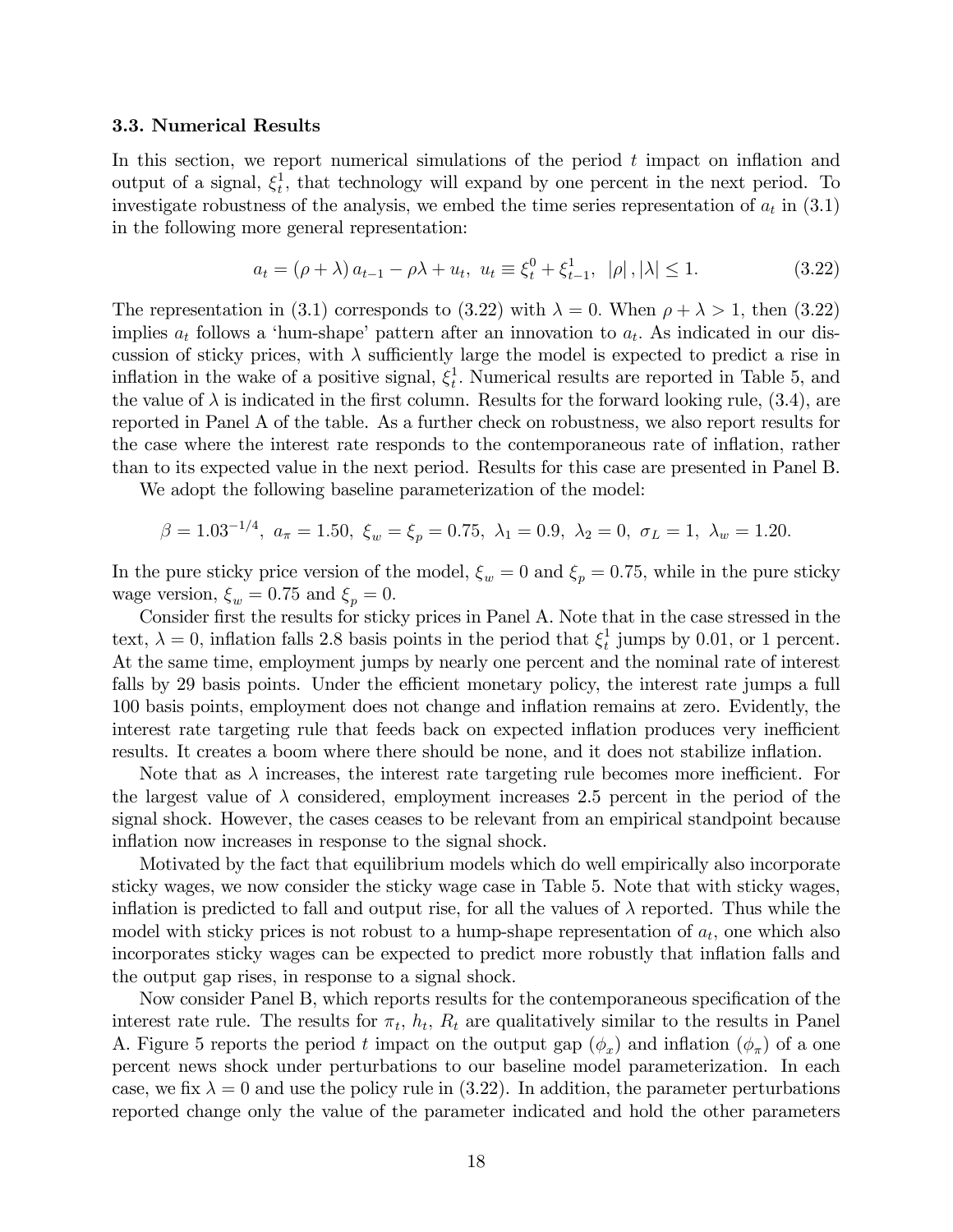at their baseline value. As in Table 5, the sticky wage model is more robust in predicting  $\phi_{\pi}$  < 0. For example, if the price stickiness parameter,  $\xi_{p}$ , falls substantially below the benchmark value, then  $\phi_{\pi} > 0$ . However,  $\phi_{\pi} < 0$  for all values of  $\xi_w$  reported. Similarly, if  $a_{\pi}$ is substantially above its value in the benchmark parameterization, then  $\phi_{\pi} > 0$  with pure sticky prices, but  $\phi_{\pi}$  < 0 with pure sticky wages. Finally,  $\phi_x > 0$  for all parameterizations considered.

In summary, our benchmark sticky price model predicts that inflation drops and employment rises, in the period that a signal about a future technology expansion arrives. This resembles the pattern observed for stock market booms. When we depart substantially from the benchmark parameterization the model predicts a rise in ináation after a news shock. However, a model with pure sticky wages predicts much more robustly that inflation drops and the output gap rises in response to a signal shock. We conclude that models with sticky wages and sticky prices are likely to robustly predict that inflation falls and output rises in response to a signal shock. Models which simultaneously incorporate both sticky wages and sticky prices have a state variable and are not so easy to solve analytically as the case of pure sticky wages and pure sticky prices considered here. We turn to the model that incorporates both sticky wages and prices in the next section.

# 4. Analysis in a Medium-Sized Model

In this section, we consider a medium sized New Keynesian model fit to US postwar data by Bayesian methods.<sup>29</sup> Relative to the material in the previous section, the analysis here has the disadvantage that it cannot be done analytically. On the other hand, the results may perhaps be taken more seriously because they are produced in a model which generates time series data that more closely resemble actual US data. In addition, in this model we are able to consider the impact of optimistic expectations about the future on the stock market (however, the model shares the shortcoming of most models in that it understates the magnitude of volatility in the stock market). The stock market is a variable that is missing in the analysis of the previous section. Finally, by adding the Önancial frictions proposed in BGG to our estimated model, we are able to consider interesting modifications to the inflation forecast targeting interest rate rule. We find that when we allow credit growth to play an independent role in that rule, one that goes beyond its role in forecasting ináation, then the interest rate targeting rule's tendency to produce excessive volatility in response to optimistic expectations about the future is reduced. We interpret this as evidence that credit growth is correlated with the natural rate of interest. The natural rate of interest is what one really wants in the interest rate targeting rule, and credit growth appears to be a good proxy, at least relative to shocks to expectations about the future.

### 4.1. A Medium Sized Model

The estimated model incorporates Calvo-style sticky prices and wages, habit persistence in preferences, variable capital utilization, adjustment costs in the change in investment. We do

 $29$ The model is a version of the one in Christiano, Eichenbaum and Evans (2005) and Smets and Wouters (2007).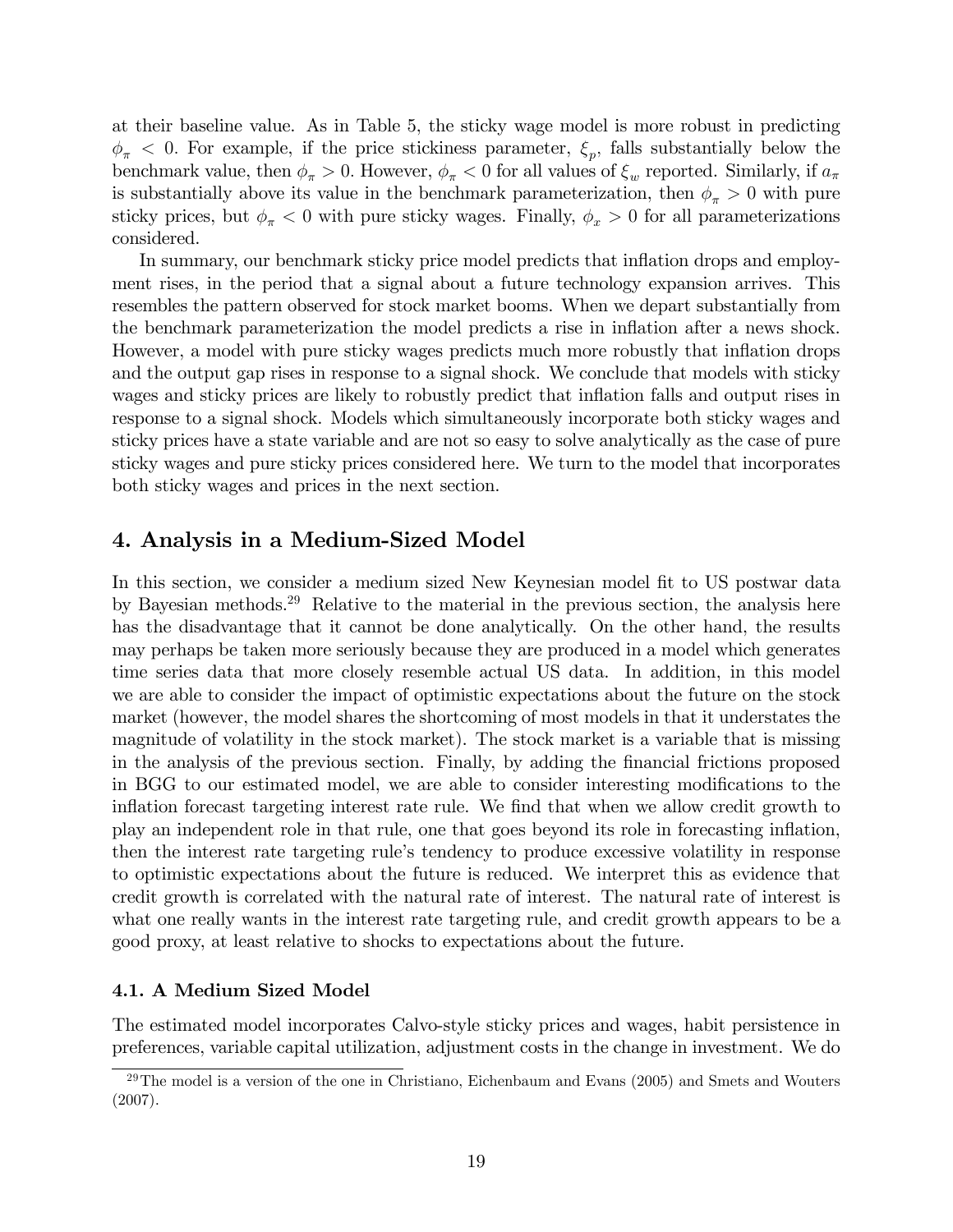not display the shocks that were used in the estimation of the model. This section presents simulations of the model analogous to the simulations performed in the previous section. Our presentation of the model is limited to what is relevant for those simulations. As in EHL, we suppose that households supply a differentiated labor service,  $l_{t,i}, j \in (0,1)$ . Preferences of the household supplying the  $j<sup>th</sup>$  type of labor services are given by:

$$
E_t^j \sum_{l=0}^{\infty} \beta^l \left\{ \log(C_{t+l} - 0.75C_{t+l-1}) - 110 \frac{l_{t+l,j}^2}{2} \right\}, \ \beta = 1.03^{-1/4},
$$

where  $C_t$  denotes consumption. The household is a monopoly supplier of its type of labor service and sets the wage rate,  $W_{jt}$ , subject to the demand for  $l_{t,j}$  and to the following friction. With probability,  $\xi_w = 0.80$  the household cannot reoptimize its wage and with the complementary probability it can set the wage optimally. In case it cannot reoptimize its wage,  $W_{jt}$  is set as follows:

$$
W_{jt} = \bar{\pi}\mu_z W_{jt-1},
$$

where  $\mu_z = 1.0038$  is the steady state growth rate of the underlying shock to technology and  $\bar{\pi} = 1.006$  is the steady state rate of inflation. The household accumulates capital subject to the following technology:

$$
\bar{K}_{t+1} = (1 - \delta)\bar{K}_t + (1 - S\left(\frac{I_t}{I_{t-1}}\right))I_t,
$$

where  $\bar{K}_t$  is the beginning of period t physical stock of capital, and  $I_t$  is period t investment. The function S is convex, with  $S(\mu_z) = S'(\mu_z) = 0$  and  $S''(\mu_z) = 2.2$ . The physical stock of capital is owned by the household and it rents capital services,  $K_t$ , to a competitive capital market:

$$
K_t = u_t \bar{K}_t,
$$

where  $u_t$  denotes the capital utilization rate. Increased utilization requires increased maintenance costs in terms of investment goods according to the following function

$$
a\left( u_{t}\right) \bar{K}_{t},
$$

where a is increasing and convex,  $a(1) = a'(1) = 0$ ,  $a''(1) = 0.02$  and  $u_t$  is unity in nonstochastic steady state.

The households' specialized labor inputs are aggregated into a homogeneous labor service according to the following function

$$
L_t = \left[ \int_0^1 (l_{t,i})^{\frac{1}{\lambda_w}} di \right]^{\lambda_w}, \ \lambda_w = 1.05.
$$

A final good,  $Y_t$ , is produced by a representative, competitive firm according to the following technology

$$
Y_t = \left[ \int_0^1 Y_{lt}^{\frac{1}{\lambda_f}} dl \right]^{\lambda_f}, \ \lambda_f = 1.20.
$$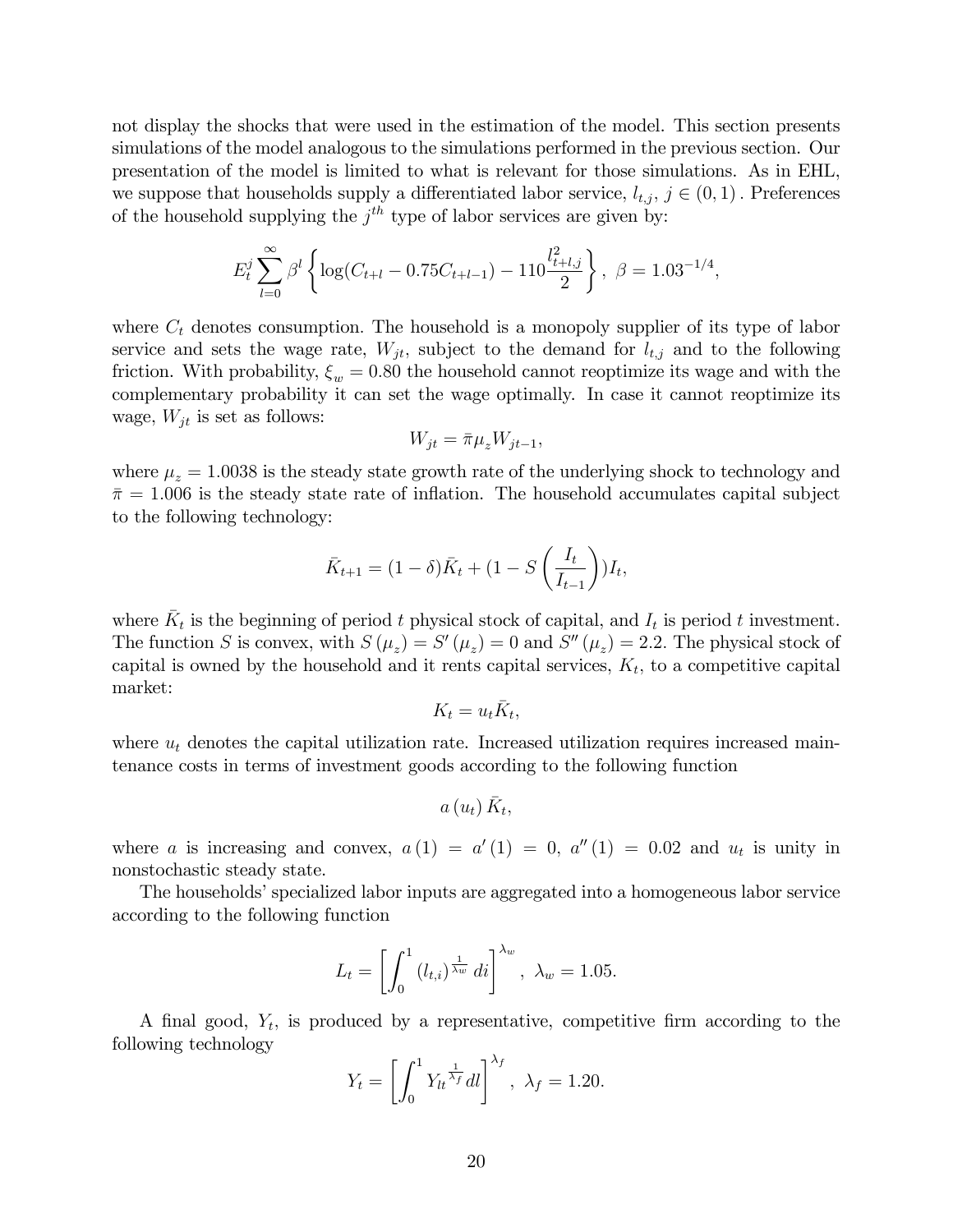Here,  $Y_{lt}$  is the  $l^{th}$  intermediate good produced by a monopolist using the following technology:

$$
Y_{l,t} = (z_t A_t L_{l,t})^{1-\alpha} (K_{l,t}^{\alpha}), \ z_t = \exp(\mu_z t), \ \alpha = 0.4,
$$

where  $K_{l,t}$ ,  $L_{l,t}$  denote the capital and labor services used by the  $l^{th}$  monopolist. Also,  $a_t = \log(A_t)$  and has law of motion analogous to the one in (3.1):

$$
a_t = 0.9a_{t-1} + \xi_t^0 + \xi_{t-8}^8,
$$

where  $\xi_t^0$  $t^8$ ,  $\xi_{t-8}^8$  are iid shocks which are uncorrelated with each other at all leads and lags, and with  $a_{t-j}, j > 0$ . The shock,  $\xi_t^i$  $t_{t-i}$ , is observed by agents at date  $t-i$ . We refer to  $\xi_{t-8}^8$  as a 'signals' about  $a_t$  that arrives 8 quarters in advance.

The monopoly supplier of the intermediate good can reset its price optimally with probability  $1 - \xi_p$ ,  $\xi_p = 0.77$  and with probability  $\xi_p$  it follows the following simple rule:

$$
P_{l,t} = \bar{\pi} P_{l,t-1}.
$$

Monetary policy is governed by the following interest rate rule:

$$
\log\left(\frac{R_t}{R}\right) = \tilde{\rho}\log\left(\frac{R_{t-1}}{R}\right) + (1-\tilde{\rho})\,\bar{R}_t,\tag{4.1}
$$

where  $R_t$  denotes the gross nominal rate of interest and

$$
\bar{R}_t = a_{\pi} E_t \log\left(\frac{\bar{\pi}_{t+1}}{\bar{\pi}}\right) + \frac{a_y}{4} \log\left(\frac{y_t}{y}\right),\tag{4.2}
$$

where  $a_{\pi} = 2.25$ ,  $a_y = 0.32$ . Here,  $y_t$  denotes gross domestic product (scaled by  $z_t$ ) and y denotes the corresponding steady state value. Also,  $\tilde{\rho} = 0.57$ .

### 4.2. Simulation

Figure 6 presents the results of simulating a particular stock market boom-bust episode. In the first period a signal,  $\xi_t^8 > 0$ , arrives which creates the expectation that  $a_t$  two years later will jump. However, that expectation is ultimately disappointed, because  $\xi_{t+8}^0 = -\xi_t^8$  $_t^8$ . Thus, in fact nothing real ever happens. The dynamics of the economy are completely driven by an optimistic expectation about future productivity, an expectation that is never realized. This experiment has a variety of interpretations. One is that people receive actual evidence that things will improve in the future, evidence that ultimately turns out to be false. Another is that they are irrationally optimistic about the future and they realize their error when the thing they expected does not happen.

In interpreting the results it is important to recognize that whether or not the signal is realized is irrelevant for the analysis in the periods before the anticipated event is supposed to occur. This is true whether we consider optimal policy, or policy that sets the interest rate according to a particular rule. This is because neither actual policy nor the policy maker implementing the optimal policy makes use of any information beyond what private agents know.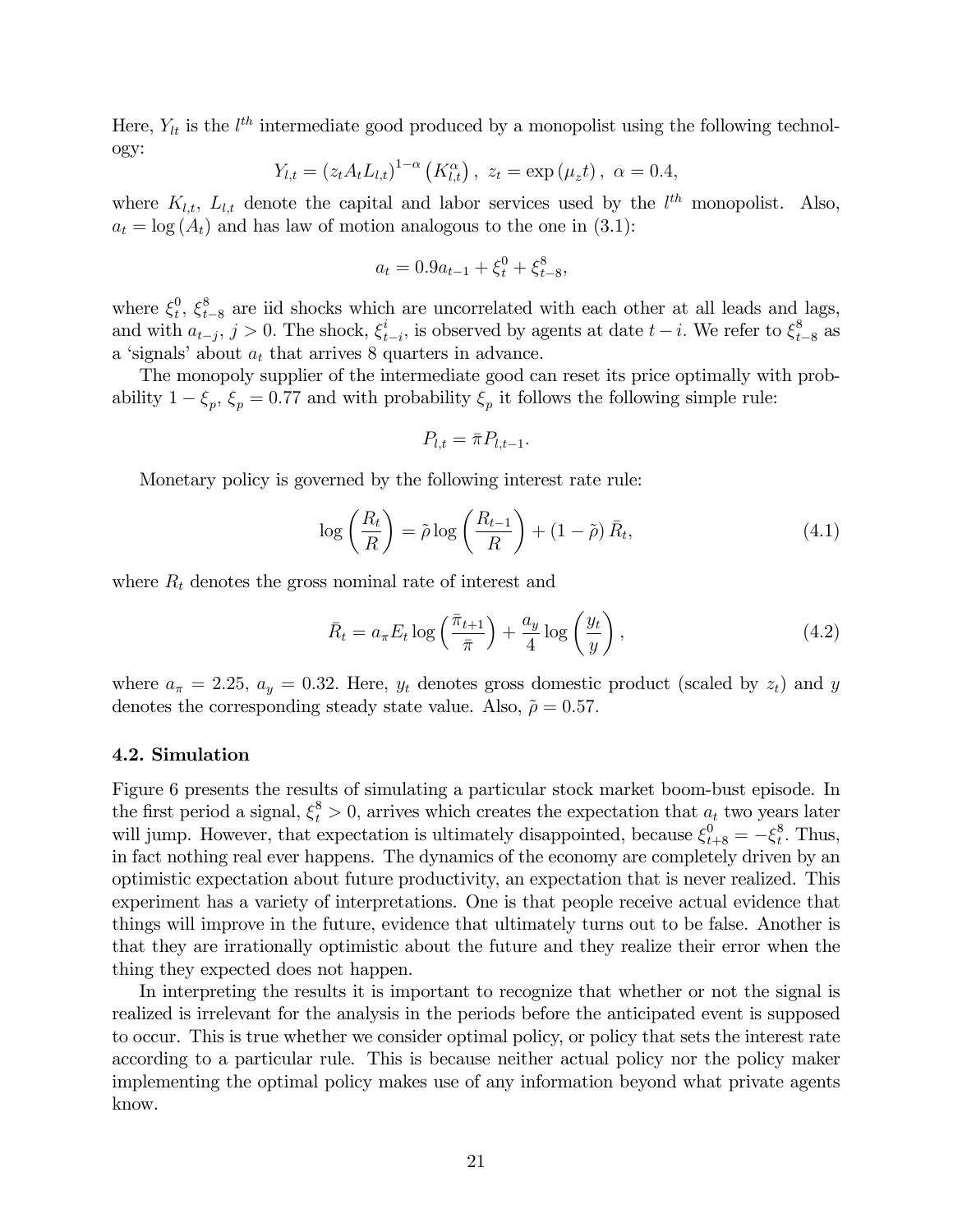We simulate the dynamic response of the economy under two circumstances. The thin line in Figure 6 corresponds to the response of the baseline model, the one defined in the previous subsection. The starred line corresponds to the response in the Ramsey-efficient equilibrium corresponding to the baseline model. To obtain the Ramsey equilibrium, we drop the monetary policy rule. The system is now undetermined, there being many constellations of stochastic processes that satisfy the remaining equilibrium conditions. The Ramsey equilibrium is the stochastic process for all the variables that optimizes a social welfare criterion constructed by integrating the utility of each type j household,  $j \in (0,1)$ . The Ramsey equilibrium roughly corresponds to the equilibrium associated with the real business cycle model obtained by shutting down the wage and price setting frictions and by imposing that all intermediate good firms produce at the same level and each type  $j$  worker works the same amount. We say 'roughly' here because deleting only one equation (i.e., the interest rate rule) does not provide enough degrees of freedom for the Ramsey equilibrium to literally extinguish all the frictions in the model. The Ramsey equilibrium forms a natural benchmark because it corresponds to the equilibrium with optimal monetary policy.

Note how the rise in investment, consumption, output and hours worked in the baseline equilibrium exceeds the corresponding rise in Ramsey equilibrium by a very substantial amount. This excess entirely reflects the suboptimality of the monetary policy rule,  $(4.1)$ . Interestingly, the inflation rate in the boom is below its steady state value of roughly 2.5 percent annually, as in the examples of the previous section and as in the data. At the end of the boom, ináation rises a bit. According to the evidence in Adalid and Detken (2007) this is what typically happens in boom-bust episodes: inflation is low in the boom phase and then rises a little at the end.

The 3,1 panel in the figure displays the response of the price of capital in terms of consumption goods in the model. We interpret this as the price of equity in the model. Note that in the baseline model, the price of capital rises during the boom. In the Ramsey equilibrium, the price of capital actually falls. One way to understand this fall in the price of capital is that the real interest rate in the Ramsey equilibrium (the 'natural rate of interest', in the language of the previous section) rises sharply with the signal shock. The increased discounting of future payments to capital explains the fall in the price of capital.<sup>30</sup> Monetary policy in the baseline equilibrium prevents the sharp rise in the interest rate. This is the heart of the problem with the monetary policy rule. The interest rate should be raised, as in the Ramsey equilibrium, but there is nothing in the monetary policy rule that produces this outcome. The most important variable in the interest rate targeting rule, ináation, actually drives the interest rate in the wrong direction. In effect, monetary policy is overly expansionary in the boom. This is what makes the stock market boom (actually, its is not a very strong boom) and what makes indicators of aggregate activity boom too. As Figure

<sup>&</sup>lt;sup>30</sup>There is a second equilibrium condition that the price of capital must satisfy, in addition to the present discounted value relation. The second condition is the requirement that in competitive markets the price of capital must equal its marginal cost (i.e., the 'Tobin's q' relation). The signal shock creates the expectation that technology will be high in the future, and that investment will be strong in response. Given the adjustment cost specification, there is a gain to having increased investment in advance. This gain manifests itself in the form of a reduction in the current marginal cost of producing capital. Given our assumption that capital is traded in competitive markets, the reduction in cost is passed on in the form of a reduction in price.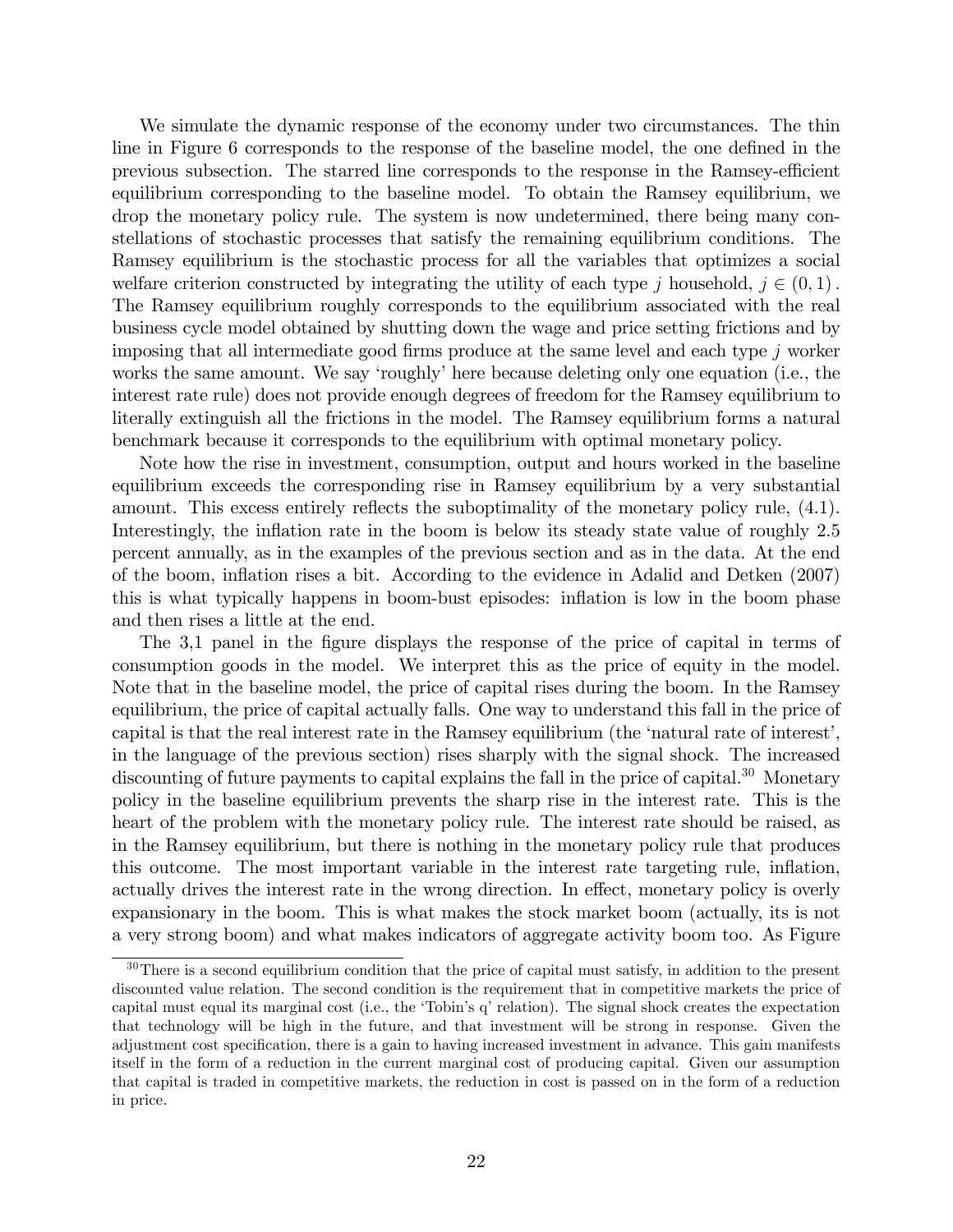6 indicates, only a small part of the boom reflects the operation of optimistic expectations. The boom is primarily a phenomenon of loose monetary policy. Again, it bears repeating that the nature of the boom is independent of whether the signal is ultimately realized or not.

Interestingly, an outside observer might be tempted to interpret the rise in labor productivity during the boom as indicating that an actual improvement in technology is underway. In fact, the rise in productivity reflects a sharp rise in capital utilization. This phenomenon would be even greater if the model also incorporated variations in labor utilization.

In sum, an interest rate targeting rule that assigns substantial weight to inflation transforms what should be a modest expansion into a significant boom. The reason is that the monetary policy does not raise the interest rate sharply with the rise in the natural rate of interest. This problem can be fixed by setting the interest rate to the natural rate or, if that is deemed too difficult to measure, to some variable that is correlated with the natural rate. We explored the latter option. We added the financial frictions sketched by BGG to the baseline model, in order to obtain a model in which credit growth plays an important economic role. We found that when we simulate the resulting model's response to a signal shock, the equilibrium more closely approximates the corresponding Ramsey equilibrium if credit growth is introduced into the interest rate targeting rule, (4.1). In particular, we replace  $\bar{R}_t$  in (4.2) with:

$$
\bar{R}_t = \alpha_{\pi} \left[ E_t \left( \pi_{t+1} \right) - \bar{\pi} \right] + \alpha_y \frac{1}{4} \log \left( \frac{y_t}{y} \right) + \alpha_c \times \text{nominal credit growth}_t, \ \alpha_c = 2.5,
$$

where credit is the quantity of loans obtained in the BGG model by entrepreneurs for the purpose of financing the purchase of capital. We find that in the baseline model, with  $\alpha_c = 0$ , households would pay 0.23 percent of consumption forever to switch to the Ramsey equilibrium. We also find that households would pay 0.19 percent of consumption forever to switch to the equilibrium in which  $\alpha_c = 2.5$ . We interpret this as evidence that including credit growth in the interest rate rule moves the economy a long way in the direction of the Ramsey equilibrium, in which monetary policy sets the interest rate to the natural rate of interest. These calculations have been done relative to signal shocks. A full evaluation of the policy of including credit in the interest rate targeting rule would evaluate the performance of this change when other shocks are present as well.

# 5. Conclusion

We have reviewed evidence which suggests that inflation is typically low in stock market booms and credit growth is high. The observation that inflation is low suggests that an interest rate targeting rule which focuses heavily on anticipated ináation may destabilize asset markets and perhaps the broader economy as well. The observation that credit growth is high in booms suggests that if credit growth is added to interest rate targeting rules, the resulting modified rule would moderate volatility in the real economy and in asset prices.

These inferences based on examination of the historical data constitute conjectures about the operating characteristics of counterfactual policies. To fully evaluate conjectures like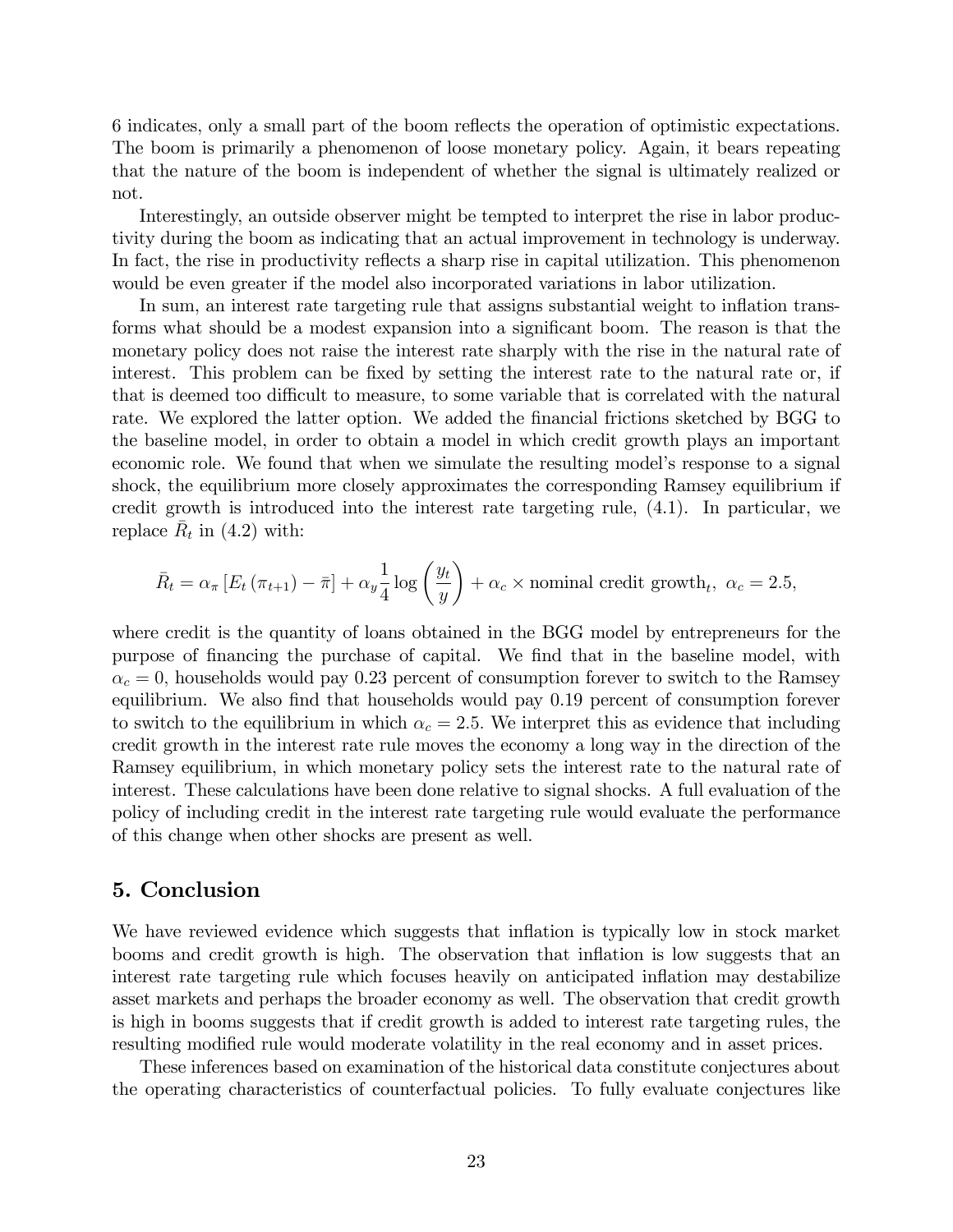these requires constructing and simulating a model economy. This is why we devoted substantial space model analysis. The model simulations reported in the paper lend support to our conjectures.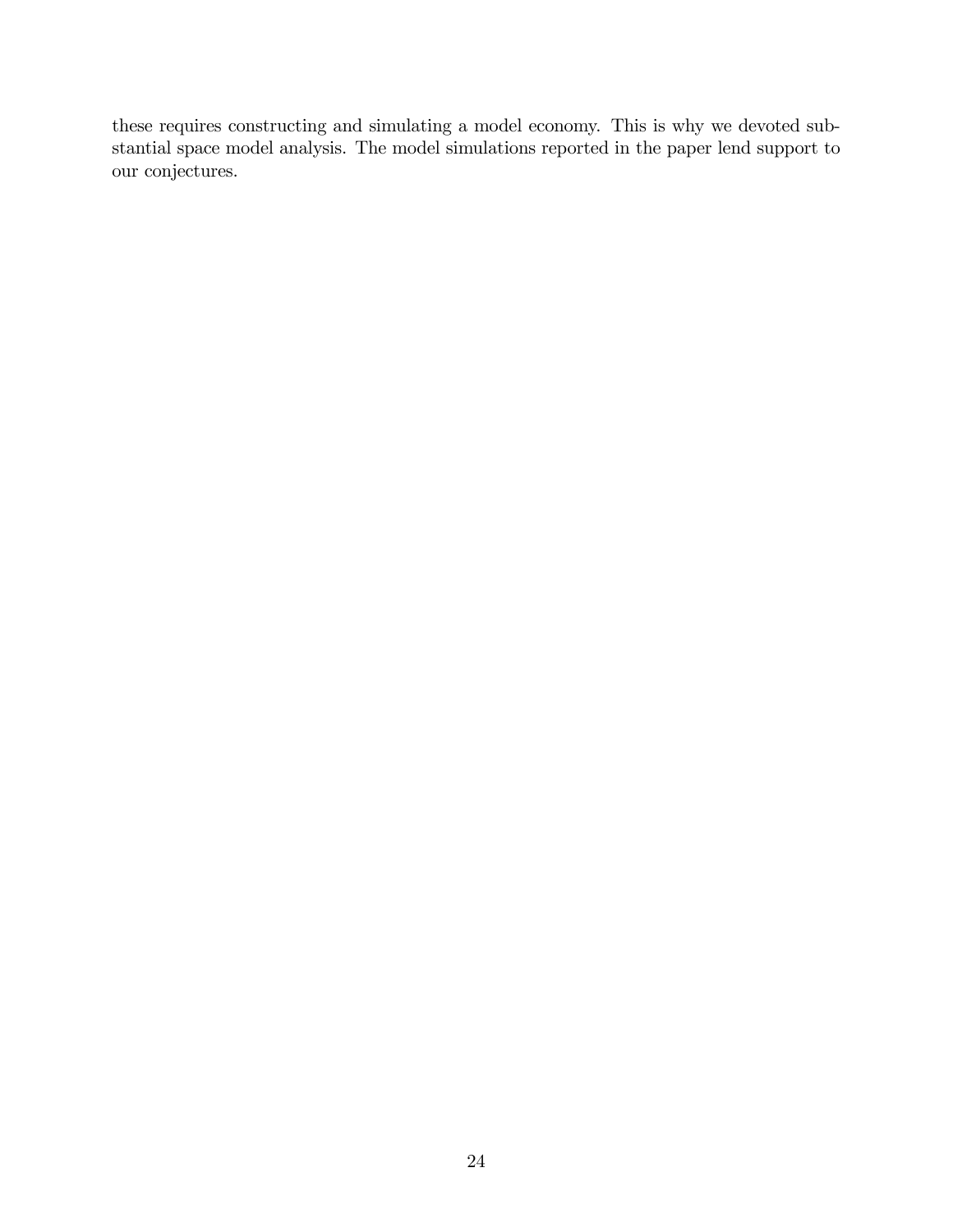# A. Appendix: Deriving the Equilibrium Conditions for the Simple Model

We present a formal derivation of the simple model in section 3. Although the results are available elsewhere, we report them here for completeness. We suppose that the law of motion for log technology,  $a_t$ , has the following representation:

$$
a_t = \rho a_{t-1} + \xi_t^0 + \xi_{t-1}^1.
$$

Household preferences are:

$$
E_t \sum_{l=0}^{\infty} \beta^l \left[ \log(C_{t+l}) - \frac{L_{t+l}^{1+\sigma_L}}{1+\sigma_L} \right].
$$

Households participate in spot competitive labor markets, where the wage rate,  $W_t$ , is set flexibly. In addition, in period  $t$  households have access to a bond market in which the gross nominal rate of interest from  $t$  to  $t+1$  is denoted  $R_t$ . In addition, households purchase consumption goods,  $C_t$ , at price,  $P_t$ . The household budget constraint is:

$$
P_t C_t + B_{t+1} \le W_t L_t + R_{t-1} B_t + T_t,
$$

where  $T_t$  denotes lump sum income from profits and government transfers. The first order necessary condition associated with the household's labor supply and savings decisions are:

$$
\psi_L L_t^{\sigma_L} C_t = \frac{W_t}{P_t}, \ \frac{1}{C_t} = \beta E_t \frac{1}{C_{t+1}} \frac{R_t}{\pi_{t+1}}.
$$
\n(A.1)

### A.1. Sticky Prices

Final goods,  $Y_t$ , are produced as a linear homogeneous function of  $Y_{it}$ ,  $i \in (0, 1)$  using the following Dixit-Stiglitz aggregator:

$$
Y_t = \left[ \int_0^1 Y_{lt}^{\frac{1}{\lambda_f}} dl \right]^{\lambda_f}.
$$

The representative, competitive final good producer buys the  $i<sup>th</sup>$  intermediate input at price,  $P_{it}$ . The  $i^{th}$  input is produced by a monopolist, with production function

$$
Y_{it} = \exp\left(a_{t}\right) L_{it}.
$$

Here,  $L_{it}$  denotes labor employed by the  $i^{th}$  intermediate good producer. The  $i^{th}$  producer is committed to sell whatever demand there is from the final good producers at the producer's price,  $P_{it}$ . The producer receives a tax subsidy on wages in the amount,  $(1 - \nu) W_t$ . The subsidy is financed by lump sum taxes on households. The  $i<sup>th</sup>$  intermediate good producer sets  $P_{i,t}$  subject to Calvo frictions. Thus, in any period  $1 - \xi_p$  randomly selected producers may reset their price, and the remainder must set price according to:

$$
P_{i,t} = \begin{cases} P_{i,t-1} & \text{with probability } \xi_p \\ \tilde{P}_t & \text{with probability } 1 - \xi_p \end{cases}
$$

The resource constraint is:

$$
C_t \leq Y_t
$$

:

We now describe the equations that characterize the private sector.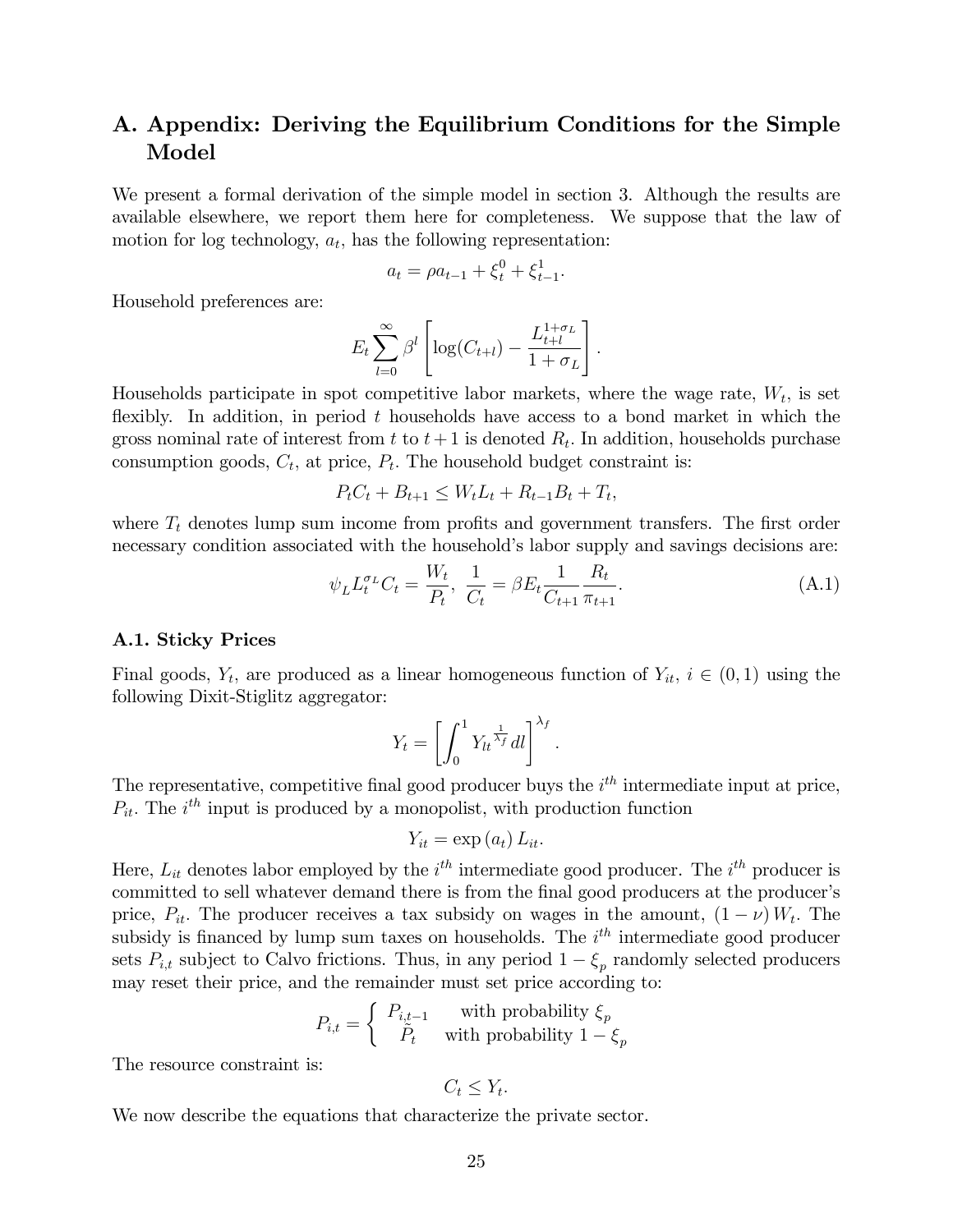### A.1.1. Private Sector Equilibrium

We obtain a set of equations which characterize a private sector equilibrium. We then describe a log-linearization of those equations about steady state. It is easy to verify that each of the intermediate good producers which has an opportunity to set price in period  $t$ , does so as follows:

$$
\tilde{p}_t = \frac{K_t}{F_t}, \ \tilde{p}_t \equiv \frac{\tilde{P}_t}{P_t}.
$$

Here,  $\tilde{P}_t$  denotes the price set by an optimizing intermediate good producer. Also,

$$
K_t = \lambda_f s_t + \beta \xi_p E_t \pi_{t+1}^{\varepsilon} K_{t+1}
$$
  
\n
$$
F_t = 1 + \beta \xi_p E_t \pi_{t+1}^{\varepsilon-1} F_{t+1}
$$
  
\n
$$
s_t = (1 - \nu) \frac{\psi_L L_t^{\sigma_L} C_t}{A_t}.
$$

Here,  $s_t$  denotes the (after subsidy,  $\nu$ ) marginal cost of production, where the real wage has been replaced by the household's marginal rate of substitution between consumption and leisure (we impose a unit Frisch elasticity of labor supply).

Combining the final good production function with the first order condition of intermediate good producers implies

$$
P_t = \left[ \int_0^1 P_{i,t}^{\frac{1}{1-\lambda_f}} dt \right]^{1-\lambda_f}.
$$

Evaluating this integral taking into account the price set by current-period optimizers and taking into account that firms which do not reoptimize price are selected randomly, we obtain (after rearranging),

$$
\tilde{p}_t = \left[\frac{1 - \xi_p \pi_t^{\frac{1}{\lambda_f - 1}}}{1 - \xi_p}\right]^{1 - \lambda_f}
$$

:

:

We conclude

$$
\frac{K_t}{F_t} = \left[\frac{1 - \xi_p \pi_t^{\frac{1}{\lambda_f - 1}}}{1 - \xi_p}\right]^{1 - \lambda_f}
$$

In addition, the relationship between  $Y_t$  and aggregate employment is given by

$$
Y_t = p_t^* L_t,
$$

where law of motion for the price distortion is:

$$
p_t^* = \left[ \left( 1 - \xi_p \right) \left( \frac{1 - \xi_p \pi_t^{\frac{1}{\lambda_f - 1}}}{1 - \xi_p} \right)^{\lambda_f} + \frac{\xi_p \pi_t^{\frac{\lambda_f}{\lambda_f - 1}}}{p_{t-1}^*} \right]^{-1}.
$$

The resource constraint implies  $C_t = Y_t$ .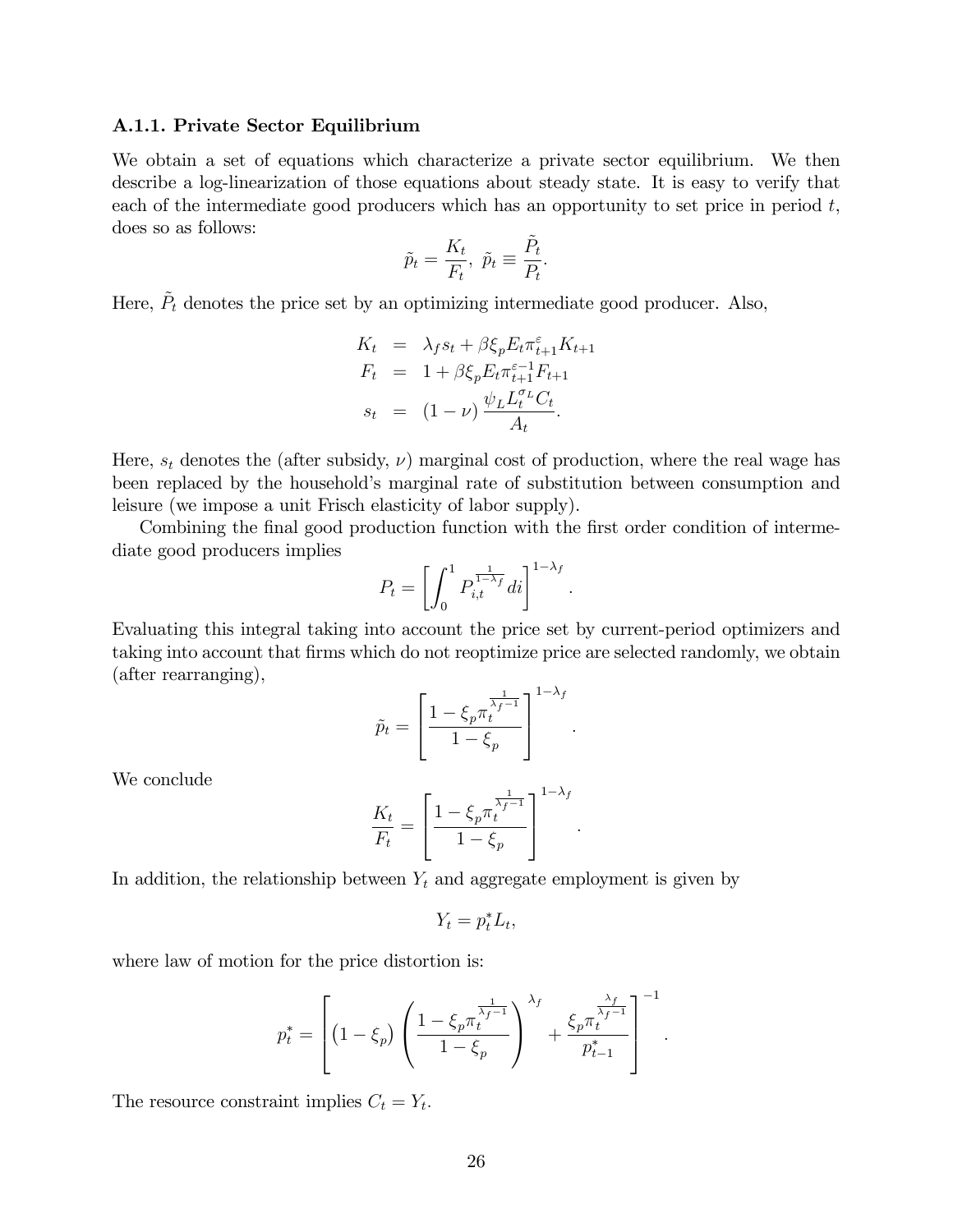We conclude that the equations which characterize a private sector equilibrium are:

$$
\frac{1}{p_t^* L_t} = \beta E_t \frac{1}{p_{t+1}^* L_{t+1} \exp(a_{t+1} - a_t)} \frac{R_t}{\pi_{t+1}}
$$
\n
$$
\frac{1}{p_t^*} = (1 - \xi_p) \left( \frac{1 - \xi_p \pi_t^{\frac{1}{\lambda_f - 1}}}{1 - \xi_p} \right)^{\lambda_f} + \frac{\xi_p \pi_t^{\frac{\lambda_f}{\lambda_f - 1}}}{p_{t-1}^*}
$$
\n
$$
F_t = 1 + \beta \xi_p E_t \pi_{t+1}^{\frac{1}{\lambda_f - 1}} F_{t+1}
$$
\n
$$
K_t = \lambda_f (1 - \nu) L_t^{1 + \sigma_L} p_t^* + \beta \xi_p E_t \pi_{t+1}^{\frac{\lambda_f}{\lambda_f - 1}} K_{t+1}
$$
\n
$$
\frac{K_t}{F_t} = \left[ \frac{1 - \xi_p \pi_t^{\frac{1}{\lambda_f - 1}}}{1 - \xi_p} \right]^{1 - \lambda_f}
$$

Here, we have used the aggregate resource relation to substitute out for consumption. We assume that the labor market subsidy is set to eliminate the monopoly inefficiency in the labor market. That is,

$$
\lambda_f\left(1-\nu\right)=1.
$$

Thus, there are 5 equilibrium conditions in 6 variables,  $L_t$ ,  $R_t$ ,  $p_t^*$ ,  $F_t$ ,  $K_t$ ,  $\pi_t$ .

For a given value of steady state inflation,  $\pi$ , we use the steady state version of the above equations to solve for the steady state values of the other variables. In steady state, the 5 equations that characterize private sector equilibrium reduce to the following:

$$
R = \frac{\pi}{\beta}, p^* = \frac{\frac{1 - \xi_p \pi^{\frac{\lambda_f}{\lambda_f - 1}}}{1 - \xi_p}}{\left(\frac{1 - \xi_p (\pi)^{\frac{1}{\lambda_f - 1}}}{1 - \xi_p}\right)^{\lambda_f}}
$$
  
\n
$$
F = \frac{1}{1 - \beta \xi_p \pi^{\frac{1}{\lambda_f - 1}}}, K = \frac{(1 - \nu) \lambda_f L^{1 + \sigma_L} p^*}{1 - \beta \xi_p \pi^{\frac{\lambda_f}{\lambda_f - 1}}}
$$
  
\n
$$
K = F\left[\frac{1 - \xi_p \pi^{\frac{1}{\lambda_f - 1}}}{1 - \xi_p}\right]^{1 - \lambda_f}
$$

The first three equations allow one to compute  $R$ ,  $p^*$ ,  $F$ . Combining the last two:

$$
\frac{(1-\nu)\lambda_f L^{1+\sigma_L}p^*}{1-\beta\xi_p\pi^{\frac{\lambda_f}{\lambda_f-1}}} = F\left[\frac{1-\xi_p\pi^{\frac{1}{\lambda_f-1}}}{1-\xi_p}\right]^{1-\lambda_f},
$$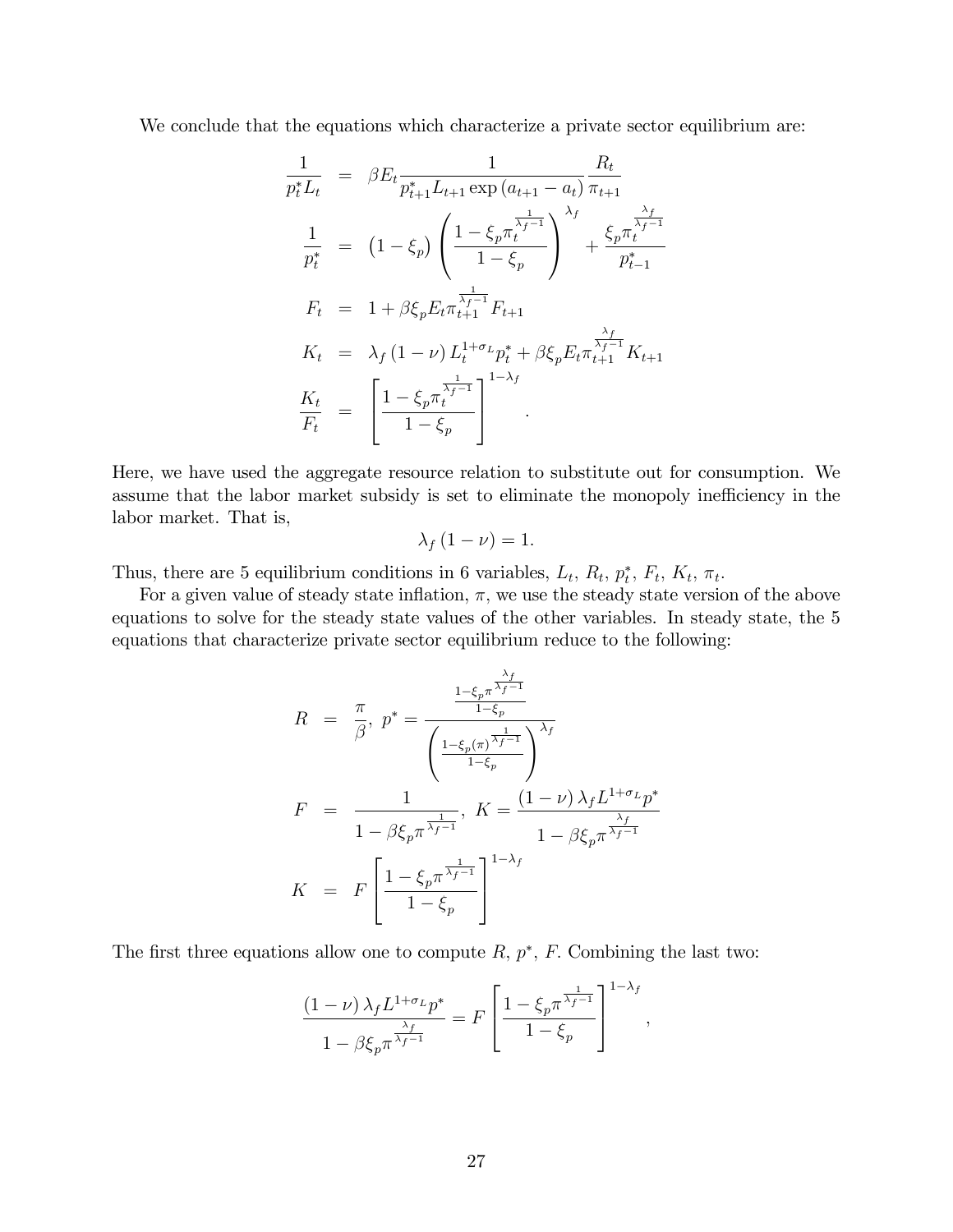which can be solved for employment,  $L$ :

$$
L^{2} = \frac{1 - \beta \xi_{p} \pi^{\frac{\lambda_{f}}{\lambda_{f}-1}}}{(1-\nu)\lambda_{f} p^{*}} F\left[\frac{1 - \xi_{p} \pi^{\frac{1}{\lambda_{f}-1}}}{1-\xi_{p}}\right]^{1-\lambda_{f}}
$$
  
= 
$$
\frac{1}{(1-\nu)\lambda_{f} p^{*}} \frac{1 - \beta \xi_{p} \pi^{\frac{\lambda_{f}}{\lambda_{f}-1}}}{1-\beta \xi_{p} \pi^{\frac{1}{\lambda_{f}-1}}} \left[\frac{1 - \xi_{p} \pi^{\frac{1}{\lambda_{f}-1}}}{1-\xi_{p}}\right]^{1-\lambda_{f}}
$$

Finally,  $K$  is computed using one of the two equations above in  $K$ .

Let  $\hat{z}_t$  denote  $dz_t/z$ , for a small deviation,  $dz_t = z_t - z$ . Totally differentiating the 5 equilibrium conditions about steady state, we obtain:

$$
-\left(\hat{p}_{t}^{*} + \hat{L}_{t}\right) = \hat{R}_{t} - \hat{\pi}_{t+1} - \hat{p}_{t+1}^{*} - \hat{L}_{t+1} - (da_{t+1} - da_{t})
$$
\n
$$
\hat{p}_{t}^{*} = \frac{\lambda_{f} \xi_{p}}{\lambda_{f} - 1} \pi^{\frac{1}{\lambda_{f} - 1}} \left[ \left( \frac{1 - \xi_{p} \pi^{\frac{1}{\lambda_{f} - 1}}}{1 - \xi_{p}} \right)^{\lambda_{f} - 1} p^{*} - \pi \right] \hat{\pi}_{t} + \xi_{p} \pi^{\frac{\lambda_{f}}{\lambda_{f} - 1}} \hat{p}_{t-1}^{*}
$$
\n
$$
(1)\hat{F}_{t} = \beta \xi_{p} E_{t} \left[ \frac{1}{\lambda_{f} - 1} \hat{\pi}_{t+1} + \hat{F}_{t+1} \right]
$$
\n
$$
(2)\hat{K}_{t} = \left( 1 - \beta \xi_{p} \right) \left[ (1 + \sigma_{L}) \hat{L}_{t} + \hat{p}_{t}^{*} \right] + \beta \xi_{p} E_{t} \left[ \frac{\lambda_{f}}{\lambda_{f} - 1} \hat{\pi}_{t+1} + \hat{K}_{t+1} \right]
$$
\n
$$
(3)\hat{K}_{t} = \frac{\xi_{p}}{1 - \xi_{p}} \hat{\pi}_{t} + \hat{F}_{t}
$$

Substitute out for  $\hat{K}_t$  from (3) into (2), and then (1) into the result, to obtain:

$$
\hat{\pi}_t = \kappa \hat{s}_t + \beta \hat{\pi}_{t+1} \n\hat{s}_t = (1 + \sigma_L) \hat{L}_t + \hat{p}_t^*,\n\kappa = \frac{(1 - \beta \xi_p) (1 - \xi_p)}{\xi_p}.
$$
\n(A.2)

where  $\hat{s}_t$  denotes the percent deviation of real marginal cost from its steady state. Note that when  $\pi = 1$ , then the law of motion for the price distortion simplifies to  $\hat{p}_t^* = \xi_p \hat{p}_{t-1}^*$ . This implies that, as long as the system has been operating for some time, we can simply set  $\hat{p}^*_t = 0$  for all t. In this case, the linearized intertemporal equation can be written

$$
-\hat{L}_t = \hat{R}_t - \hat{\pi}_{t+1} - \hat{L}_{t+1} - (a_{t+1} - a_t),
$$

where we have dropped the 'd' in front of the  $a_t$ 's because the steady state cancels.

We take the efficient equilibrium to be the first-best, in which inflation is zero,  $L_t = 1$ and  $C_t = A_t$ . It can be shown this is the Ramsey efficient equilibrium when the labor subsidy is chosen to eliminate the distortions of monopoly power in the steady state and price distortions are zero in the initial period.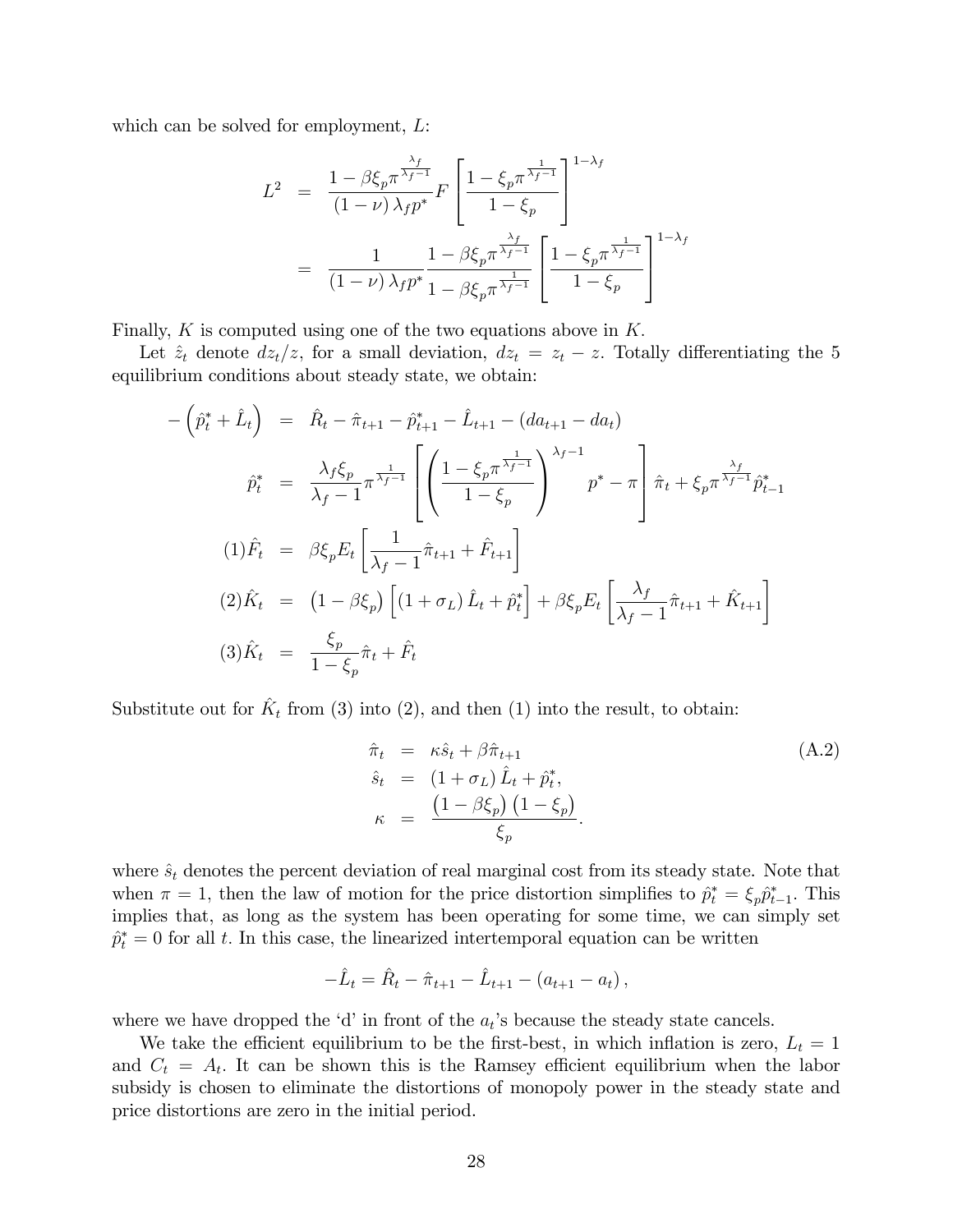### A.1.2. Interest Rate Rule Equilibrium

We assume the monetary authority implements the following monetary policy rule

$$
\log\left(\frac{R_t}{R}\right) = a_{\pi} E_t \log\left(\pi_{t+1}\right),\,
$$

where the implicit target for inflation is its efficient level of zero. Substituting these assumptions in to the monetary policy rule and linearizing the latter about steady state, we obtain:

 $\hat{R}_t = a_{\pi} E_t \hat{\pi}_{t+1}.$ 

Equilibrium output is  $y_t = \exp(a_t) p_t^* L_t$ . In a zero inflation steady state  $L = 1$  and we may, to a first approximation,  $p_t^* = 1$ . Thus,  $x_t$ , the ratio of actual output to efficient output is

$$
x_t = \frac{\exp(a_t) p_t^* L_t}{\exp(a_t)} = L_t,
$$

and

 $\hat{x}_t = \hat{L}_t,$ 

where  $\hat{x}_t$  is the percent deviation of actual output from Ramsey output. With these modifications, the intertemporal Euler equation can be written

$$
\hat{x}_t = -\left[\hat{R}_t - \hat{\pi}_{t+1} - R_t^*\right] + \hat{x}_{t+1}.
$$

Here,  $x_t$  is the output gap.

We now explain the formulas for the solution to the simple model in section 3. Substituting out for  $R_t$  and  $R_t^*$  in the IS curve from the policy rule and the  $R_t^*$  equation, we obtain:

$$
\begin{array}{rcl}\n\hat{x}_t & = & -E_t \left[ \left( a_\pi - 1 \right) \hat{\pi}_{t+1} - \left( \rho - 1 \right) a_t - \xi_t^1 \right] + E_t \hat{x}_{t+1} \\
\hat{\pi}_t & = & \gamma \hat{x}_t + \beta E_t \hat{\pi}_{t+1},\n\end{array}
$$

where

$$
\gamma \equiv \kappa \left( 1 + \sigma_L \right).
$$

Substituting in the posited solution,

$$
\eta_x a_t + \phi_x \xi_t^1 = -[(a_{\pi} - 1) \eta_{\pi} [\rho a_t + \xi_t^1] - (\rho - 1) a_t - \xi_t^1] + \eta_x [\rho a_t + \xi_t^1] \eta_{\pi} a_t + \phi_{\pi} \xi_t^1 = \gamma [\eta_x a_t + \phi_x \xi_t^1] + \beta \eta_{\pi} [\rho a_t + \xi_t^1].
$$

Collecting terms in  $a_t$  and  $\xi_t^1$  $\frac{1}{t}$ :

$$
\eta_x = -[(a_{\pi} - 1) \eta_{\pi}\rho - (\rho - 1)] + \eta_x \rho,
$$
  
\n
$$
\phi_x = -[(a_{\pi} - 1) \eta_{\pi} - 1] + \eta_x
$$
  
\n
$$
\eta_{\pi} = \gamma \eta_x + \beta \eta_{\pi}\rho,
$$
  
\n
$$
\phi_{\pi} = \gamma \phi_x + \beta \eta_{\pi}.
$$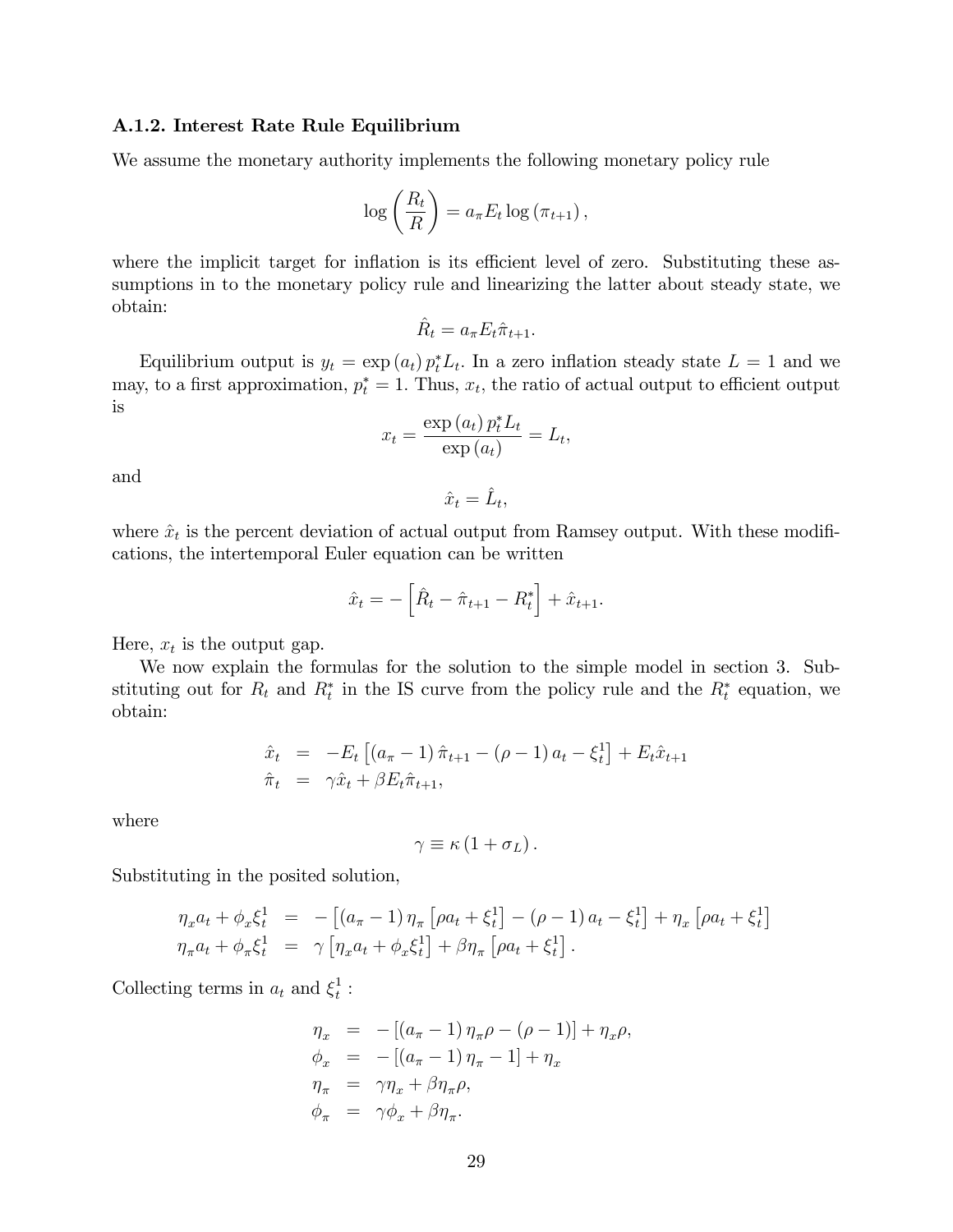Using the first of these equations to simplify the second, we obtain:

$$
\eta_x = -(a_{\pi} - 1) \eta_{\pi} \rho + \rho - 1 + \eta_x \rho,
$$
  
\n
$$
\phi_x = \frac{\eta_x + 1}{\rho},
$$
  
\n
$$
\eta_{\pi} = \gamma \eta_x + \beta \eta_{\pi} \rho,
$$
  
\n
$$
\phi_{\pi} = \gamma \phi_x + \beta \eta_{\pi}.
$$

Solving the third equation:

$$
\eta_\pi = \frac{\gamma}{1-\rho\beta}\eta_x.
$$

Using the latter to solve the first:

$$
\eta_x = -\frac{1}{1 + (a_{\pi} - 1) \frac{\gamma}{1 - \rho \beta} \frac{\rho}{1 - \rho}}.
$$

Now, consider  $\phi_{\pi}$ :

$$
\phi_{\pi} = \gamma \phi_x + \beta \eta_{\pi} = \gamma \frac{\eta_x + 1}{\rho} + \beta \frac{\gamma}{1 - \rho \beta} \eta_x
$$

$$
= \frac{\gamma}{\rho} \left\{ 1 - \frac{1}{1 - \rho \beta + (a_{\pi} - 1) \frac{\gamma \rho}{1 - \rho}} \right\}
$$

$$
= \gamma \frac{-\beta (1 - \rho) + (a_{\pi} - 1) \gamma}{(1 - \rho \beta) (1 - \rho) + (a_{\pi} - 1) \gamma \rho}.
$$

### A.2. Sticky Wages

In this section, we interpret the labor,  $L_t$ , hired by intermediate good firms as supplied by 'labor contractors'. These contractors supply  $L_t$  by combining a range of differentiated labor inputs,  $h_{t,j}$ , using the following technology, or 'aggregator function':

$$
L_t = \left[ \int_0^1 (h_{t,j})^{\frac{1}{\lambda_w}} dy \right]^{\lambda_w}, 1 \le \lambda_w.
$$

The labor contractors are perfectly competitive. They take the wage rate,  $W_t$ , of  $L_t$  as given. They also take the wage rate,  $W_{t,j}$ , of the  $j^{th}$  labor type as given. Contractors choose inputs and outputs to maximize profits,

$$
W_t L_t - \int_0^1 W_{t,j} h_{t,j} dj.
$$

The first order necessary condition for optimization is given by:

$$
h_{t,j} = \left(\frac{W_t}{W_{t,j}}\right)^{\frac{\lambda_w}{1-\lambda_w}} L_t.
$$
\n(A.3)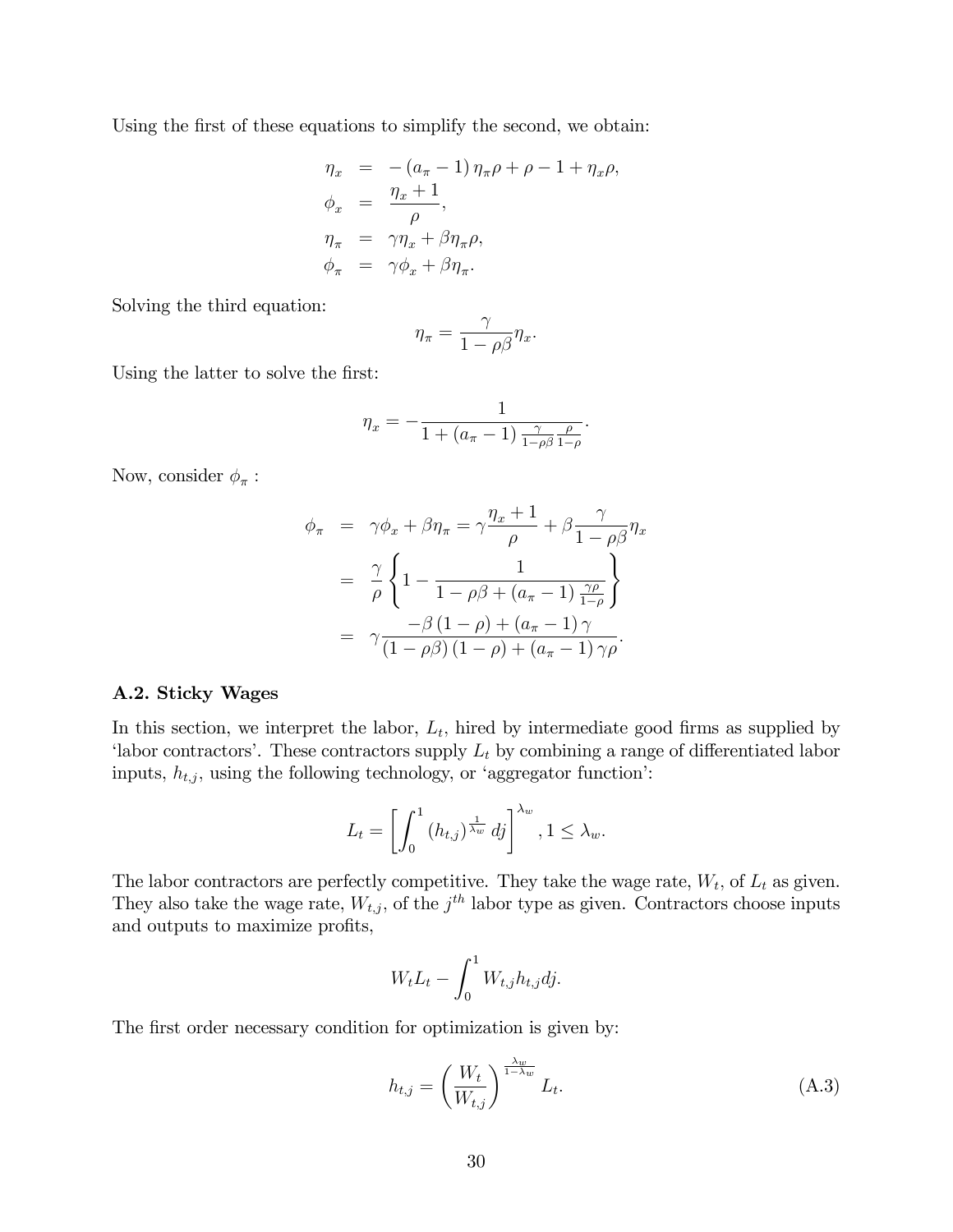Substituting the latter back into the labor aggregator function and rearranging, we obtain:

$$
W_t = \left[ \int_0^1 W_{t,j}^{\frac{1}{\lambda_w - 1}} dj \right]^{\lambda_w - 1}.
$$
 (A.4)

We now turn to the households. We adopt the 'indivisible labor'. Accordingly, suppose there is a large number of identical households. Each household has many members corresponding to each type, j, of labor. Each worker of type  $j^{th}$  has an index, l, distributed uniformly over the unit interval,  $[0, 1]$ , which indicates that worker's aversion to work. A type  $j$  worker with index  $l$  experiences utility:

$$
\log\left(C_{t}\right)-l^{\sigma_{L}}, \ \sigma_{L}>0,
$$

if employed and

 $\log(C_t)$ ,

if not employed. The notation reflects that each worker in a household, whether employed or not and regardless of labor type, enjoys the same amount of consumption. This is the efficient arrangement, given our assumption that worker utility is separable in consumption and leisure and the household objective is to maximize the equally-weighted integral of worker utility.

The quantity of labor supplied by the representative household,  $h_{t,j}$ , is determined by (A.3). We suppose the household sends j-type workers with  $0 \le l \le h_{t,j}$  to work and keeps those with  $l > h_{t,j}$  out of the labor force. The equally weighted integral of utility over all  $l \in [0, 1]$  workers is:

Demand for labor,  $h_{t,j}$ , is determined by a monopoly union. Household

$$
\log\left(C_{t}\right) - \frac{h_{t,j}^{1+\sigma_{L}}}{1+\sigma_{L}}
$$

Overall household utility also integrates over all  $j$ -type workers:

$$
\log(C_t) - \int_0^1 \frac{h_{t,j}^{1+\sigma_L}}{1+\sigma_L} dj.
$$
\n(A.5)

It remains to explain how  $C_t$  and  $h_{t,j}$  are determined.

The wage rate of the  $j<sup>th</sup>$  type of labor,  $W_{t,j}$ , is determined outside the household by a monopoly union that represents all  $j$ -type workers across all households. The union's problem is discussed below. The household seeks to maximize the expected present discounted value of utility, (A.5), subject to the following budget constraint:

$$
P_t C_t + B_{t+1} \le B_t R_{t-1} + \int_0^1 W_{t,j} h_{t,j} dj + \text{Transfers and profits}_t.
$$
 (A.6)

The only thing for the household to do is choose  $C_t$  and  $B_{t+1}$ . The first order necessary condition for optimization implies (A.1).

For each  $j$  there is a monopoly union that represents all type  $j$  workers across all households. The union is required to satisfy its demand curve,  $(A.3)$ . It faces Calvo frictions in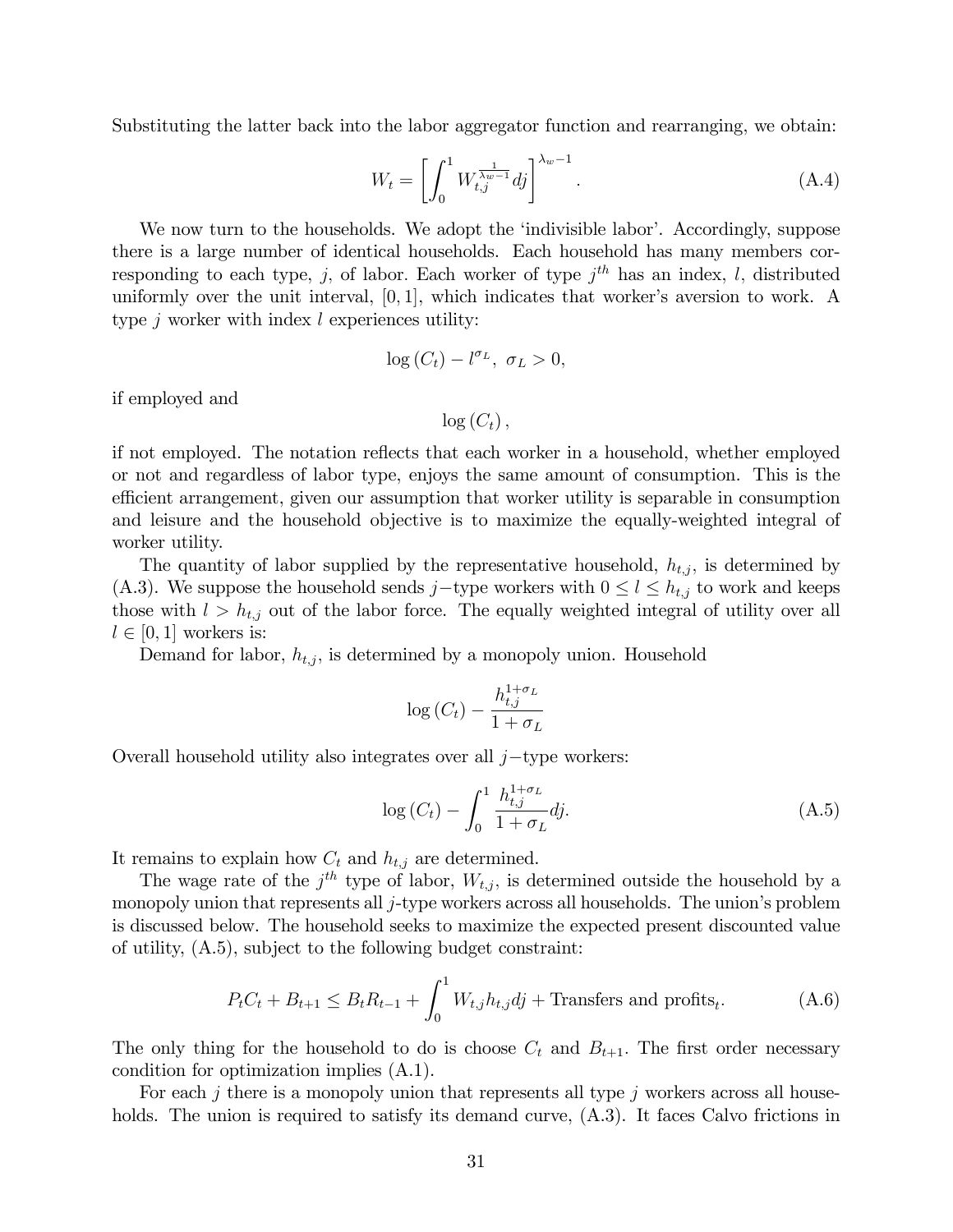the setting of  $W_{t,j}$ . With probability  $1 - \xi_w$  a union can optimize the wage and with the complementary probability,  $\xi_w$ , it cannot, in which case,

$$
W_{t,j} = W_{t-1,j}.\tag{A.7}
$$

With this specification, the wage of each type  $j$  of labor is the same in the steady state. Because the union problem has no state variable, all unions with the opportunity to reoptimize in the current period face the same problem. In particular, such a union chooses the current value of the wage,  $\tilde{W}_t$ , to maximize:

$$
E_t \sum_{i=0}^{\infty} (\beta \xi_w)^i v_{t+i} \left[ \tilde{W}_t h_{t+i}^t - \frac{\left(h_{t+i}^t\right)^{1+\sigma_L}}{(1+\sigma_L) v_{t+i}} \right].
$$
 (A.8)

Here,  $v_{t+i}$  denotes the marginal value assigned by each household (recall, they are all identical) to the wage.<sup>31</sup> The household treats  $v_t$  as an exogenous constant. In the above expression,  $\xi_w$  appears in the discounting because the union's period t decision only impacts on future histories in which it cannot reoptimize its wage. Also,  $h_{t+i}^t$  denotes the level of employment in period  $t + i$  of a union that had an opportunity to reoptimize the wage in period t and did not reoptimize again in periods  $t + 1, ..., t + i$ . By  $(A.3)$ ,

$$
h_{t+i}^t = \left(\frac{\tilde{W}_t}{W_{t+i}}\right)^{\frac{\lambda_w}{1-\lambda_w}} L_{t+i} = \left(\frac{w_t}{\pi_{w,t+1}\cdots\pi_{w,t+i}}\right)^{\frac{\lambda_w}{1-\lambda_w}} L_{t+i},
$$
(A.9)

where

$$
w_t \equiv \frac{\tilde{W}_t}{W_t}, \ \bar{w}_t \equiv \frac{W_t}{\exp(a_t) P_t}, \ \chi_{t,i} \equiv \begin{cases} \frac{1}{\mu_{a,t+1} \mu_{a,t+2} \cdots \mu_{a,t+i} \pi_{t+1} \cdots \pi_{t+i}} & i \ge 1 \\ 1 & i = 0 \end{cases} . \tag{A.10}
$$

In (A.10),  $\mu_{a,t}$  represents the growth rate of technology:

$$
\mu_{a,t} = \frac{\exp(a_t)}{\exp(a_{t-1})}.
$$

Using (A.9) to substitute out for  $h_{t+i}^t$  in (A.8):

$$
E_t \sum_{i=0}^{\infty} (\beta \xi_w)^i v_{t+i} \left[ \tilde{W}_t \left( \frac{\tilde{W}_t}{W_{t+i}} \right)^{\frac{\lambda_w}{1-\lambda_w}} L_{t+i} - \frac{\left( \frac{\tilde{W}_t}{W_{t+i}} \right)^{\frac{\lambda_w}{1-\lambda_w}(1+\sigma_L)} L_{t+i}^{1+\sigma_L}}{(1+\sigma_L) v_{t+i}} \right].
$$

Differentiating with respect to  $\tilde{W}_t$  we obtain, after rearranging,

$$
E_t \sum_{i=0}^{\infty} (\beta \xi_w)^i \frac{h_{t+i}^t}{c_{t+i}} \left[ \bar{w}_t w_t \chi_{t,i} - \lambda_w M R S_{t+i}^t \right], \tag{A.11}
$$

<sup>&</sup>lt;sup>31</sup>The object,  $v_t$ , It is the multiplier on the household budget constraint, (A.6), in the Lagrangian representation of its problem.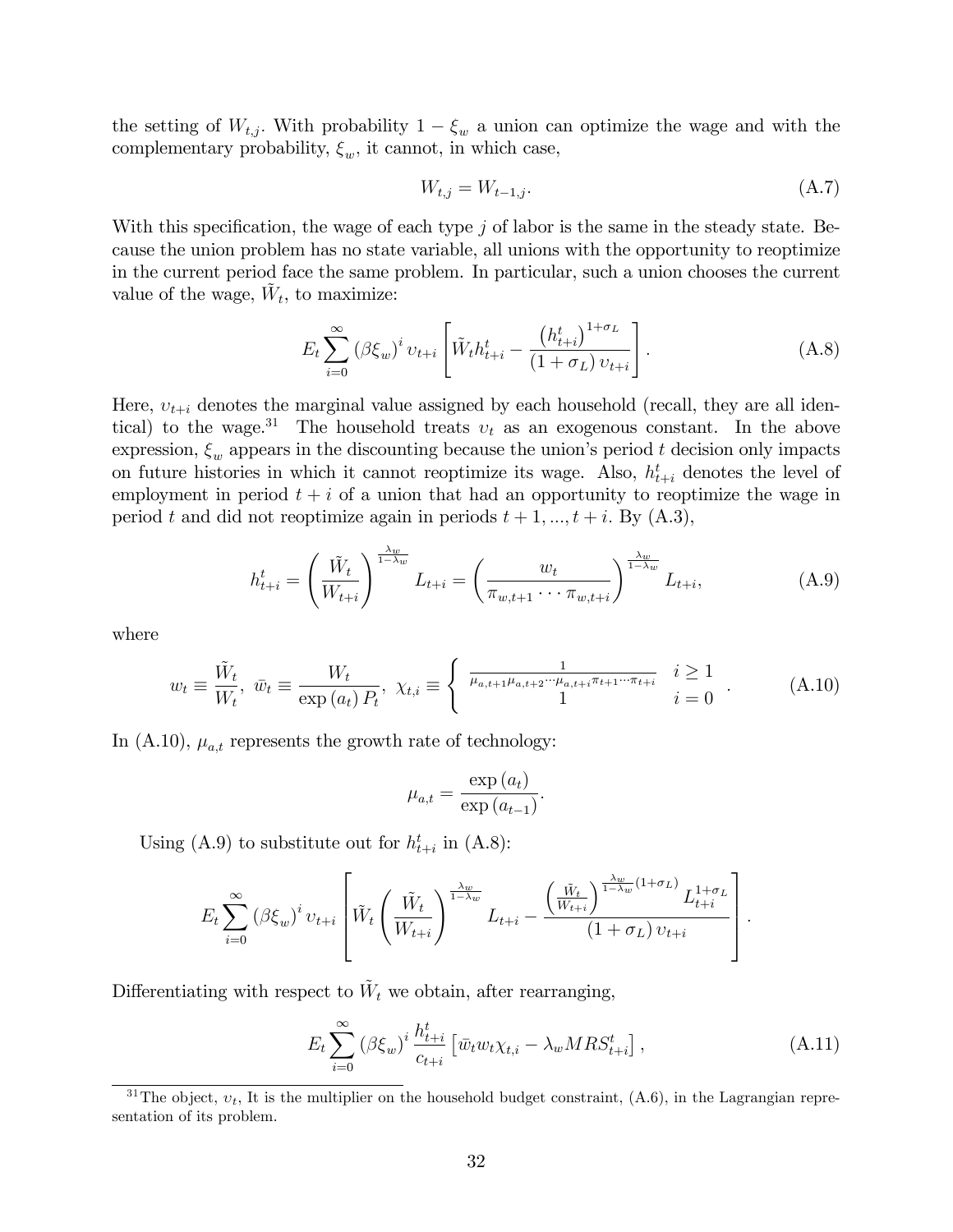where

$$
c_{t} \equiv \frac{C_{t}}{\exp(a_{t})}, \ v_{t+j} = \frac{1}{P_{t+j}C_{t+j}}.
$$
\n(A.12)

:

Also,  $MRS_{t+i}^t$  in (A.11) denotes the (scaled) cost of working for the marginal worker in period  $t + i$  whose wage was reoptimized in period t and not again reoptimized in periods  $t + 1, t + 2, ..., t + i$ :

$$
MRS_{t+i}^{t} \equiv \frac{\left(h_{t+i}^{t}\right)^{\sigma_{L}}}{\exp(a_{t+i}) P_{t+i} v_{t+i}} = c_{t+i} \left(h_{t+i}^{t}\right)^{\sigma_{L}}
$$

According to (A.11), the union seeks to set the wage to a markup,  $\lambda_w$ , over the cost of working of the marginal worker, on average.

We now expand (A.11) about a steady state in which

$$
w_t = 1
$$
,  $\chi_i = 1$ , all  $i$ ,  $\bar{w}_t = \lambda_w MRS$ ,  $\pi_t = 1, \pi_{w,t} = 1$ .

It is convenient to obtain some preliminary results. Note,

$$
\hat{\chi}_{t,i} = \begin{cases}\n-(\hat{\mu}_{a,t+1} + \hat{\mu}_{a,t+2} + \cdots + \hat{\mu}_{a,t+i}) - \hat{\pi}_{t+1} - \cdots - \hat{\pi}_{t+i} & i > 0 \\
0 & i = 0\n\end{cases},
$$
\n
$$
\widehat{MRS}_{t+i}^t = \hat{c}_{t+i} + \sigma_L \hat{H}_{t+i} + \sigma_L \left(\hat{h}_{t+i}^t - \hat{H}_{t+i}\right),
$$

and, from  $(A.9)$ ,

$$
\hat{h}_{t+i}^t - \hat{H}_{t+i} = \begin{cases}\n\frac{\lambda_w}{1 - \lambda_w} \left( \hat{w}_t - \hat{\pi}_{w,t+1} \cdots - \hat{\pi}_{w,t+i} \right) & i > 0 \\
\frac{\lambda_w}{1 - \lambda_w} \hat{w}_t & i = 0\n\end{cases}.
$$

We can write the discounted sum of the marginal cost of working as follows:

$$
S_{MRS,t} \equiv \sum_{i=0}^{\infty} (\beta \xi_w)^i \widehat{MRS}_{t+i}^t = S_{o,t} + \sigma_L \frac{\lambda_w}{1 - \lambda_w} \frac{1}{1 - \beta \xi_w} [\hat{w}_t - S_{w,t}]. \tag{A.13}
$$

Here,

$$
S_{o,t} \equiv \sum_{i=0}^{\infty} (\beta \xi_w)^i \left[ \hat{c}_{t+i} + \sigma_L \hat{H}_{t+i} \right] = \hat{c}_t + \sigma_L \hat{H}_t + \beta \xi_w S_{o,t+1}
$$
 (A.14)

$$
S_{w,t} \equiv \sum_{i=1}^{\infty} (\beta \xi_w)^i \hat{\pi}_{w,t+i} = \beta \xi_w \hat{\pi}_{w,t+1} + \beta \xi_w S_{w,t+1}.
$$
 (A.15)

The following expression is also useful:

$$
S_{\chi,t} = \sum_{i=1}^{\infty} (\beta \xi_w)^i \hat{\chi}_{t,i} = \frac{1}{1 - \beta \xi_w} \sum_{i=1}^{\infty} (\beta \xi_w)^i \left[ -\hat{\mu}_{a,t+i} - \hat{\pi}_{t+i} \right]
$$
(A.16)  

$$
= \frac{\beta \xi_w}{1 - \beta \xi_w} \left[ -\hat{\mu}_{a,t+1} - \hat{\pi}_{t+1} \right] + \beta \xi_w S_{\chi,t+1}.
$$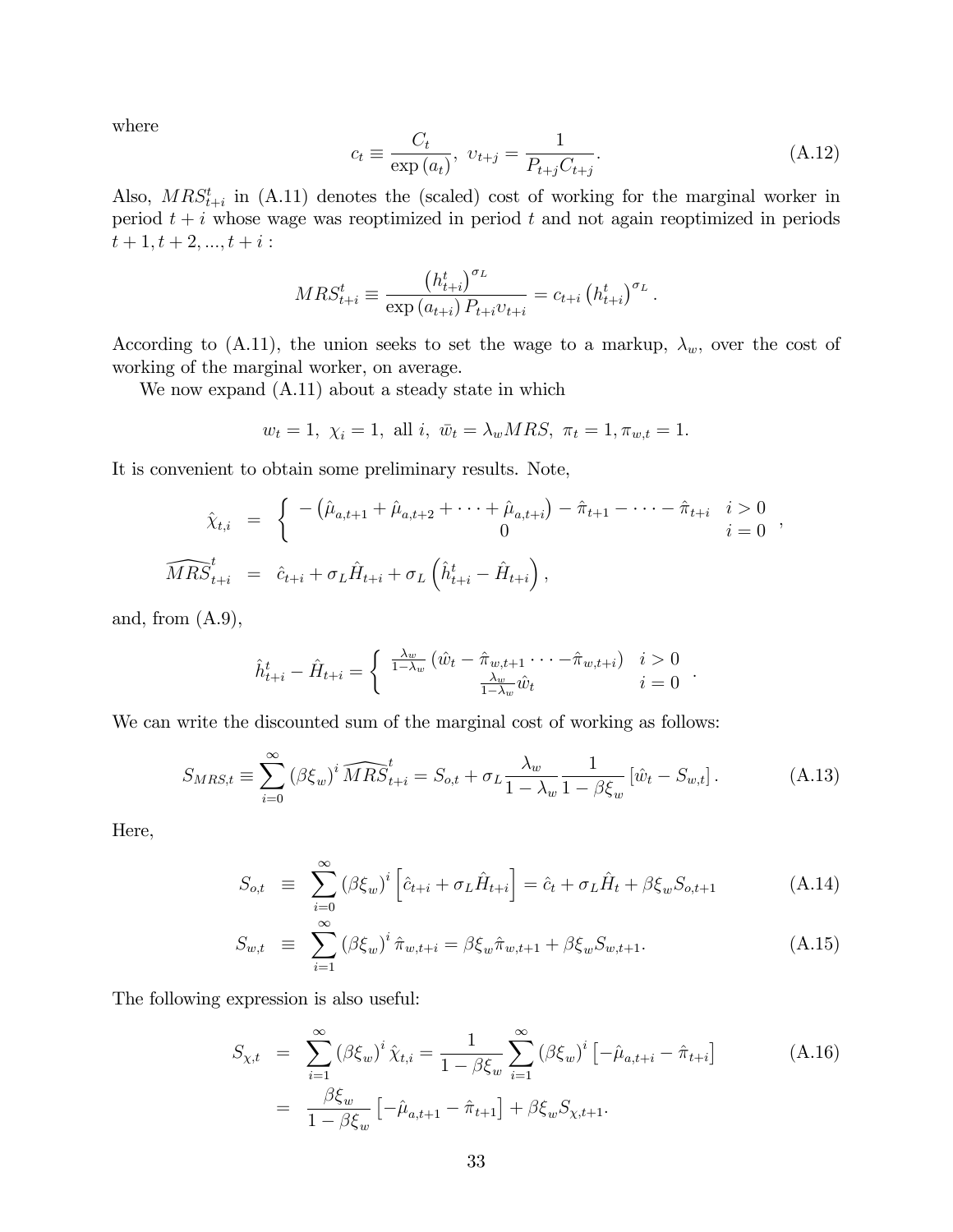Because the object in square brackets in (A.11) is zero in steady state, the expansion of (A.11) does not require expanding the expression outside the square bracket. Taking this and  $\bar{w} = \lambda_w MRS$  into account, the expansion of (A.11) is:

$$
0 = \frac{1}{1 - \beta \xi_w} \left( \hat{\bar{w}}_t + \hat{w}_t \right) + S_{\chi, t} - S_{MRS, t}.
$$
 (A.17)

We now deduce the restriction across wages implied by  $(A.4)$ . Using  $(A.7)$  and the fact that non-optimizing unions are selected at random, (A.4) reduces to:

$$
W_t = \left[ \left( 1 - \xi_w \right) \left( \tilde{W}_t \right)^{\frac{1}{1 - \lambda_w}} + \xi_w \left( W_{t-1} \right)^{\frac{1}{1 - \lambda_w}} \right]^{1 - \lambda_w}.
$$

Divide by  $W_t$  and use  $(A.10)$ :

$$
1 = (1 - \xi_w) (w_t)^{\frac{1}{1 - \lambda_w}} + \xi_w \left(\frac{1}{\pi_{w,t}}\right)^{\frac{1}{1 - \lambda_w}}.
$$

Log-linearize this expression about steady state, to obtain:

$$
\hat{w}_t = \frac{\xi_w}{1 - \xi_w} \hat{\pi}_{w,t}.
$$

Replace  $S_{MRS,t}$  in (A.17) using (A.13) and then substitute out for  $\hat{w}_t$  using the previous expression:

$$
\frac{1}{1 - \beta \xi_w} \widehat{\bar{w}}_t + \frac{1}{1 - \beta \xi_w} \frac{\xi_w}{1 - \xi_w} \hat{\pi}_{w,t} + S_{\chi,t} \tag{A.18}
$$
\n
$$
= S_{o,t} + \sigma_L \frac{\lambda_w}{1 - \lambda_w} \frac{1}{1 - \beta \xi_w} \frac{\xi_w}{1 - \xi_w} \hat{\pi}_{w,t} - \sigma_L \frac{\lambda_w}{1 - \lambda_w} \frac{1}{1 - \beta \xi_w} S_{w,t}
$$

Multiply (A.18) evaluated at  $t+1$  by  $\beta \xi_w$  and subtract the result from (A.18) evaluated at t to obtain:

$$
\frac{1}{1 - \beta \xi_w} \left( \widehat{\vec{w}}_t - \beta \xi_w \widehat{\vec{w}}_{t+1} \right) + \frac{1}{1 - \beta \xi_w} \frac{\xi_w}{1 - \xi_w} \left( \widehat{\pi}_{w,t} - \beta \xi_w \widehat{\pi}_{w,t+1} \right) + \left( S_{\chi,t} - \beta \xi_w S_{\chi,t+1} \right)
$$
\n
$$
= \left( S_{o,t} - \beta \xi_w S_{o,t+1} \right) + \sigma_L \frac{\lambda_w}{1 - \lambda_w} \frac{1}{1 - \beta \xi_w} \frac{\xi_w}{1 - \xi_w} \left( \widehat{\pi}_{w,t} - \beta \xi_w \widehat{\pi}_{w,t+1} \right)
$$
\n
$$
- \sigma_L \frac{\lambda_w}{1 - \lambda_w} \frac{1}{1 - \beta \xi_w} \left( S_{w,t} - \beta \xi_w S_{w,t+1} \right)
$$

Simplify this expression using  $(A.14)$ ,  $(A.15)$  and  $(A.16)$ :

$$
\frac{1}{1 - \beta \xi_w} \left( \widehat{\bar{w}}_t - \beta \xi_w \widehat{\bar{w}}_{t+1} \right) + \frac{1}{1 - \beta \xi_w} \frac{\xi_w}{1 - \xi_w} \left( \widehat{\pi}_{w,t} - \beta \xi_w \widehat{\pi}_{w,t+1} \right) \tag{A.19}
$$
\n
$$
-\frac{\beta \xi_w}{1 - \beta \xi_w} \left( \widehat{\mu}_{a,t+1} + \widehat{\pi}_{t+1} \right)
$$
\n
$$
= \widehat{c}_t + \sigma_L \widehat{H}_t + \sigma_L \frac{\lambda_w}{1 - \lambda_w} \frac{1}{1 - \beta \xi_w} \frac{\xi_w}{1 - \xi_w} \left( \widehat{\pi}_{w,t} - \beta \xi_w \widehat{\pi}_{w,t+1} \right)
$$
\n
$$
-\sigma_L \frac{\lambda_w}{1 - \lambda_w} \frac{1}{1 - \beta \xi_w} \beta \xi_w \widehat{\pi}_{w,t+1}
$$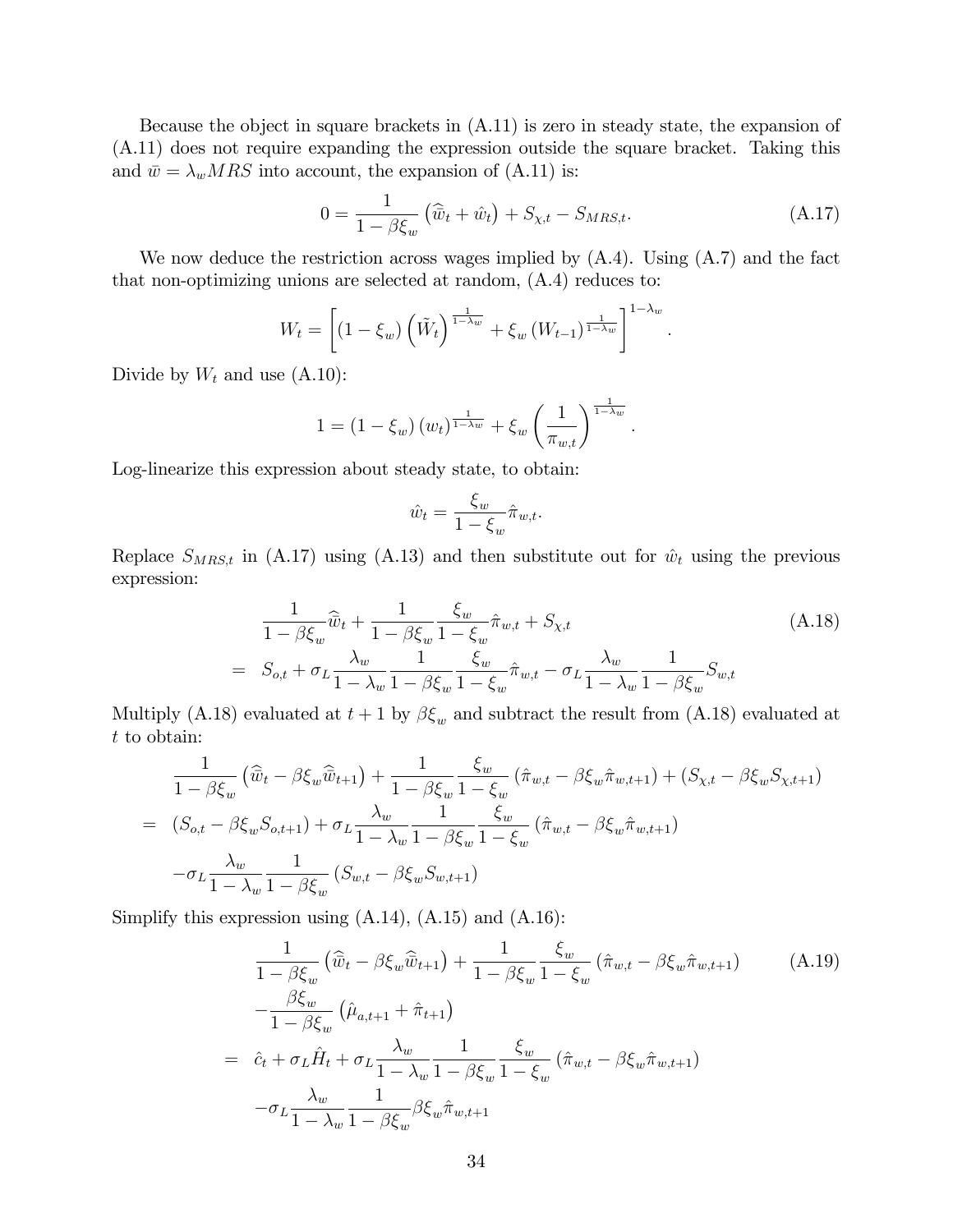The relationship between wage and price inflation, the change in the real wage and technology growth is given by:

$$
\widehat{\overline{w}}_t = \widehat{\overline{w}}_{t-1} + \widehat{\pi}_{w,t} - \widehat{\pi}_t - \widehat{\mu}_{a,t}.
$$
\n(A.20)

Use this to substitute out for  $\hat{\pi}_{t+1}$  in (A.19):

$$
\frac{1}{1-\beta\xi_w} \left( \widehat{\bar{w}}_t - \beta\xi_w \widehat{\bar{w}}_{t+1} \right) + \frac{1}{1-\beta\xi_w} \frac{\xi_w}{1-\xi_w} \left( \widehat{\pi}_{w,t} - \beta\xi_w \widehat{\pi}_{w,t+1} \right) - \frac{\beta\xi_w}{1-\beta\xi_w} \left( \widehat{\bar{w}}_t + \widehat{\pi}_{w,t+1} - \widehat{\bar{w}}_{t+1} \right)
$$
\n
$$
= \ \widehat{c}_t + \sigma_L \widehat{H}_t + \sigma_L \frac{\lambda_w}{1-\lambda_w} \frac{1}{1-\beta\xi_w} \frac{\xi_w}{1-\xi_w} \left( \widehat{\pi}_{w,t} - \beta\xi_w \widehat{\pi}_{w,t+1} \right) - \sigma_L \frac{\lambda_w}{1-\lambda_w} \frac{1}{1-\beta\xi_w} \beta\xi_w \widehat{\pi}_{w,t+1}
$$

Collecting terms in  $\widehat{\vec{w}}_t$ ,  $\widehat{\vec{w}}_{t+1}$ ,  $\hat{\pi}_{w,t}$ ,  $\hat{\pi}_{w,t+1}$ :

$$
\widehat{w}_t + \frac{1}{1 - \beta \xi_w} \frac{\xi_w}{1 - \xi_w} \left( 1 - \sigma_L \frac{\lambda_w}{1 - \lambda_w} \right) \widehat{\pi}_{w,t} = \widehat{c}_t + \sigma_L \widehat{H}_t
$$

$$
+ \frac{\beta \xi_w}{1 - \beta \xi_w} \left( \frac{\xi_w}{1 - \xi_w} + 1 - \sigma_L \frac{\lambda_w}{1 - \lambda_w} \left[ \frac{\xi_w}{1 - \xi_w} + 1 \right] \right) \widehat{\pi}_{w,t+1}
$$

or, after simplifying,

$$
\widehat{w}_t + \frac{1}{1 - \beta \xi_w} \frac{\xi_w}{1 - \xi_w} \left( 1 - \sigma_L \frac{\lambda_w}{1 - \lambda_w} \right) \widehat{\pi}_{w,t} = \widehat{c}_t + \sigma_L \widehat{H}_t \n+ \frac{\beta \xi_w}{1 - \beta \xi_w} \frac{1}{1 - \xi_w} \left( 1 - \sigma_L \frac{\lambda_w}{1 - \lambda_w} \right) \widehat{\pi}_{w,t+1}.
$$

Let

$$
\kappa_w = \frac{\left(1 - \xi_w\right)\left(1 - \beta \xi_w\right)}{\beta \xi_w}.
$$

Multiply the previous expression by  $\kappa_w$  and rearrange:

$$
\left(1 - \sigma_L \frac{\lambda_w}{1 - \lambda_w}\right) \hat{\pi}_{w,t} = \kappa_w \left(\hat{c}_t + \sigma_L \hat{H}_t - \hat{\overline{w}}_t\right) + \left(1 - \sigma_L \frac{\lambda_w}{1 - \lambda_w}\right) \hat{\pi}_{w,t+1}.
$$

Divide both sides by the coefficient on  $\hat{\pi}_{w,t}$ , we obtain the wage Phillips curve:

$$
\hat{\pi}_{w,t} = \frac{\kappa_w}{1 + \sigma_L \frac{\lambda_w}{\lambda_w - 1}} \left( \hat{c}_t + \sigma_L \hat{H}_t - \hat{\overline{w}}_t \right) + \beta \hat{\pi}_{w,t+1}.
$$
\n(A.21)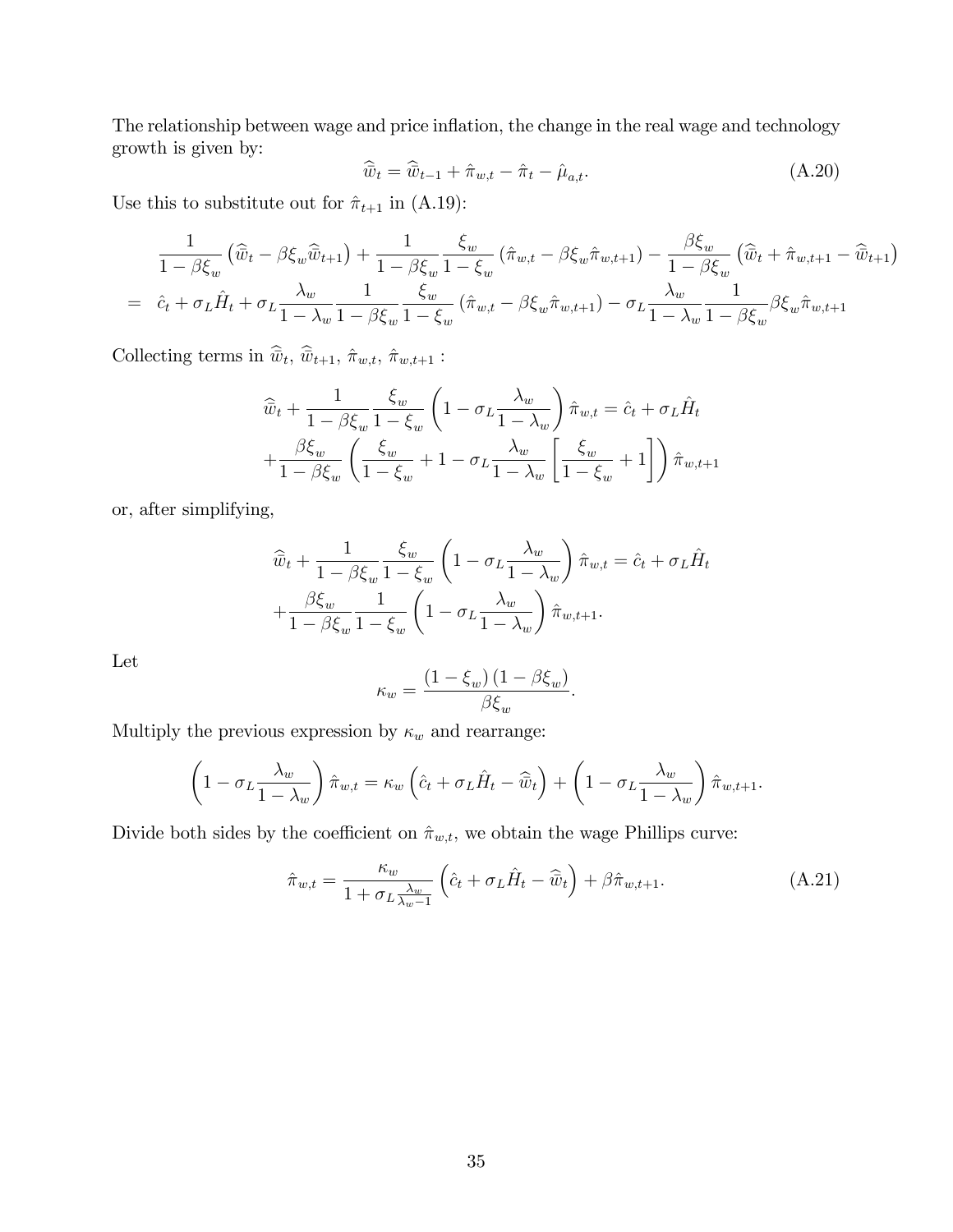# References

- [1] Adalid, Ramon, and Carsten Detken, 2007, ëLiquidity Shocks and Asset Price Boom/Bust Cycles,' European Central Bank working paper number 732.
- [2] Alexopoulos, Michelle, 2007, "Believe it Or Not! The 1930s Was a Technologically Progressive Decade," unpublished manuscript, Department of Economics, University of Toronto.
- [3] Barlevy, Gadi, 2008, "A leverage-based model of speculative bubbles," Federal Reserve Bank of Chicago working paper number 2008-01.
- [4] Barsky, Robert B. and Eric R. Sims, 2010, "News Shocks and Business Cycles," July 22, manuscript, University of Notre Dame.
- [5] Bernanke, Ben S. and Mark Gertler, 1999, "Monetary Policy and Asset Volatility," Federal Reserve Bank of Kansas City Economic Review, Fourth Quarter, 84(4), pp. 17-52.
- [6] Beaudry, Paul and Franck Portier, 2004, "An exploration into Pigou's theory of cycles," Journal of Monetary Economics, volume 51, Issue 6 pp. 1183-1216, September.
- [7] Beaudry, Paul and Franck Portier, 2006, "News, Stock Prices and Economic Fluctuations," The American Economic Review, Vol. 96, No. 4, September, pp. 1293-1307.
- [8] Bernanke, Ben S. and Mark Gertler, 2001, "Should Central Banks Respond to Movements in Asset Prices?î, The American Economic Review, Vol. 91, No. 2, Papers and Proceedings of the Hundred Thirteenth Annual Meeting of the American Economic Association (May), pp. 253-257.
- [9] Bernanke, Ben, Mark Gertler and Simon Gilchrist, 1999, "The Financial Accelerator in a Quantitative Business Cycle Framework," Handbook of Macroeconomics, edited by John B. Taylor and Michael Woodford, pp. 1341-93, Amsterdam, New York and Oxford: Elsevier Science, North-Holland.
- [10] Bordo, Michael D. and David C. Wheelock, 2004, "Monetary Policy and Asset Prices: A Look Back at Past U.S. Stock Market Booms,î Federal Reserve Bank of St. Louis Review, November/December, 86(6), pp. 19-44.
- [11] Bordo, Michael D. and David C. Wheelock, 2007, Stock Market Booms and Monetary Policy in the Twentieth Century, Federal Reserve Bank of St. Louis Review, March/April, 89(2), pp. 90-122.
- [12] Cecchetti, Stephen G., Hans Genberg, John Lipsky and Sushil Wadhwani, 2000, "Asset Prices and Central Bank Policy,î London: Center for Economic Policy Research (released in working paper form as Geneva Report on the World Economy No. 2).
- [13] Christiano, Lawrence J., Martin Eichenbaum and Charles L. Evans, 2005, "Nominal" Rigidities and the Dynamic Effects of a Shock to Monetary Policy," Journal of Political Economy, Vol.  $113(1)$ , pages  $1-45$ .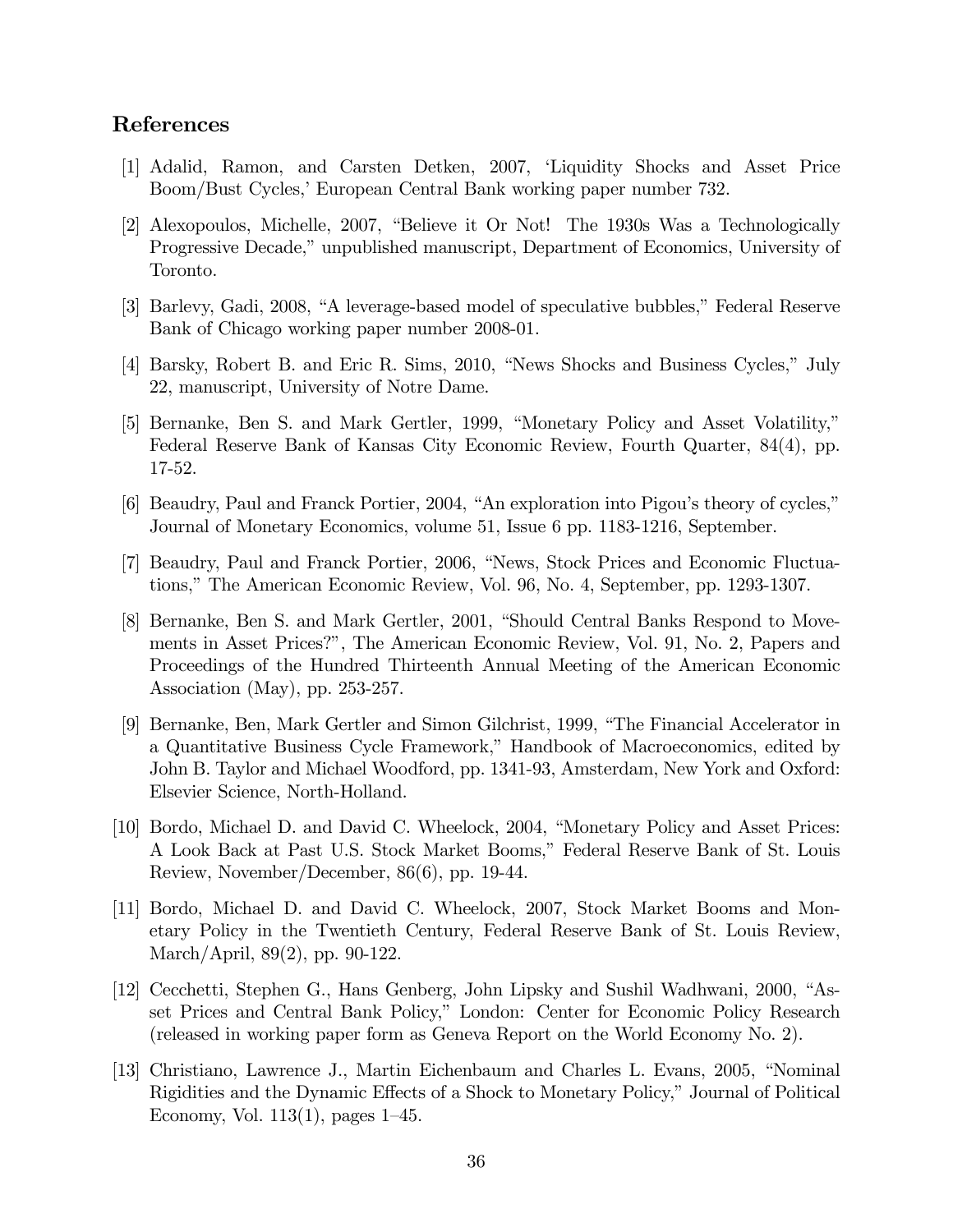- [14] Christiano, Lawrence J. and Ippei Fujiwara, 2006, "The Bubble, Overinvestment, Reduction in Working Hours, and the Lost Decade," (in Japanese) Bank of Japan Working Papers Series 06-J-8.
- [15] Christiano, Lawrence J., Roberto Motto and Massimo Rostagno, 2007, "Two Reasons" Why Money and Credit May be Useful in Monetary Policy," NBER working paper number 13502.
- [16] Christiano, Lawrence, Cosmin Ilut, Roberto Motto, and Massimo Rostagno, 2008, ìMonetary Policy and Stock Market Boom-Bust Cycles,îEuropean Central Bank Working Paper no. 955, October.
- [17] Christiano, Lawrence, Mathias Trabandt and Karl Walentin, forthcoming, "DSGE Models for Monetary Policy," in Benjamin Friedman and Michael Woodford, Handbook of Monetary Economics.
- [18] Clarida, Richard, Jordi Gali and Mark Gertler, 1999, "The Science of Monetary Policy: A New Keynesian Perspectiveî, Journal of Economic Literature, Vol. XXXVII (December), pages 1661-1707.
- [19] Eichengreen, Barry, 2009, "The Financial Crisis and Global Policy Reforms," October.
- $[20]$  Erceg, Christopher J., Henderson, Dale, W. and Andrew T. Levin, 2000, "Optimal Monetary Policy with Staggered Wage and Price Contracts," Journal of Monetary Economics, Vol. 46, pages 281-313.
- $[21]$  Evans, Charles, 2010, "Letter to 10 Senators Discussing Financial Reform," http://www.chicagofed.org/webpages/utilities/newsroom/news\_releases/  $2010/03.04$  ce letter release.cfm
- [22] Geanakoplos, John, 2009, "The Leverage Cycle," in Daron Acemoglu, Kenneth Rogoff and Michael Woodford, eds., NBER Macroeconomic Annual 2009, vol. 24: 1-65, University of Chicago Press (erratum: Cowles Foundation Paper no. 1304).
- [23] Hirtle, Beverly, Til Schuermann, and Kevin Stiroh, 2009, "Macroprudential Supervision of Financial Institutions: Lessons from the SCAP," Federal Reserve Bank of New York Staff Report number 409, November.
- [24] Ramey, Valerie, 2009, "Defense News Shocks, 1939-2008: Estimates Based on News Sources," October, unpublished manuscript.
- [25] Ramey, Valerie, forthcoming, "Identifying Government Spending Shocks: It's All in the Timing," Quarterly Journal of Economics.
- $[26]$  Schwert, G. William, 1990, "Indexes of United States Stock Prices from 1802 to 1987," Journal of Business, 63 (July) 399-426.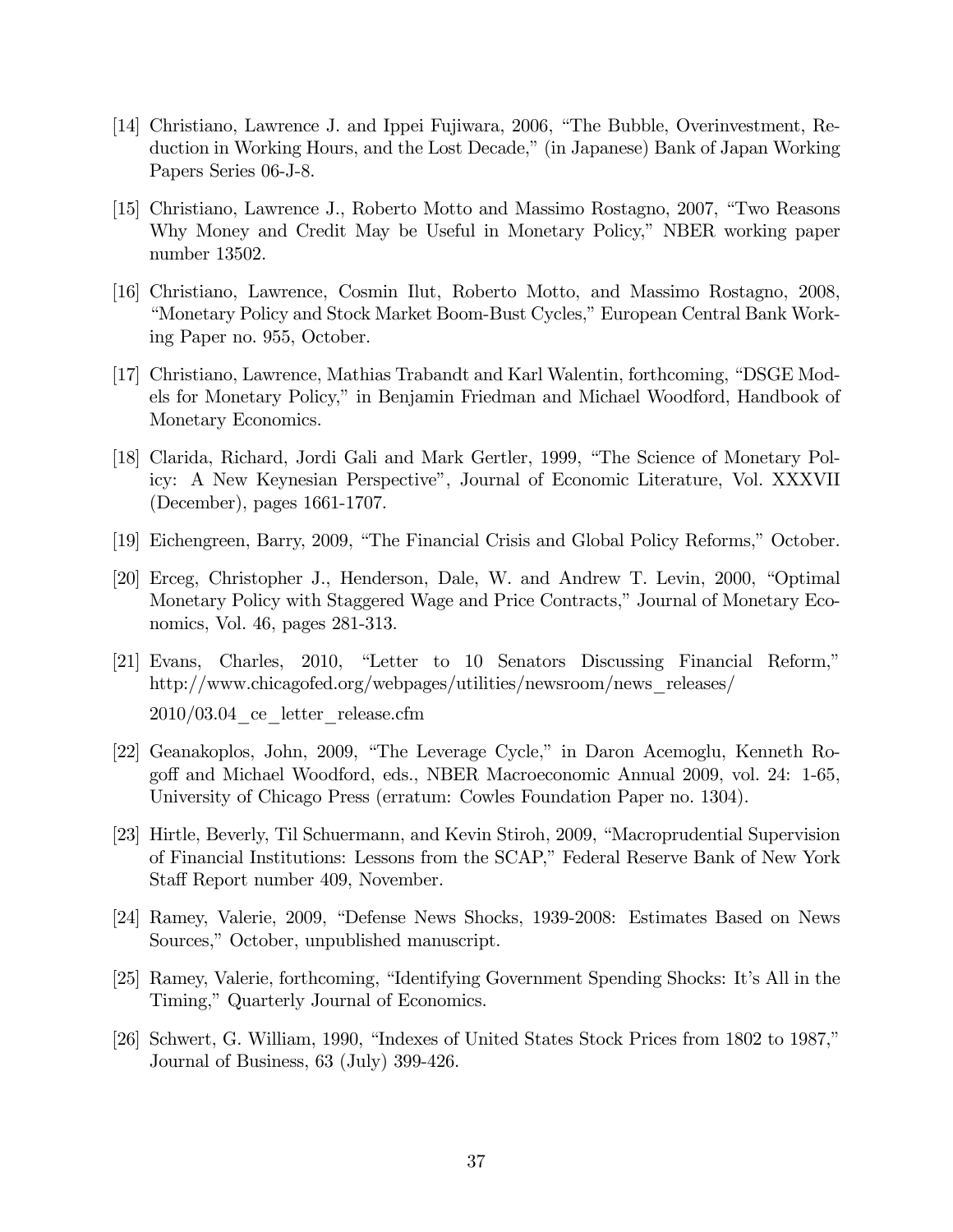- [27] Shirakawa, Masaaki, 2010, "Revisiting the Philosophy behind Central Bank Policy," Speech at the Economic Club of New York, April 22 (2010, available at http://www.boj.or.jp/en/type/press/koen07/ko1004e.htm).
- [28] Smets, Frank, and Raf Wouters, 2007, "Shocks and Frictions in US Business Cycles," American Economic Review, Vol. 97(3), pages 586-606.
- [29] White, William R., 2009, "Should monetary policy lean or clean?," BIS working paper No. 205, April.
- [30] Woodford, Michael, 2003, "Interest and Prices: Foundations of a Theory of Monetary Policyî, Princeton University Press, 2003.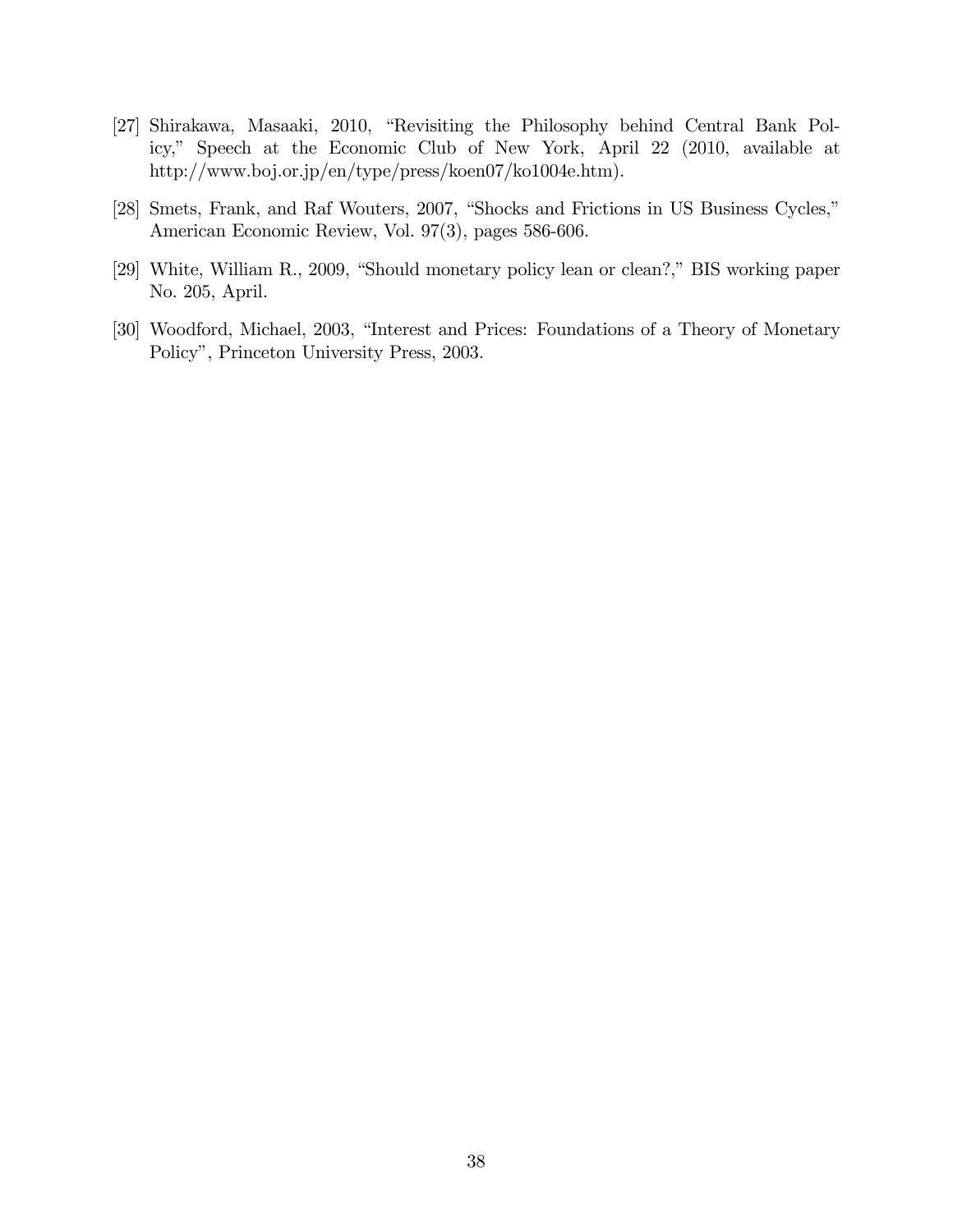

(2) a constant has been added to each variable (after logging), to spread out the time series in the graph and improve visibility.

(3) Civil War is indicated in the figure and excluded from calculations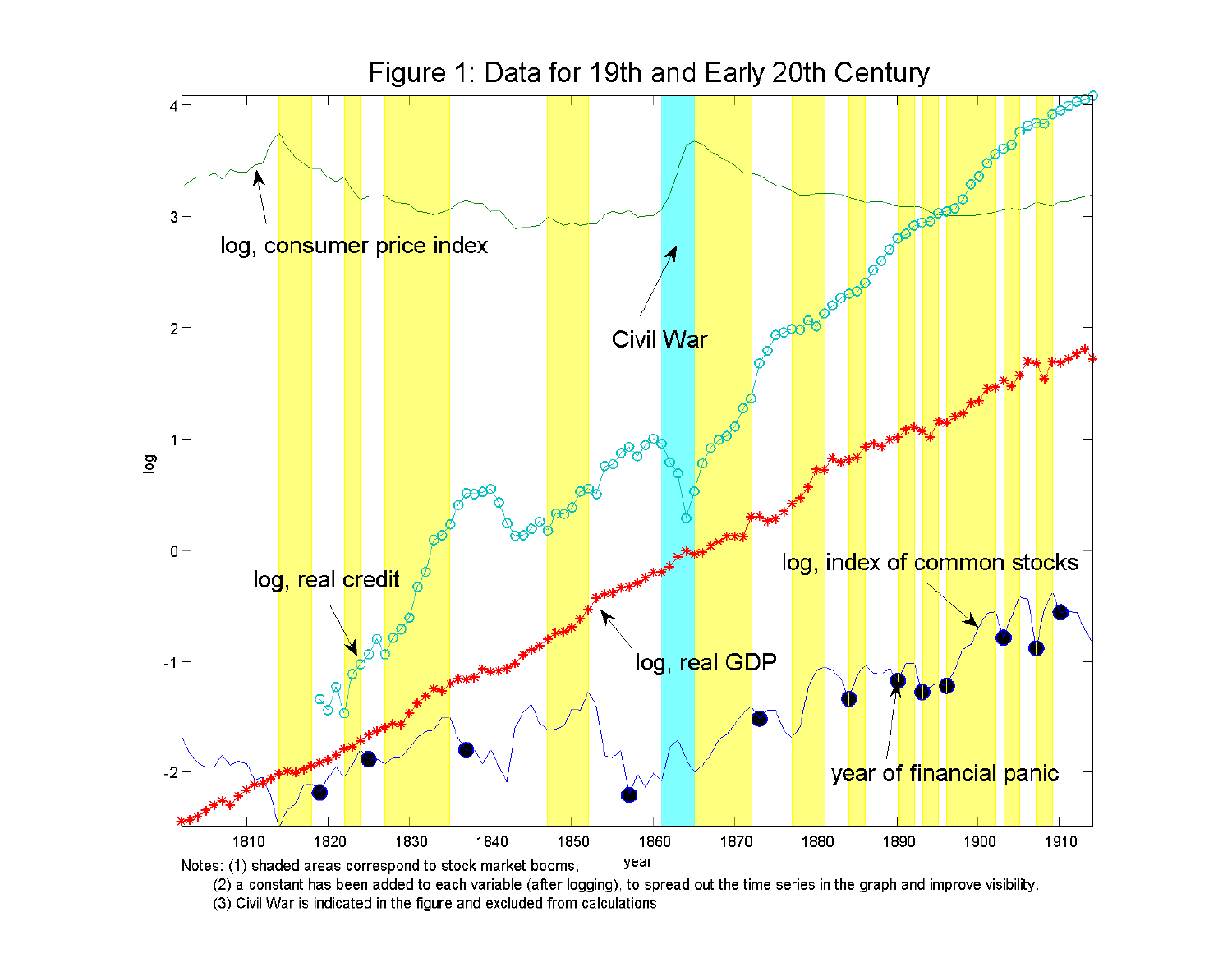

(2) a constant has been added to each variable (after logging), to spread out the time series in the graph and improve visibility.

(3) World War II is indicated in the figure and excluded from calculations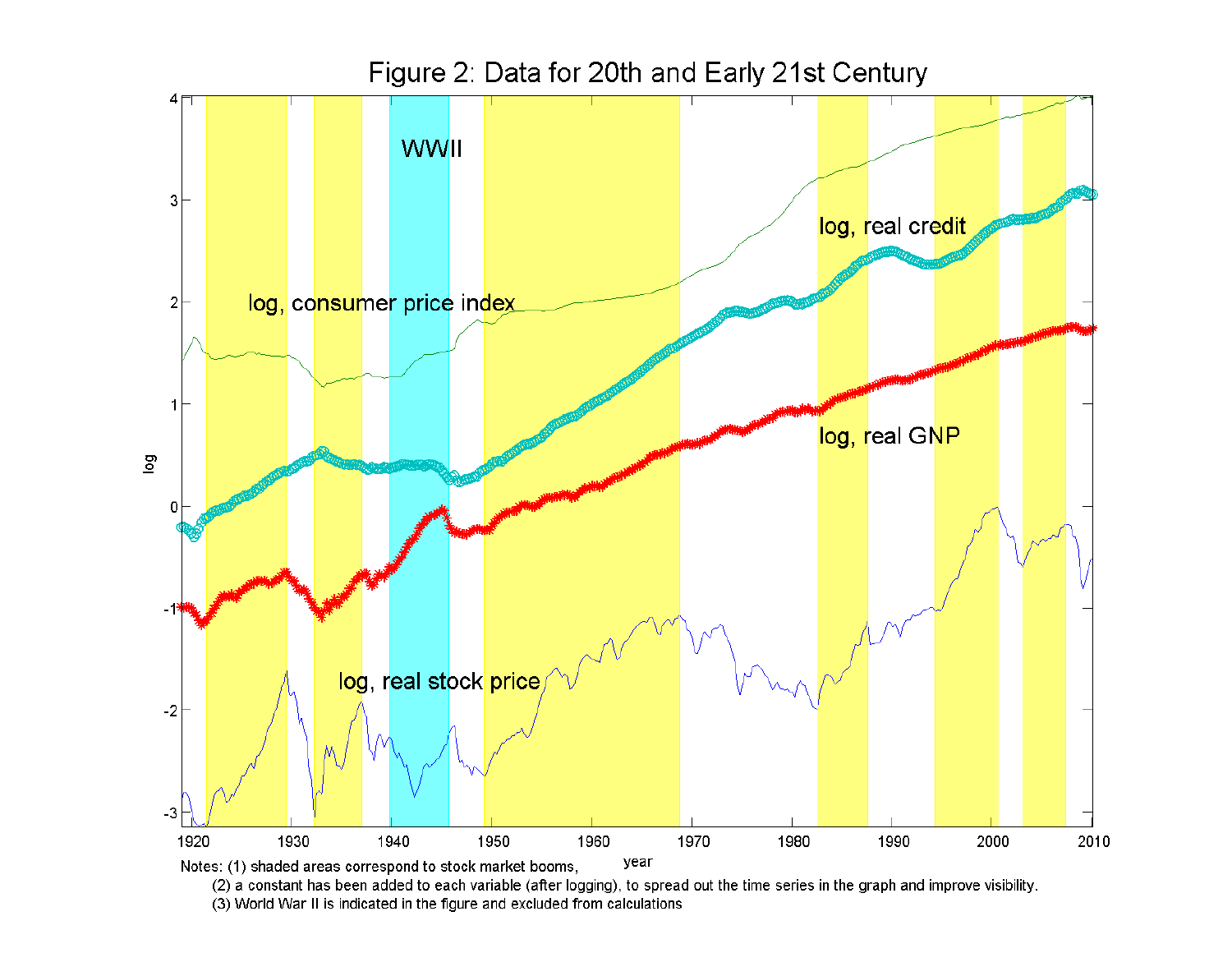Figure 3: Japanese Stock Market Boom in 1980s

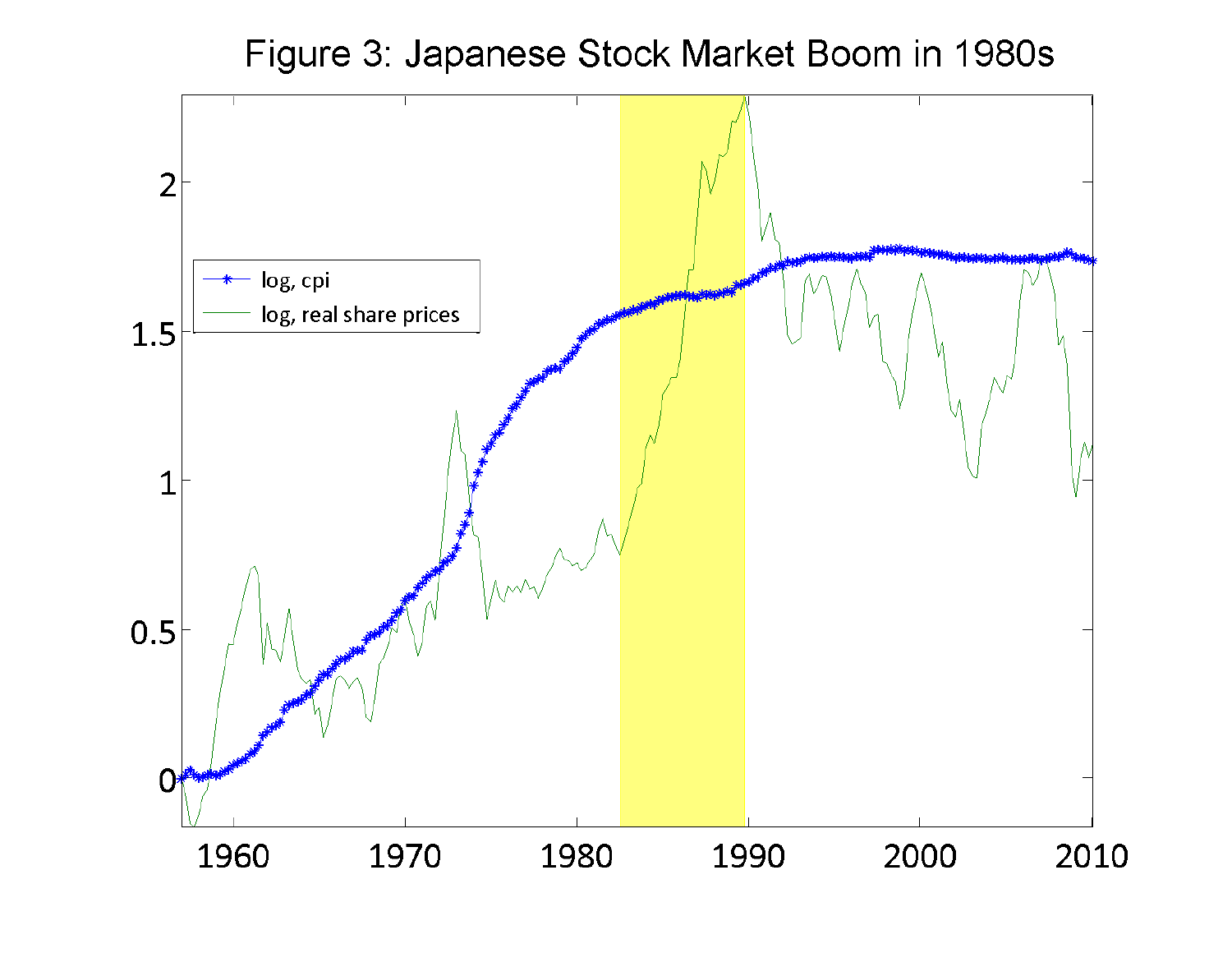

# Figure 4: Japan, Actual Rate and Rate Implied by Simple Interest Rate Rule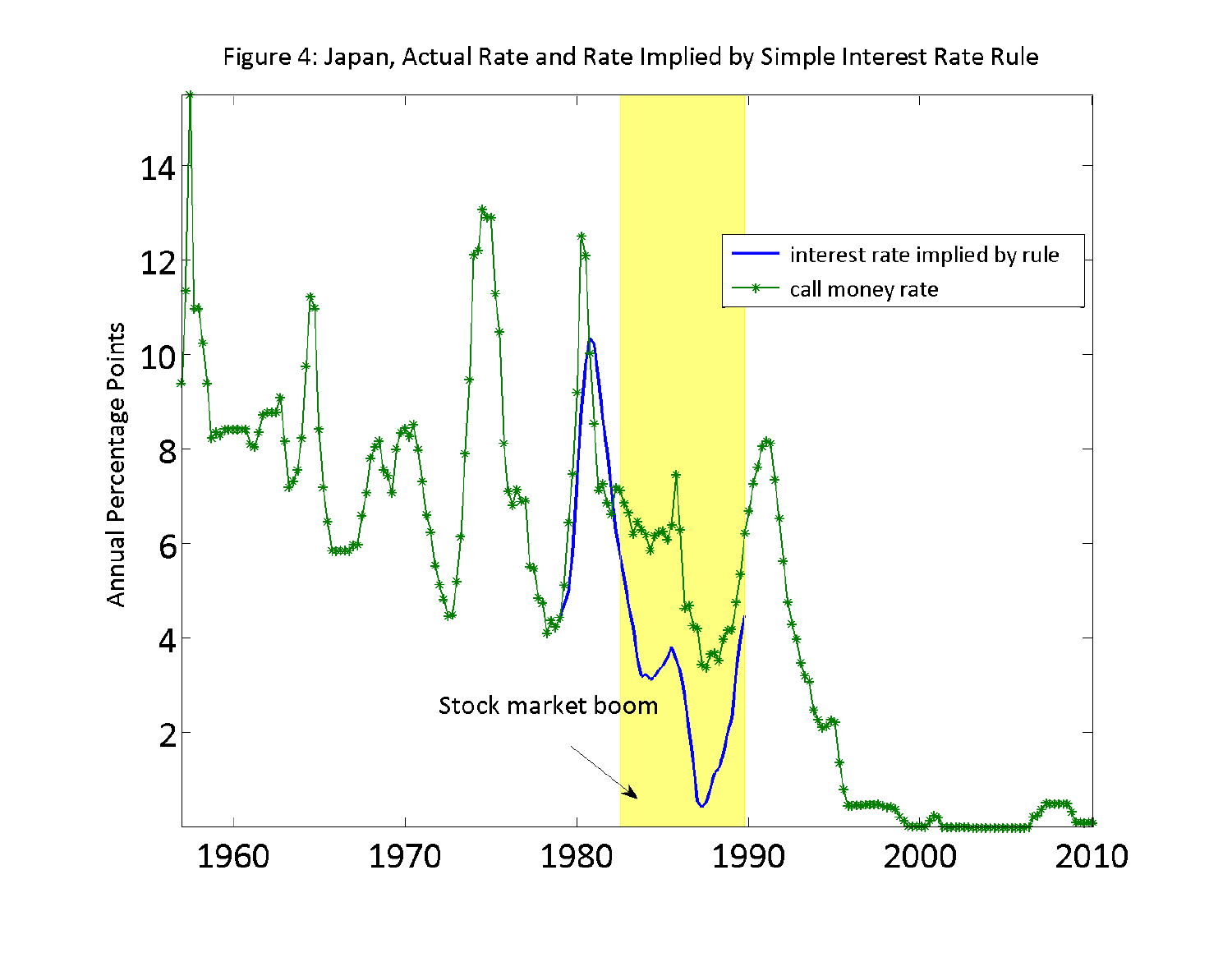

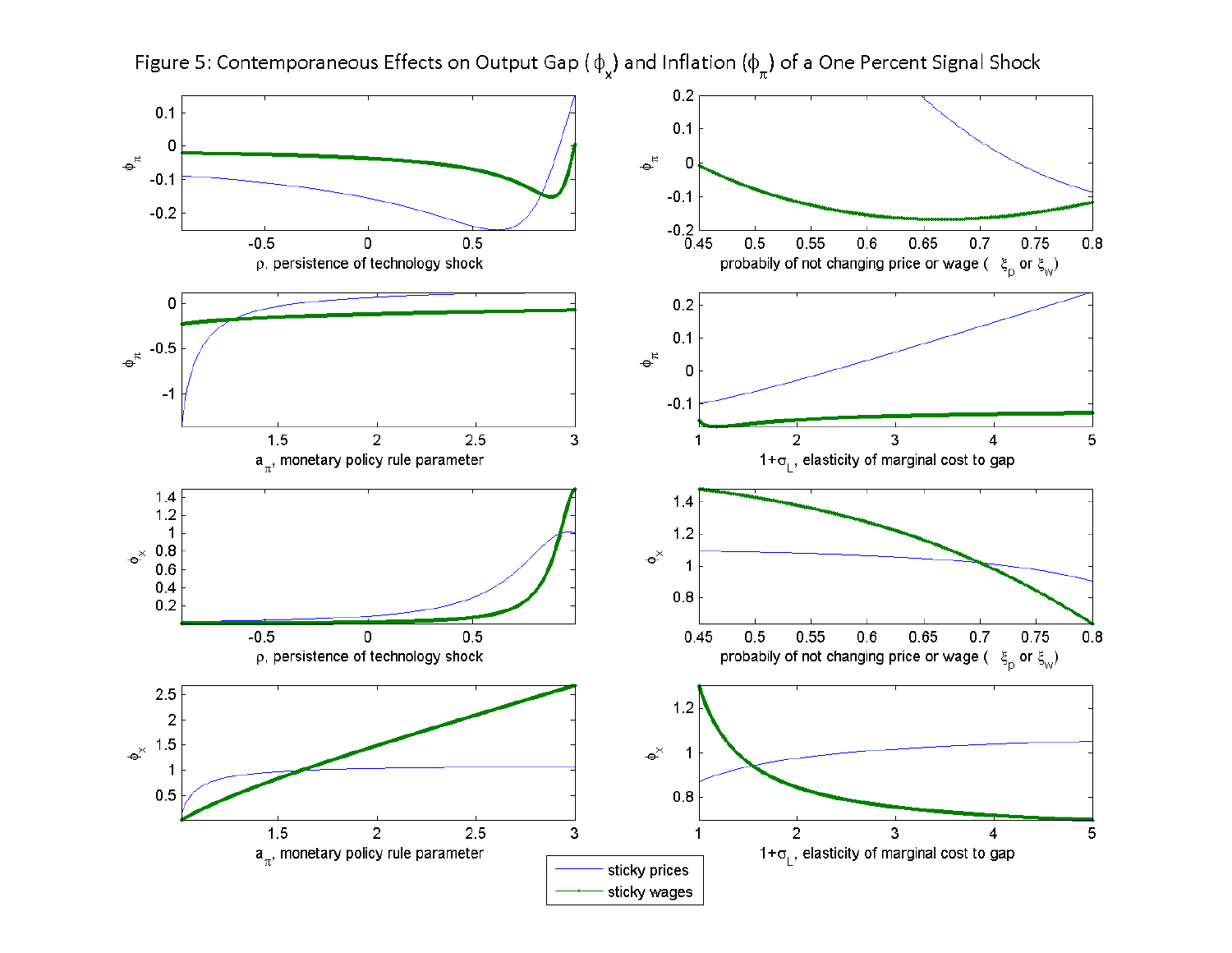Figure 6: Response of Baseline and Perturbed Model to Signal Shock (Signal not realized); Perturbation = Ramsey

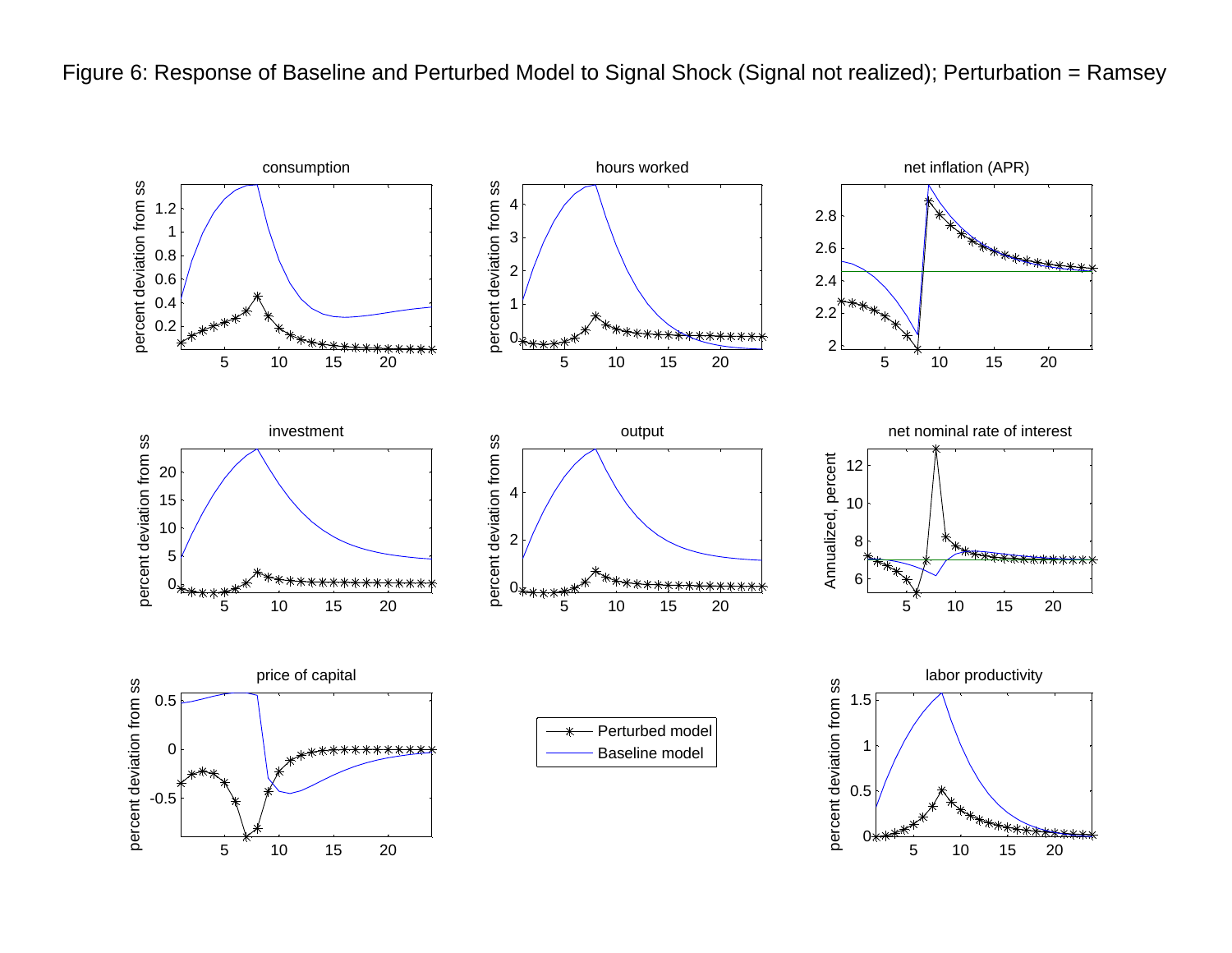| Table 1: Variables Over Various Sub-periods, 1803-1914 |                                                    |     |     |        |  |  |  |
|--------------------------------------------------------|----------------------------------------------------|-----|-----|--------|--|--|--|
| Periods                                                | <b>GDP</b><br>CPI.<br><b>Stock Price</b><br>Credit |     |     |        |  |  |  |
| <b>Boom</b>                                            | $-2.5$                                             | 95  | 4.6 | 102    |  |  |  |
| Other                                                  | 0.7                                                | 4.0 | 3.1 | $-6.3$ |  |  |  |
| Non-civil war                                          | $-0.7$                                             | 65  | 37  | 0.8    |  |  |  |

Notes: (1) numbers represent 100 times average of log first difference of indicated variable over indicated period.(2) Boom periods are the union of the trough to peak periods able over indicated periods are the union of t

| Table 2: Variables in Stock Market Boom Episodes |                  |            |        |            |                    |  |  |  |
|--------------------------------------------------|------------------|------------|--------|------------|--------------------|--|--|--|
| A. Non-boom, non-civil war, 1803-1914            |                  |            |        |            |                    |  |  |  |
|                                                  |                  | CPI.       | Credit | GDP        | <b>Stock Price</b> |  |  |  |
|                                                  |                  | 0.7        | 4.0    | 3.1        | $-6.3$             |  |  |  |
|                                                  | B. Boom episodes |            |        |            |                    |  |  |  |
| panic                                            | trough-peak      | <b>CPI</b> | Credit | <b>GDP</b> | <b>Stock Price</b> |  |  |  |
| 1819                                             | 1814-1818        | $-8.0$     | na     | 1.8        | 9.8                |  |  |  |
| 1825                                             | 1822-1824        | $-9.8$     | 21.9   | 3.7        | 12.1               |  |  |  |
| 1837                                             | 1827-1835        | $-1.5$     | 14.6   | 4.9        | 5.2                |  |  |  |
| 1857                                             | 1847-1852        | $-1.3$     | 7.6    | 5.4        | 6.9                |  |  |  |
| 1873                                             | 1865-1872        | $-4.1$     | 11.9   | 4.8        | 8.5                |  |  |  |
| 1884                                             | 1877-1881        | $-0.6$     | 3.5    | 7.5        | 16.0               |  |  |  |
| 1890                                             | 1884-1886        | $-2.2$     | 4.9    | 5.9        | 15.2               |  |  |  |
| 1893                                             | 1890-1892        | 0.0        | 5.6    | 4.5        | 7.9                |  |  |  |
| 1896                                             | 1893-1895        | $-3.3$     | 4.2    | 4.4        | 3.9                |  |  |  |
| 1903                                             | 1896-1902        | 0.3        | 8.6    | 5.3        | 11.1               |  |  |  |
| 1907                                             | 1903-1905        | 0.0        | 7.6    | 2.3        | 18.3               |  |  |  |
| 1910                                             | 1907-1909        | $-1.8$     | 4.0    | 0.6        | 25.1               |  |  |  |

Notes: (1) numbers represent 100 times average of log first difference of indicated variable<br>over indicated period. (2) panel A: data averaged over period 1802-1914, skipping 1861-<br>1865 years and trough to peak years. (3)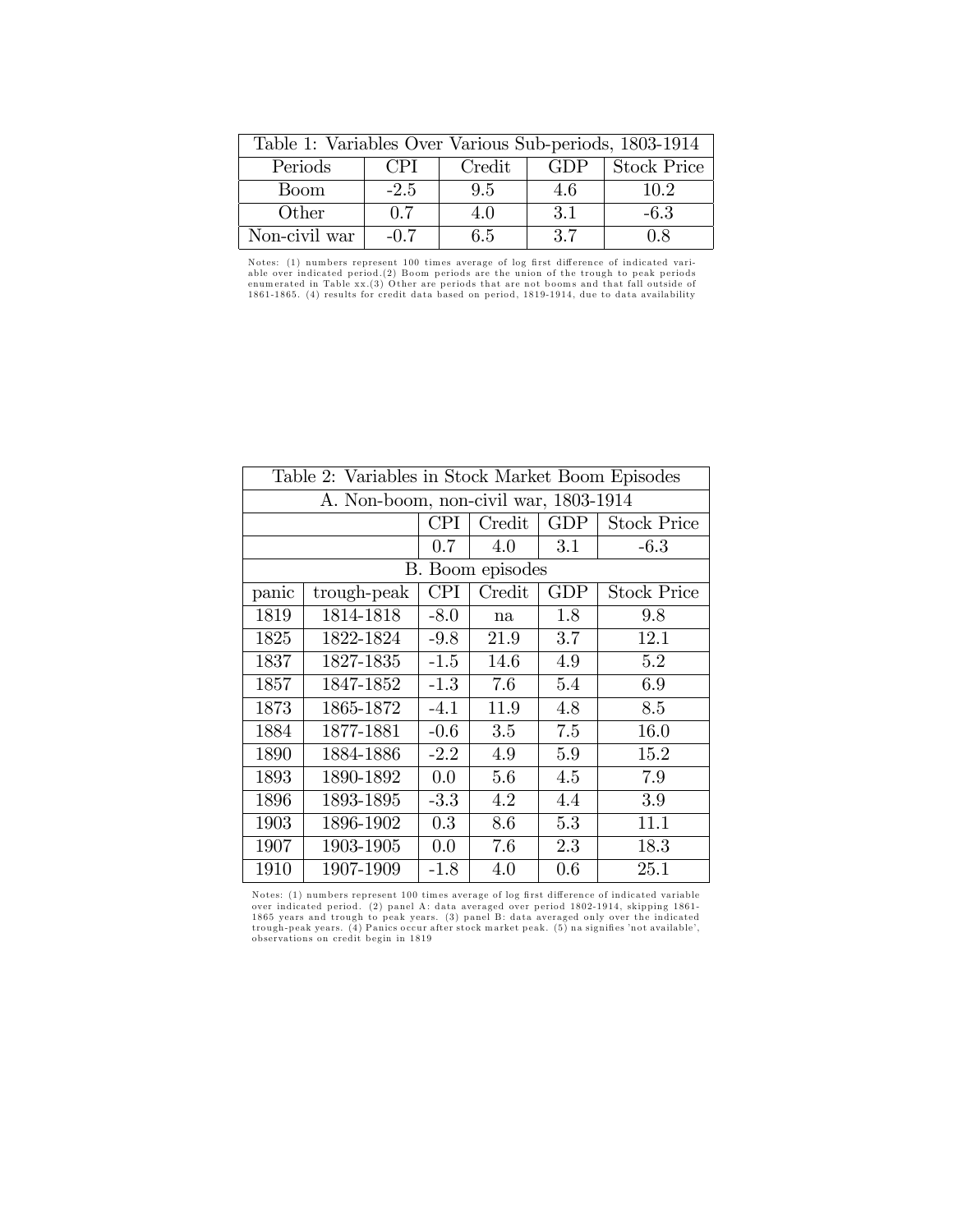| Table 3: Variables Over Various Sub-periods, 1919Q1-2010Q1 |            |        |            |                    |  |  |  |
|------------------------------------------------------------|------------|--------|------------|--------------------|--|--|--|
| Periods                                                    | <b>CPI</b> | Credit | <b>GNP</b> | <b>Stock Price</b> |  |  |  |
| <b>Boom</b>                                                | 1.8        | 5.3    | 4.6        | 13.8               |  |  |  |
| Other                                                      | 4.0        | 2.3    | 02         | $-11.7$            |  |  |  |
| Whole period                                               | 2.7        | 4.0    | 2.7        | 2.7                |  |  |  |

Notes: (1) numbers represent 100 times average of log first difference of indicated variable over in-<br>dicated period.(2) Boom periods are the union of the trough to peak periods enumerated in Table<br>xx.(3) 'Other' are perio

| Table 4: Variables in Stock Market Boom Episodes |                                                          |        |            |                    |  |  |  |  |
|--------------------------------------------------|----------------------------------------------------------|--------|------------|--------------------|--|--|--|--|
| A. Non-boom, non-World War II, 1919Q1-2010Q1     |                                                          |        |            |                    |  |  |  |  |
|                                                  | Credit<br><b>GNP</b><br><b>Stock Price</b><br><b>CPI</b> |        |            |                    |  |  |  |  |
|                                                  | 4.0                                                      | 2.3    | 0.2        | $-11.7$            |  |  |  |  |
| B. Boom episodes                                 |                                                          |        |            |                    |  |  |  |  |
| trough-peak                                      | <b>CPI</b>                                               | Credit | <b>GNP</b> | <b>Stock Price</b> |  |  |  |  |
| 1921Q3-1929Q3                                    | $-0.2$                                                   | 5.7    | 5.9        | 19.3               |  |  |  |  |
| 1932Q2-1937Q2                                    | 0.6                                                      | $-2.1$ | 6.5        | 24.2               |  |  |  |  |
| 1949Q2-1968Q2                                    | 2.0                                                      | 6.3    | 4.2        | 8.1                |  |  |  |  |
| 1982Q3-1987Q3                                    | 3.2                                                      | 7.5    | 4.3        | 17.5               |  |  |  |  |
| 1994Q2-2000Q2                                    | 2.5                                                      | 6.1    | 3.9        | 16.4               |  |  |  |  |
| 2003Q1-2007Q1                                    | 3.0                                                      | 4.6    | 3.0        | 10.1               |  |  |  |  |

Notes: (1) numbers represent 100 times average of log first difference of indicated variable over indicated period. (2) panel A: data averaged over period 1919Q1-2010Q1, skipping 1939Q4-1945Q4 and<br>trough to peak years. (3)